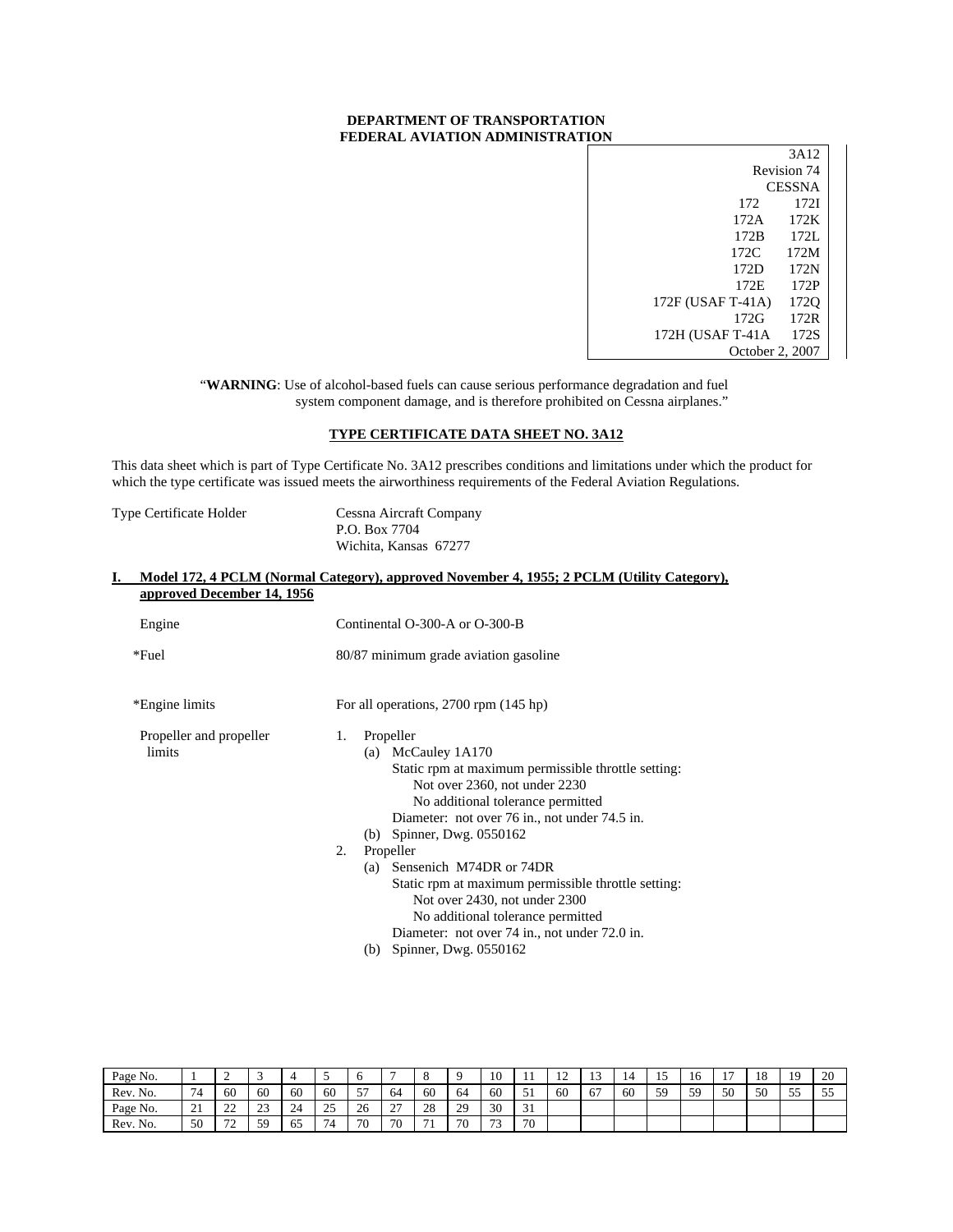| Model 172, 4 PCLM (Normal Category) (cont'd)<br>I.                                                 |                                                                                      |                                                                    |              |                                                                   |                                                                                                       |  |
|----------------------------------------------------------------------------------------------------|--------------------------------------------------------------------------------------|--------------------------------------------------------------------|--------------|-------------------------------------------------------------------|-------------------------------------------------------------------------------------------------------|--|
|                                                                                                    | Propeller<br>3.                                                                      |                                                                    |              |                                                                   |                                                                                                       |  |
|                                                                                                    |                                                                                      | (a) McCauley 1C172/MDM 7652, 53, or 55                             |              |                                                                   | $30$ lb. $(-39.0)$                                                                                    |  |
|                                                                                                    | Static rpm at maximum permissible throttle setting:<br>Not over 2350, not under 2250 |                                                                    |              |                                                                   |                                                                                                       |  |
|                                                                                                    | No additional tolerance permitted                                                    |                                                                    |              |                                                                   |                                                                                                       |  |
|                                                                                                    | Diameter: not over 76 in., not under 74.5 in.                                        |                                                                    |              |                                                                   |                                                                                                       |  |
|                                                                                                    |                                                                                      | (b) Spinner, Dwg. 0550216                                          |              |                                                                   |                                                                                                       |  |
| *Airspeed Limits                                                                                   | Maneuvering                                                                          |                                                                    |              | 115 mph (100 knots)                                               |                                                                                                       |  |
| (CAS)                                                                                              | Maximum structural cruising                                                          |                                                                    |              | 140 mph (122 knots)                                               |                                                                                                       |  |
|                                                                                                    | Never exceed160 mph (139 knots)                                                      |                                                                    |              |                                                                   |                                                                                                       |  |
|                                                                                                    | Flaps extended                                                                       |                                                                    |              | 100 mph (87 knots)                                                |                                                                                                       |  |
| C.G. range                                                                                         | Normal                                                                               |                                                                    |              | $(+40.8)$ to $(+46.4)$ at 2200 lbs.                               |                                                                                                       |  |
|                                                                                                    |                                                                                      |                                                                    |              | $(+36.4)$ to $(+46.4)$ at 1733 lbs.                               |                                                                                                       |  |
|                                                                                                    | Utility category                                                                     |                                                                    |              | $(+38.4)$ to $(+40.3)$ at 1950 lbs.                               | $(+36.4)$ to $(+40.3)$ at 1733 lbs. or less                                                           |  |
|                                                                                                    | Straight line variation between points given.                                        |                                                                    |              |                                                                   |                                                                                                       |  |
|                                                                                                    |                                                                                      |                                                                    |              |                                                                   |                                                                                                       |  |
| Empty weight C.G. range                                                                            | None                                                                                 |                                                                    |              |                                                                   |                                                                                                       |  |
| *Maximum Weight                                                                                    | Normal category                                                                      | 2200 lbs.                                                          |              |                                                                   |                                                                                                       |  |
|                                                                                                    | Utility category                                                                     | 1950 lbs.                                                          |              |                                                                   |                                                                                                       |  |
| Number of seats                                                                                    |                                                                                      |                                                                    |              |                                                                   | 4 $(2 \text{ at } +36, 2 \text{ at } +70)$ (For child's optional jump seat, refer to Equipment List.) |  |
| Maximum baggage                                                                                    | 120 lbs. $(+95)$                                                                     |                                                                    |              |                                                                   |                                                                                                       |  |
|                                                                                                    |                                                                                      |                                                                    |              |                                                                   |                                                                                                       |  |
| Fuel capacity                                                                                      | See Note 1 for weight of unusable fuel and oil.                                      |                                                                    |              | 42 gal. total, 37 gal. usable (two 21 gal. tanks in wings at +48) |                                                                                                       |  |
| Oil capacity                                                                                       | 2 gal. (-20), includes 1 gal. unusable                                               |                                                                    |              |                                                                   |                                                                                                       |  |
| Control surface movements                                                                          | Wing flaps                                                                           | Takeoff                                                            |              | Retracted                                                         | $0^{\circ}$                                                                                           |  |
|                                                                                                    |                                                                                      |                                                                    |              | 1st notch                                                         | $10^{\circ}$                                                                                          |  |
|                                                                                                    |                                                                                      | Landing                                                            |              | 2nd notch                                                         | $20^{\circ}$                                                                                          |  |
|                                                                                                    |                                                                                      |                                                                    |              | 3rd notch<br>4th notch                                            | $30^\circ$<br>$40^{\circ}$                                                                            |  |
|                                                                                                    | Ailerons                                                                             | Up                                                                 | $20^{\circ}$ | Down                                                              | $14^{\circ}$                                                                                          |  |
|                                                                                                    | Elevator tab                                                                         | Up                                                                 | $28^{\circ}$ | Down                                                              | $13^{\circ}$                                                                                          |  |
|                                                                                                    | Elevator                                                                             | Up                                                                 | $28^{\circ}$ | Down                                                              | $26^{\circ}$                                                                                          |  |
|                                                                                                    | Rudder                                                                               | Right $16^\circ$                                                   |              | Left $16^{\circ}$                                                 |                                                                                                       |  |
| Serial numbers eligible                                                                            |                                                                                      |                                                                    |              |                                                                   | 610, 612, 615, 28000 through 29999, 36000 through 36999 and 46001 through 46754                       |  |
| Model 172A, 4 PCL-SM (Normal Category), 2 PCLM (Utility Category), approved July 16, 1959;<br>П.   |                                                                                      |                                                                    |              |                                                                   |                                                                                                       |  |
| Model 172B, Skyhawk, 4 PCL-SM (Normal Category), 2 PCLM (Utility Category), approved June 14, 1960 |                                                                                      |                                                                    |              |                                                                   |                                                                                                       |  |
| Engine                                                                                             | Continental O-300-C or O-300-D                                                       |                                                                    |              |                                                                   |                                                                                                       |  |
| *Fuel                                                                                              | 80/87 minimum grade aviation gasoline                                                |                                                                    |              |                                                                   |                                                                                                       |  |
| *Engine limits                                                                                     | For all operations, 2700 rpm (145 hp)                                                |                                                                    |              |                                                                   |                                                                                                       |  |
| Propeller and                                                                                      | Propeller<br>1.                                                                      |                                                                    |              |                                                                   |                                                                                                       |  |
| propeller limits                                                                                   |                                                                                      | (a) McCauley 1C172/EM 7652, 53, or 55                              |              |                                                                   |                                                                                                       |  |
|                                                                                                    |                                                                                      |                                                                    |              | Static rpm at maximum permissible throttle setting:               |                                                                                                       |  |
|                                                                                                    |                                                                                      | Not over 2350, not under 2230<br>No additional tolerance permitted |              |                                                                   |                                                                                                       |  |
|                                                                                                    |                                                                                      |                                                                    |              | Diameter: not over 76 in., not under 74.5 in.                     |                                                                                                       |  |

(b) Spinner, Dwg. 0550216, 0550221 or 0550228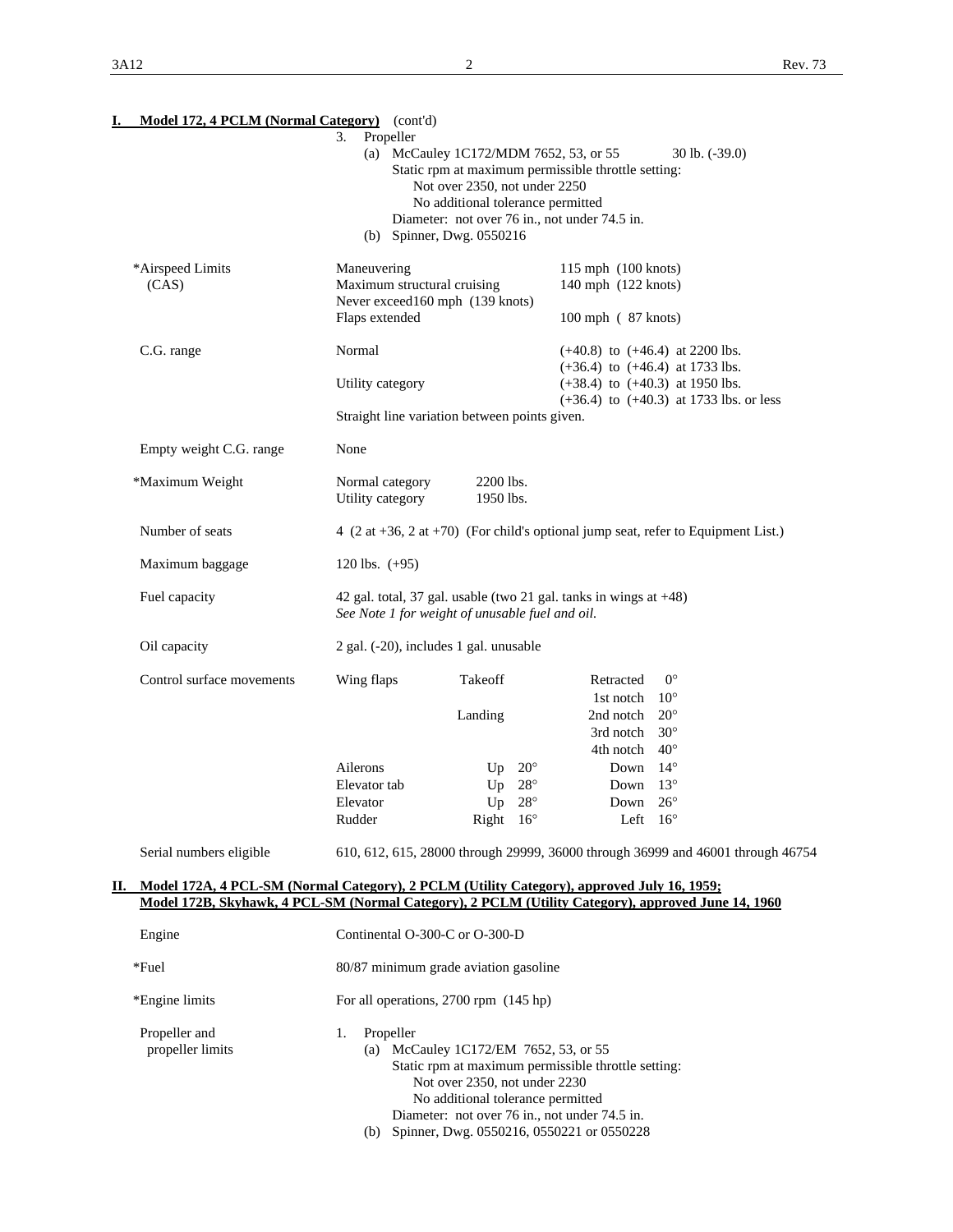|                           | Model 172B, Skyhawk, 4 PCL-SM (Normal Category), 2 PCLM (Utility Category)                                                                                                                                                                                                                                                                                                                         | (cont'd)                                                                                                                                                                 |
|---------------------------|----------------------------------------------------------------------------------------------------------------------------------------------------------------------------------------------------------------------------------------------------------------------------------------------------------------------------------------------------------------------------------------------------|--------------------------------------------------------------------------------------------------------------------------------------------------------------------------|
|                           | Propeller (seaplane only)<br>2.<br>(a) McCauley 1A175/SFC 8040<br>Not over 2480, not under 2380<br>No additional tolerance permitted<br>Diameter: not over 80 in., not under 78.4 in.<br>(b) Spinner, Dwg. 0550216 or 0550221<br>Propeller<br>3.<br>(a) Sensenich 74DC-0-56<br>Not over 2420, not under 2300<br>No additional tolerance permitted<br>Diameter: not over 74 in., not under 72.5 in. | Static rpm at maximum permissible throttle setting:<br>Static rpm at maximum permissible throttle setting:                                                               |
| *Airspeed Limits<br>(CAS) | Maneuvering<br>Maximum structural cruising<br>Never exceed<br>Flaps extended                                                                                                                                                                                                                                                                                                                       | 115 mph (100 knots)<br>140 mph (122 knots)<br>160 mph (139 knots)<br>100 mph (87 knots)                                                                                  |
| C.G. range                | Landplane (Model 172A):<br>Normal category<br>Utility category<br>Straight line variation between points given.                                                                                                                                                                                                                                                                                    | $(+40.8)$ to $(+46.4)$ at 2200 lbs.<br>$(+36.4)$ to $(+46.4)$ at 1733 lbs. or less<br>$(+38.4)$ to $(+40.3)$ at 1950 lbs.<br>$(+36.4)$ to $(+40.3)$ at 1733 lbs. or less |
|                           | Landplane (Model 172B):<br>Normal category<br>Utility category                                                                                                                                                                                                                                                                                                                                     | $(+40.4)$ to $(+46.4)$ at 2200 lbs.<br>$(+36.4)$ to $(+46.4)$ at 1850 lbs. or less<br>$(+37.4)$ to $(+40.3)$ at 1950 lbs.<br>$(+36.4)$ to $(+40.3)$ at 1850 lbs. or less |
|                           | Seaplane (Models 172A and 172B):<br>Normal category<br>Straight line variation between points given.                                                                                                                                                                                                                                                                                               | $(+39.8)$ to $(+45.5)$ at 2220 lbs.<br>$(+36.4)$ to $(+45.5)$ at 1825 lbs. or less                                                                                       |
| Empty weight C.G. range   | None                                                                                                                                                                                                                                                                                                                                                                                               |                                                                                                                                                                          |
| *Maximum weight           | Landplane:<br>Normal category<br>Utility category<br>Seaplane:<br>Normal category                                                                                                                                                                                                                                                                                                                  | 2200 lb.<br>1950 lb.<br>2220 lb.                                                                                                                                         |
| Number of seats           |                                                                                                                                                                                                                                                                                                                                                                                                    | 4 $(2 \text{ at } +36, 2 \text{ at } +70)$ (For child's optional jump seat, refer to Equipment List.)                                                                    |
| Maximum baggage           | 120 lb. $(+95)$                                                                                                                                                                                                                                                                                                                                                                                    |                                                                                                                                                                          |
| Fuel capacity             | wings at $+48$ )<br>See Note 1 for weight of unusable fuel and oil.                                                                                                                                                                                                                                                                                                                                | 42 gal. total, 37 gal. usable (172A); 39 gal. usable (172B) (two 21 gal. tanks in                                                                                        |
| Oil capacity              | 2 gal. (-20), 1 gal. usable                                                                                                                                                                                                                                                                                                                                                                        |                                                                                                                                                                          |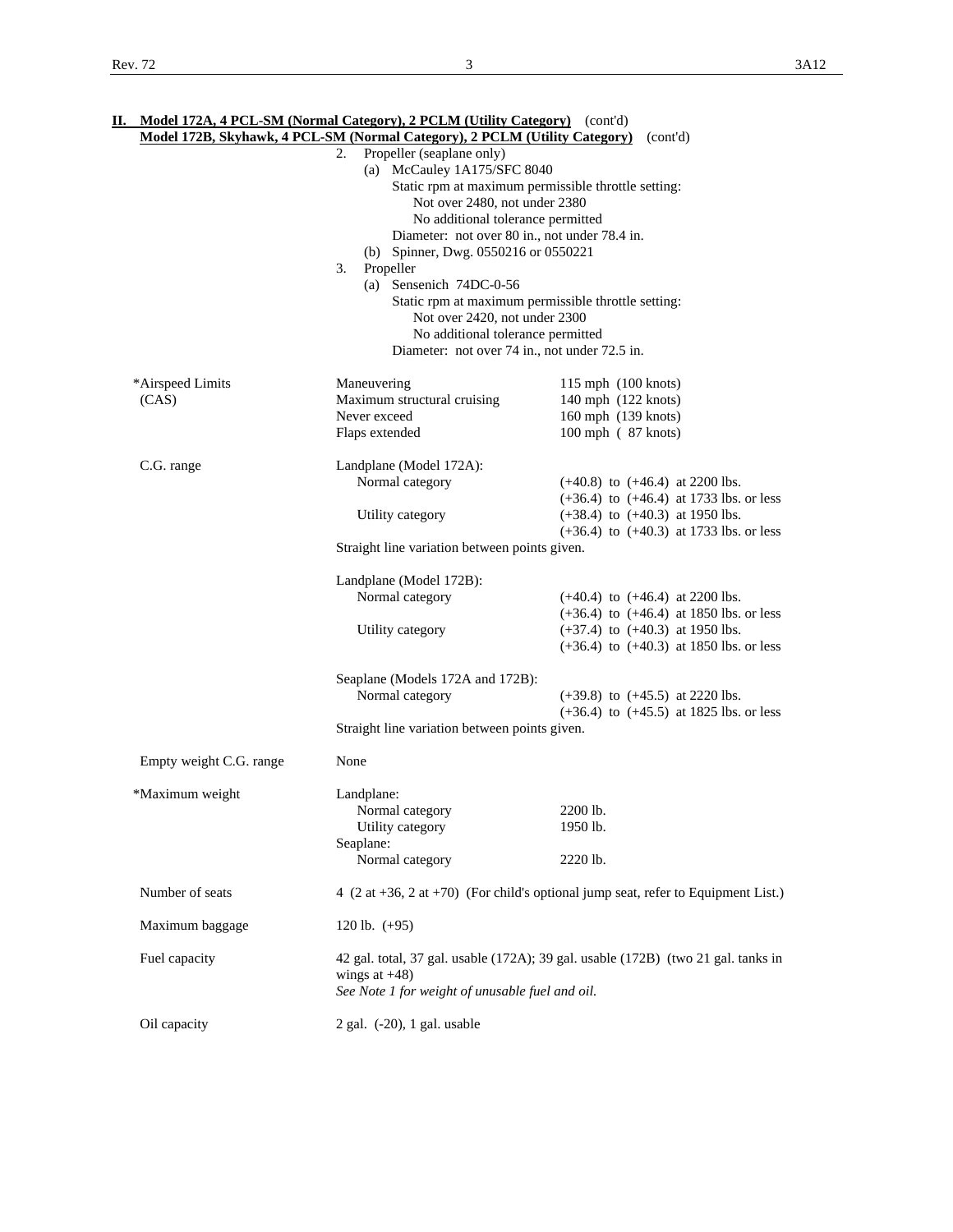| Control surface movements                                                                      | Wing flaps                                                                              | Takeoff                                              | Retracted                                            | $0^{\circ}$                                 |  |  |  |  |  |  |
|------------------------------------------------------------------------------------------------|-----------------------------------------------------------------------------------------|------------------------------------------------------|------------------------------------------------------|---------------------------------------------|--|--|--|--|--|--|
|                                                                                                |                                                                                         |                                                      | $10^{\circ}$<br>1st notch                            |                                             |  |  |  |  |  |  |
|                                                                                                |                                                                                         | Landing                                              | $20^{\circ}$<br>2nd notch                            |                                             |  |  |  |  |  |  |
|                                                                                                |                                                                                         |                                                      | $30^{\circ}$<br>3rd notch                            |                                             |  |  |  |  |  |  |
|                                                                                                |                                                                                         |                                                      | $40^{\circ}$<br>4th notch                            |                                             |  |  |  |  |  |  |
|                                                                                                | Ailerons                                                                                | Up $20^{\circ}$                                      | Down $15^{\circ}$                                    |                                             |  |  |  |  |  |  |
|                                                                                                | Elevator tab                                                                            | Up $28^\circ$                                        | Down $13^\circ$                                      |                                             |  |  |  |  |  |  |
|                                                                                                | Elevator                                                                                | Up $28^\circ$                                        | $26^{\circ}$<br>Down                                 |                                             |  |  |  |  |  |  |
|                                                                                                | Rudder (landplane)                                                                      | Right $16^{\circ}$                                   | Left $16^{\circ}$                                    |                                             |  |  |  |  |  |  |
|                                                                                                | (seaplane)<br>(Measured parallel to W.L.)                                               | Right $19^\circ$                                     | Left $15^{\circ}$                                    |                                             |  |  |  |  |  |  |
| Serial numbers eligible                                                                        | Model 172A: 622, 625, 46755 through 47746<br>Model 172B: 630, 17247747 through 17248734 |                                                      |                                                      |                                             |  |  |  |  |  |  |
| III. Model 172C, 4 PCL-SM (Normal Category), 2 PCLM (Utility Category), approved July 18, 1961 |                                                                                         |                                                      |                                                      |                                             |  |  |  |  |  |  |
| Engine                                                                                         | Continental O-300-C or O-300-D                                                          |                                                      |                                                      |                                             |  |  |  |  |  |  |
| *Fuel                                                                                          | 80/87 minimum grade aviation gasoline                                                   |                                                      |                                                      |                                             |  |  |  |  |  |  |
| *Engine limits                                                                                 | For all operations, 2700 rpm (145 hp)                                                   |                                                      |                                                      |                                             |  |  |  |  |  |  |
| Propeller and                                                                                  | 1.<br>Propeller                                                                         |                                                      |                                                      |                                             |  |  |  |  |  |  |
| propeller limits                                                                               | (a) McCauley 1C172/EM 7652, 53, or 55                                                   |                                                      |                                                      |                                             |  |  |  |  |  |  |
|                                                                                                |                                                                                         | Static rpm, at maximum permissible throttle setting: |                                                      |                                             |  |  |  |  |  |  |
|                                                                                                | Not over 2350, not under 2230                                                           |                                                      |                                                      |                                             |  |  |  |  |  |  |
|                                                                                                | No additional tolerance permitted<br>Diameter: not over 76 in., not under 74.5 in.      |                                                      |                                                      |                                             |  |  |  |  |  |  |
|                                                                                                | (b) Spinner, Dwg. 0550216, 0550221 or 0550228                                           |                                                      |                                                      |                                             |  |  |  |  |  |  |
|                                                                                                | Propeller (seaplane only)<br>2.                                                         |                                                      |                                                      |                                             |  |  |  |  |  |  |
|                                                                                                | (a) McCauley 1A175/SFC 8040                                                             |                                                      |                                                      |                                             |  |  |  |  |  |  |
|                                                                                                |                                                                                         |                                                      | Static rpm, at maximum permissible throttle setting: |                                             |  |  |  |  |  |  |
|                                                                                                | Not over 2480, not under 2380                                                           |                                                      |                                                      |                                             |  |  |  |  |  |  |
|                                                                                                | No additional tolerance permitted                                                       |                                                      |                                                      |                                             |  |  |  |  |  |  |
|                                                                                                | Diameter: not over 80 in., not under 78.4 in.                                           |                                                      |                                                      |                                             |  |  |  |  |  |  |
|                                                                                                |                                                                                         | (b) Spinner, Dwg. 0550216 or 0550221                 |                                                      |                                             |  |  |  |  |  |  |
|                                                                                                | Propeller<br>3.                                                                         |                                                      |                                                      |                                             |  |  |  |  |  |  |
|                                                                                                | (a) Sensenich 74DC-0-56                                                                 |                                                      |                                                      |                                             |  |  |  |  |  |  |
|                                                                                                |                                                                                         |                                                      | Static rpm at maximum permissible throttle setting:  |                                             |  |  |  |  |  |  |
|                                                                                                | Not over 2420, not under 2300<br>No additional tolerance permitted                      |                                                      |                                                      |                                             |  |  |  |  |  |  |
|                                                                                                | Diameter: not over 74 in., not under 72.5 in.                                           |                                                      |                                                      |                                             |  |  |  |  |  |  |
| *Airspeed limits                                                                               | Maneuvering                                                                             |                                                      | 115 mph (100 knots)                                  |                                             |  |  |  |  |  |  |
| (CAS)                                                                                          | Maximum structural cruising                                                             |                                                      | 140 mph (122 knots)                                  |                                             |  |  |  |  |  |  |
|                                                                                                | Never exceed                                                                            |                                                      | 160 mph (139 knots)                                  |                                             |  |  |  |  |  |  |
|                                                                                                | Flaps extended                                                                          |                                                      | 100 mph (87 knots)                                   |                                             |  |  |  |  |  |  |
| C.G. range                                                                                     | Landplane                                                                               |                                                      |                                                      |                                             |  |  |  |  |  |  |
|                                                                                                | Normal category                                                                         |                                                      | $(+40.5)$ to $(+46.4)$ at 2250 lbs.                  |                                             |  |  |  |  |  |  |
|                                                                                                |                                                                                         |                                                      | $(+37.4)$ to $(+40.3)$ at 1950 lbs.                  | $(+36.4)$ to $(+46.4)$ at 1850 lbs. or less |  |  |  |  |  |  |
|                                                                                                | Utility category                                                                        |                                                      |                                                      | $(+36.4)$ to $(+40.3)$ at 1850 lbs. or less |  |  |  |  |  |  |
|                                                                                                | Seaplane                                                                                |                                                      |                                                      |                                             |  |  |  |  |  |  |
|                                                                                                | Normal category                                                                         |                                                      | $(+39.8)$ to $(+45.5)$ at 2220 lbs.                  |                                             |  |  |  |  |  |  |
|                                                                                                |                                                                                         |                                                      |                                                      | $(+36.4)$ to $(+45.5)$ at 1825 lbs. or less |  |  |  |  |  |  |
|                                                                                                |                                                                                         |                                                      |                                                      |                                             |  |  |  |  |  |  |

**II. Model 172A, 4 PCL-SM (Normal Category), 2 PCLM (Utility Category)** (cont'd)

Straight line variation between points given.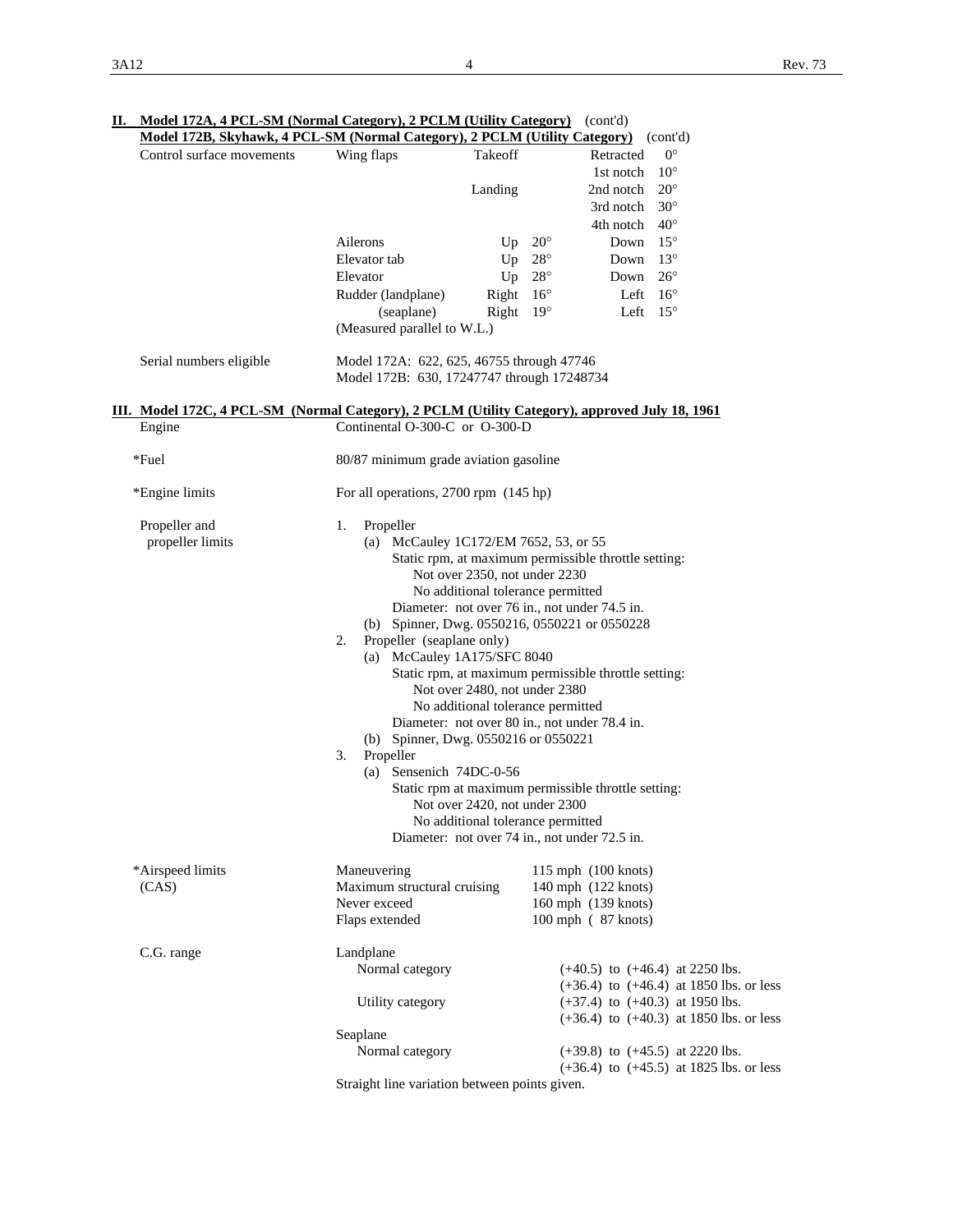| <u>Model 172C, <math>\pm 1</math> CL-SM (Normal Category), 21 CLM (Clinty Category)</u><br>Empty weight C.G. range                                                                                                                                                                                                                                                                                          | None                                                                                                                      |                                                                                                   |                                                                                                                                                            |                                                             |  |
|-------------------------------------------------------------------------------------------------------------------------------------------------------------------------------------------------------------------------------------------------------------------------------------------------------------------------------------------------------------------------------------------------------------|---------------------------------------------------------------------------------------------------------------------------|---------------------------------------------------------------------------------------------------|------------------------------------------------------------------------------------------------------------------------------------------------------------|-------------------------------------------------------------|--|
| *Maximum weight                                                                                                                                                                                                                                                                                                                                                                                             | Landplane<br>Normal category<br>Utility category<br>Seaplane<br>Normal category                                           | 2250 lbs.<br>1950 lbs.<br>2220 lbs.                                                               |                                                                                                                                                            |                                                             |  |
| Number of seats                                                                                                                                                                                                                                                                                                                                                                                             | $4$ (2 at +36, 2 at +70) (For child's optional jump seat, refer to Equipment List.)                                       |                                                                                                   |                                                                                                                                                            |                                                             |  |
| Maximum baggage                                                                                                                                                                                                                                                                                                                                                                                             | 120 lbs. $(+95)$                                                                                                          |                                                                                                   |                                                                                                                                                            |                                                             |  |
|                                                                                                                                                                                                                                                                                                                                                                                                             |                                                                                                                           |                                                                                                   |                                                                                                                                                            |                                                             |  |
| Fuel capacity                                                                                                                                                                                                                                                                                                                                                                                               | 39 gal. total, 36 gal. usable (two 19.5 gal. tanks in wings at $+48$ )<br>See Note 1 for weight of unusable fuel and oil. |                                                                                                   |                                                                                                                                                            |                                                             |  |
| Oil capacity                                                                                                                                                                                                                                                                                                                                                                                                | 2 gal. (-20), includes 1 gal. unusable                                                                                    |                                                                                                   |                                                                                                                                                            |                                                             |  |
| Control surface movements                                                                                                                                                                                                                                                                                                                                                                                   | Wing flaps                                                                                                                | Takeoff<br>Landing                                                                                | Retracted<br>1st notch $10^{\circ}$<br>2nd notch<br>3rd notch<br>4th notch                                                                                 | $0^{\circ}$<br>$20^{\circ}$<br>$30^{\circ}$<br>$40^{\circ}$ |  |
|                                                                                                                                                                                                                                                                                                                                                                                                             | Ailerons                                                                                                                  | Up $20^{\circ}$                                                                                   | Down                                                                                                                                                       | $15^{\circ}$                                                |  |
|                                                                                                                                                                                                                                                                                                                                                                                                             | Elevator tab                                                                                                              | Up $28^\circ$                                                                                     | Down $13^\circ$                                                                                                                                            |                                                             |  |
|                                                                                                                                                                                                                                                                                                                                                                                                             | Elevator                                                                                                                  | Up $28^\circ$                                                                                     | Down 26°                                                                                                                                                   |                                                             |  |
|                                                                                                                                                                                                                                                                                                                                                                                                             | Rudder (Landplane)                                                                                                        | Right $16^{\circ}$                                                                                |                                                                                                                                                            | Left $16^{\circ}$                                           |  |
|                                                                                                                                                                                                                                                                                                                                                                                                             | (Seaplane)<br>(Measured parallel to W.L.)                                                                                 | Right $19^\circ$                                                                                  |                                                                                                                                                            | Left $15^{\circ}$                                           |  |
| Serial numbers eligible                                                                                                                                                                                                                                                                                                                                                                                     | 17248735 through 17249544                                                                                                 |                                                                                                   |                                                                                                                                                            |                                                             |  |
| IV. Model 172D, 4 PCL-SM (Normal Category), 2 PCLM (Utility Category), approved June 19, 1962                                                                                                                                                                                                                                                                                                               |                                                                                                                           |                                                                                                   |                                                                                                                                                            |                                                             |  |
| Model 172E, 4 PCL-SM (Normal Category), 2 PCLM (Utility Category), approved June 27, 1963<br>Model 172F (USAF T-41A), 4 PCL-SM (Normal Category), 2 PCLM (Utility Category), approved April 21, 1964<br>Model 172G, 4 PCL-SM (Normal Category), 2 PCLM (Utility Category), approved June 15, 1965<br>Model 172H (USAF) T-41A), 4 PCL-SM (Normal Category), 2 PCLM (Utility Category), approved June 7, 1966 |                                                                                                                           |                                                                                                   |                                                                                                                                                            |                                                             |  |
| Engine                                                                                                                                                                                                                                                                                                                                                                                                      | Continental O-300-C or O-300-D                                                                                            |                                                                                                   |                                                                                                                                                            |                                                             |  |
| *Fuel                                                                                                                                                                                                                                                                                                                                                                                                       | 80/87 minimum octane aviation gasoline                                                                                    |                                                                                                   |                                                                                                                                                            |                                                             |  |
| *Engine limits                                                                                                                                                                                                                                                                                                                                                                                              | For all operations, 2700 rpm (145 hp)                                                                                     |                                                                                                   |                                                                                                                                                            |                                                             |  |
| Propeller and<br>propeller limits                                                                                                                                                                                                                                                                                                                                                                           | 1.<br>Propeller<br>(a) McCauley 1C172/EM 7652, 53<br>(b) Spinner                                                          | Not over 2420, not under 2230<br>No additional tolerance permitted<br>Model 172G, H, Dwg. 0550236 | Static rpm at maximum permissible throttle setting:<br>Diameter: not over 76 in., not under 74.5 in.<br>Model 172D, E, F, Dwg. 0550216, 0550221 or 0550228 |                                                             |  |
|                                                                                                                                                                                                                                                                                                                                                                                                             | Propeller (Seaplane only)<br>2.<br>(a) McCauley 1A175/SFC 8040                                                            |                                                                                                   |                                                                                                                                                            |                                                             |  |
|                                                                                                                                                                                                                                                                                                                                                                                                             |                                                                                                                           |                                                                                                   | Static rpm at maximum permissible throttle setting:                                                                                                        |                                                             |  |
|                                                                                                                                                                                                                                                                                                                                                                                                             |                                                                                                                           |                                                                                                   |                                                                                                                                                            |                                                             |  |

# **III. Model 172C, 4 PCL-SM (Normal Category), 2 PCLM (Utility Category)** (cont'd)

 Not over 2480, not under 2380 No additional tolerance permitted

Diameter: not over 80 in., not under 78.4 in.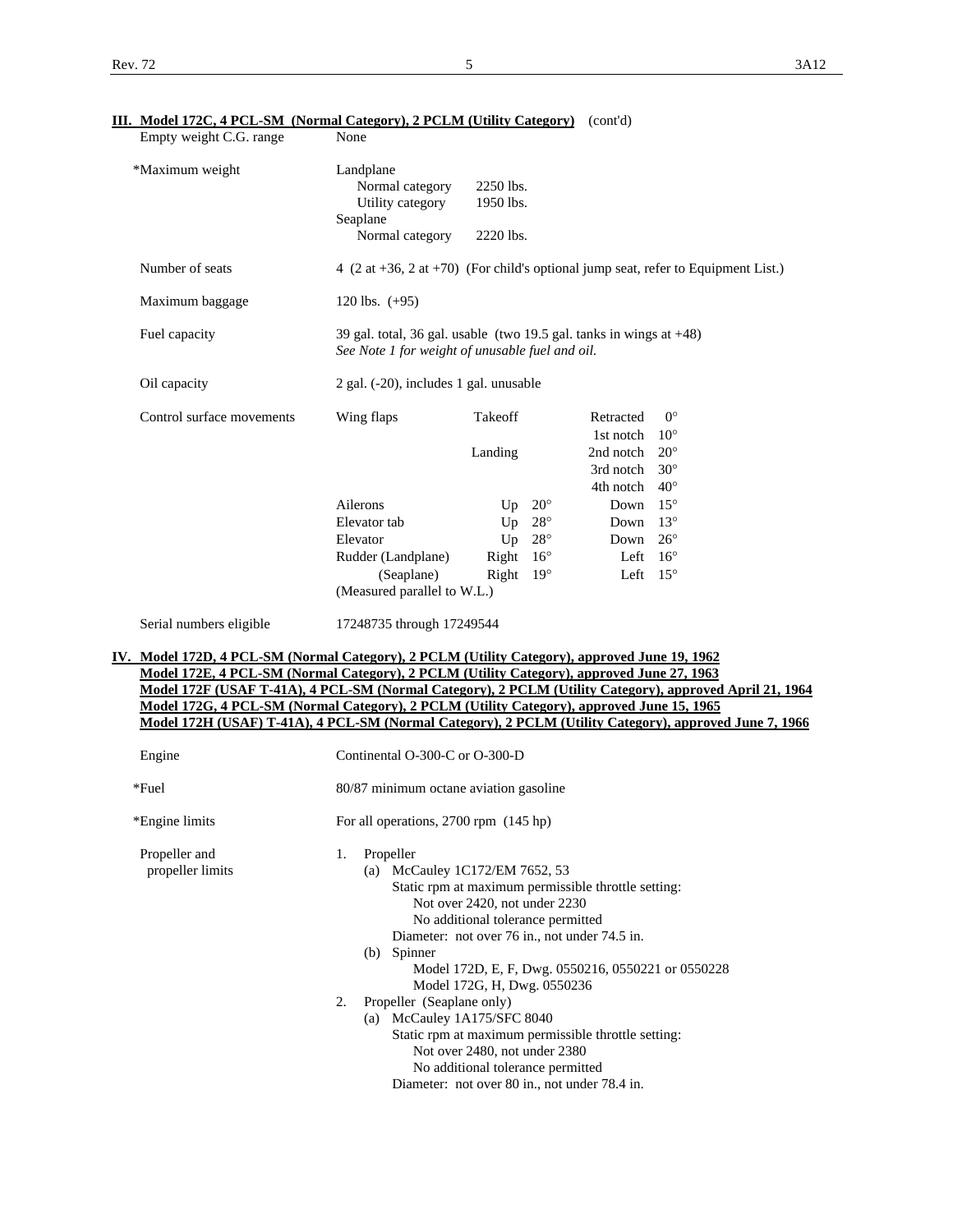|                           | (b) Spinner<br>Model 172D, E, F, Dwg. 0550216, 0550221<br>Model 172G, H, Dwg. 0550236                                         |                                                                                                                       |                                              |                                                                                                                                                                          |                                                                                     |  |  |
|---------------------------|-------------------------------------------------------------------------------------------------------------------------------|-----------------------------------------------------------------------------------------------------------------------|----------------------------------------------|--------------------------------------------------------------------------------------------------------------------------------------------------------------------------|-------------------------------------------------------------------------------------|--|--|
| *Airspeed limits<br>(CAS) | Maneuvering<br>Maximum structural cruising<br>Never exceed<br>Flaps extended                                                  |                                                                                                                       |                                              | 122 mph (106 knots)<br>142 mph (122 knots)<br>174 mph (151 knots)<br>100 mph (87 knots)                                                                                  |                                                                                     |  |  |
| C.G. range                | Landplane<br>Normal category<br>Utility category                                                                              |                                                                                                                       |                                              | $(+38.5)$ to $(+47.3)$ at 2300 lbs.<br>$(+35.0)$ to $(+47.3)$ at 1950 lbs. or less<br>$(+35.5)$ to $(+40.5)$ at 2000 lbs.<br>$(+35.0)$ to $(+40.5)$ at 1950 lbs. or less |                                                                                     |  |  |
|                           | Seaplane<br>Normal category<br>Straight line variation between points given.                                                  |                                                                                                                       |                                              |                                                                                                                                                                          | $(+39.8)$ to $(+45.5)$ at 2220 lbs.<br>$(+36.4)$ to $(+45.5)$ at 1825 lbs. or less  |  |  |
| Empty weight C.G. range   | None                                                                                                                          |                                                                                                                       |                                              |                                                                                                                                                                          |                                                                                     |  |  |
| *Maximum Weight           | Landplane:<br>Normal category<br>Utility category<br>Seaplane:<br>Normal category                                             |                                                                                                                       |                                              | 2300 lbs.<br>2000 lbs.<br>2220 lbs.                                                                                                                                      |                                                                                     |  |  |
| Number of seats           |                                                                                                                               |                                                                                                                       |                                              |                                                                                                                                                                          | $4$ (2 at +36, 2 at +70) (For child's optional jump seat, refer to Equipment List.) |  |  |
| Maximum Baggage           | 120 lbs. $(+95)$                                                                                                              |                                                                                                                       |                                              |                                                                                                                                                                          |                                                                                     |  |  |
| Fuel Capacity             | 39 gal. total, 36 gal. usable (two 19.5 gal. tanks in wings at $+48$ )<br>See Note 1 for weight of unusable fuel and oil.     |                                                                                                                       |                                              |                                                                                                                                                                          |                                                                                     |  |  |
| Oil capacity              | $2$ gal. $(-20)$ , 1 gal. usable                                                                                              |                                                                                                                       |                                              |                                                                                                                                                                          |                                                                                     |  |  |
| Control surface movements | Wing flaps                                                                                                                    | Takeoff<br>Landing                                                                                                    |                                              | Retracted<br>1st notch<br>$0^{\circ}$                                                                                                                                    | $0^{\circ}$<br>$10^{\circ}$<br>$40^{\circ}$                                         |  |  |
|                           | Ailerons<br>Elevator tab<br>Elevator<br>(Neutral position is with bottom of balance area flush with bottom<br>of stabilizer.) | Up<br>Up<br>Up                                                                                                        | $20^{\circ}$<br>$28^{\circ}$<br>$28^{\circ}$ | Down<br>Down<br>Down                                                                                                                                                     | $15^{\circ}$<br>$13^{\circ}$<br>$23^{\circ}$                                        |  |  |
|                           | Rudder (landplane)<br>(seaplane)                                                                                              | Right<br>Right                                                                                                        | $16^{\circ}$<br>$19^\circ$                   | Left<br>Left                                                                                                                                                             | $16^{\circ}$<br>$15^{\circ}$                                                        |  |  |
| Serial numbers eligible   | Model 172D:<br>Model 172E:<br>Model 172F:<br>Model 172G:<br>Model 172H:                                                       | 17249545 through 17250572<br>639, 17250573 through 17251822<br>17251823 through 17253392<br>17253393 through 17254892 |                                              |                                                                                                                                                                          | 638, 17254893 through 17256512 (except 17256493)                                    |  |  |

# **IV. Model 172D, Model 172E, Model 172F, Model 172G, Model 172H** (cont'd)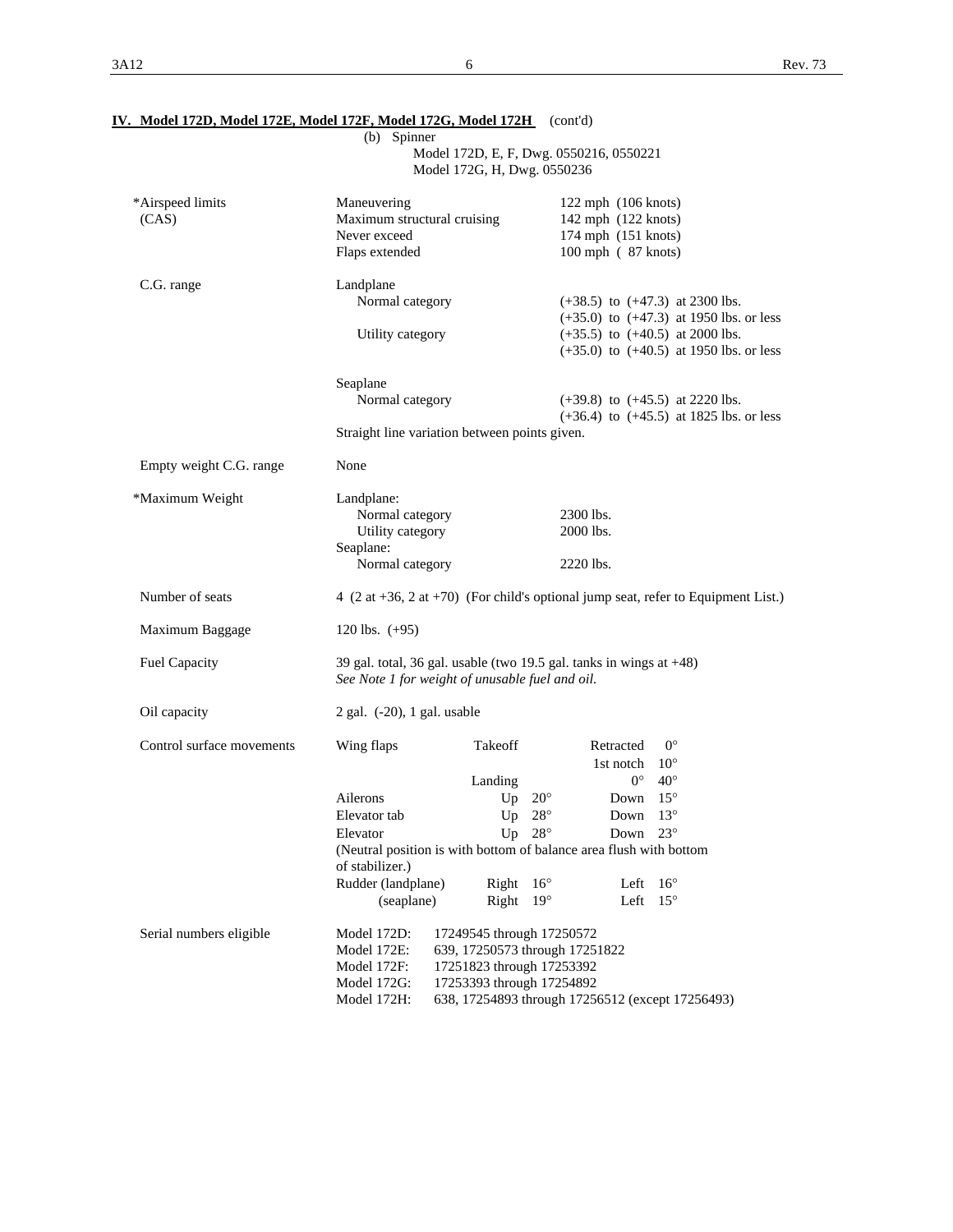| Engine                            | Lycoming O-320-E2D                                                                                                                                                                                                                                  |                                                                                                                                                                                                                      |  |  |  |  |  |
|-----------------------------------|-----------------------------------------------------------------------------------------------------------------------------------------------------------------------------------------------------------------------------------------------------|----------------------------------------------------------------------------------------------------------------------------------------------------------------------------------------------------------------------|--|--|--|--|--|
| *Fuel                             |                                                                                                                                                                                                                                                     | 80/87 minimum grade aviation gasoline                                                                                                                                                                                |  |  |  |  |  |
| *Engine limits                    | For all operations, 2700 rpm (150 hp)                                                                                                                                                                                                               |                                                                                                                                                                                                                      |  |  |  |  |  |
| Propeller and<br>propeller limits | Propeller<br>1.<br>(b) Spinner, Dwg. 0550320<br>2.<br>Propeller (seaplane only)                                                                                                                                                                     | (a) McCauley 1C172/MTM 7653<br>Static rpm at maximum permissible throttle setting:<br>Not over 2360, not under 2260<br>No additional tolerance permitted (see Note 3)<br>Diameter: not over 76 in., not under 74 in. |  |  |  |  |  |
|                                   | (a) McCauley $1A175/ATM8042$<br>Not over 2480, not under 2380<br>Diameter: not over 80 in., not under 78.4 in.                                                                                                                                      | Static rpm at maximum permissible throttle setting:<br>No additional tolerance permitted (see Note 3)                                                                                                                |  |  |  |  |  |
|                                   | (b) Spinner, Dwg. 0550320<br>3.<br>Propeller<br>(a) McCauley $1C160/CTM$ 7553<br>Static rpm at maximum permissible throttle setting:<br>Not over 2370, not under 2270                                                                               |                                                                                                                                                                                                                      |  |  |  |  |  |
|                                   | No additional tolerance permitted (see Note 3)<br>Diameter: not over 75 in., not under 74 in.<br>(b) Spinner, Dwg. 0550320<br>Propeller (seaplane only)<br>4.<br>(a) McCauley 1A175/ETM 8042<br>Static rpm at maximum permissible throttle setting: |                                                                                                                                                                                                                      |  |  |  |  |  |
|                                   | Not over 2480, not under 2380<br>No additional tolerance permitted (see Note 3)<br>Diameter: not over 80 in., not under 78.4 in.<br>(b) Spinner, Dwg. 0550321<br>5.<br>Propeller<br>(a) McCauley $1C160/DTM$ 7553                                   |                                                                                                                                                                                                                      |  |  |  |  |  |
|                                   | Not over 2370, not under 2270<br>Diameter: not over 75 in., not under 74 in.<br>(b) Spinner, Dwg. 0550320                                                                                                                                           | Static rpm at maximum permissible throttle setting:<br>No additional tolerance permitted (see Note 3)                                                                                                                |  |  |  |  |  |
| *Airspeed Limits<br>(CAS)         | Maneuvering<br>Maximum structural cruising<br>Never exceed<br>Flaps extended                                                                                                                                                                        | 122 mph (106 knots)<br>140 mph (122 knots)<br>174 mph (151 knots)<br>100 mph (87 knots)                                                                                                                              |  |  |  |  |  |
| C.G. range                        | Landplane<br>Normal category                                                                                                                                                                                                                        | $(+38.5)$ to $(+47.3)$ at 2300 lbs.<br>$(+35.0)$ to $(+47.3)$ at 1950 lbs. or less                                                                                                                                   |  |  |  |  |  |
|                                   | Utility category                                                                                                                                                                                                                                    | $(+35.5)$ to $(+40.5)$ at 2000 lbs.<br>$(+35.0)$ to $(+40.5)$ at 1950 lbs. or less                                                                                                                                   |  |  |  |  |  |
|                                   | Seaplane (Edo 89-2000 or 89A2000 floats)<br>Normal category                                                                                                                                                                                         | $(+39.8)$ to $(+45.5)$ at 2220 lbs.<br>$(+36.4)$ to $(+45.5)$ at 1825 lbs. or less                                                                                                                                   |  |  |  |  |  |
|                                   | Straight line variation between points given.                                                                                                                                                                                                       |                                                                                                                                                                                                                      |  |  |  |  |  |

### **V. Model 172I, 4 PCL-SM (Normal Category), 2 PCLM (Utility Category), approved December 15, 1967 Model 172K, 4 PCL-SM (Normal Category), 2 PCLM (Utility Category), approved May 9, 1968**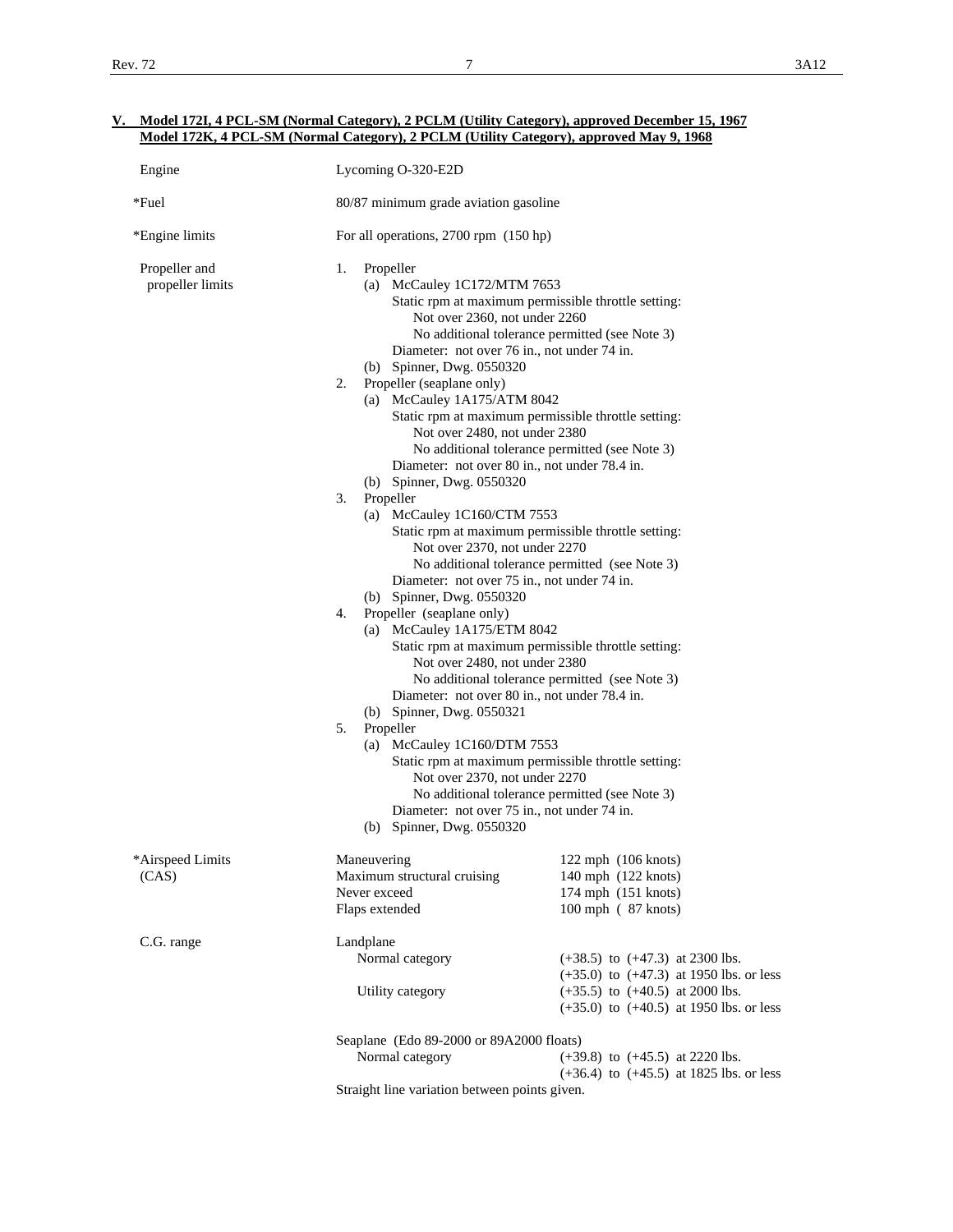| <u>V. Model 172I, Model 172K</u><br>Empty weight C.G. range | (cont'd)<br>None                                                                                                                                                                                                                                                                                                                                                                                                                                                                                                                                               |                                                                                                                                                                                                                                                                                                                                                                                                                                                                                                                                          |  |  |  |
|-------------------------------------------------------------|----------------------------------------------------------------------------------------------------------------------------------------------------------------------------------------------------------------------------------------------------------------------------------------------------------------------------------------------------------------------------------------------------------------------------------------------------------------------------------------------------------------------------------------------------------------|------------------------------------------------------------------------------------------------------------------------------------------------------------------------------------------------------------------------------------------------------------------------------------------------------------------------------------------------------------------------------------------------------------------------------------------------------------------------------------------------------------------------------------------|--|--|--|
| *Maximum Weight                                             | Landplane:<br>Normal category<br>Utility category<br>Seaplane:<br>Normal category                                                                                                                                                                                                                                                                                                                                                                                                                                                                              | 2300 lbs.<br>2000 lbs.<br>2220 lbs.                                                                                                                                                                                                                                                                                                                                                                                                                                                                                                      |  |  |  |
| Number of seats                                             |                                                                                                                                                                                                                                                                                                                                                                                                                                                                                                                                                                | 4 (2 at +34 to +46, 2 at +73) (Occupant on child's optional jump seat at +93)                                                                                                                                                                                                                                                                                                                                                                                                                                                            |  |  |  |
| Maximum baggage                                             | 120 lb. at $+95$                                                                                                                                                                                                                                                                                                                                                                                                                                                                                                                                               |                                                                                                                                                                                                                                                                                                                                                                                                                                                                                                                                          |  |  |  |
| Fuel capacity                                               | See Note 1 for weight of unusable fuel and oil.                                                                                                                                                                                                                                                                                                                                                                                                                                                                                                                | 42 gal. total, 38 gal. usable (two 21 gal. tanks in wings at $+48$ )                                                                                                                                                                                                                                                                                                                                                                                                                                                                     |  |  |  |
| Oil capacity                                                | 2 gal. (-14.0), 1-1/2 gal. usable                                                                                                                                                                                                                                                                                                                                                                                                                                                                                                                              |                                                                                                                                                                                                                                                                                                                                                                                                                                                                                                                                          |  |  |  |
| Control surface movements                                   | Wing flaps<br>Ailerons<br>Elevator tab<br>Elevator<br>of stabilizer.)<br>Rudder (landplane)<br>(seaplane)                                                                                                                                                                                                                                                                                                                                                                                                                                                      | Takeoff<br>$0^{\circ}$ - 10 <sup>o</sup><br>Landing $0^\circ$ - $40^\circ \pm 2^\circ$<br>Up $20^\circ \pm 1^\circ$<br>Down $15^{\circ}$ $\pm 1^{\circ}$<br>Up $28^{\circ} + 1^{\circ}$ , $-0^{\circ}$<br>Down $13^{\circ}$ +1°, -0°<br>Up $28^{\circ} + 1^{\circ}$ , $-0^{\circ}$<br>Down $23^{\circ}$ +1°, -0°<br>(Neutral position is with bottom of balance area flush with bottom<br>Right $16^{\circ} \pm 1^{\circ}$<br>Left $16^{\circ}$ $\pm 1^{\circ}$<br>Right $19^{\circ} \pm 1^{\circ}$<br>Left $15^{\circ}$ $\pm 1^{\circ}$ |  |  |  |
|                                                             | (Measured parallel to W.L.)                                                                                                                                                                                                                                                                                                                                                                                                                                                                                                                                    |                                                                                                                                                                                                                                                                                                                                                                                                                                                                                                                                          |  |  |  |
| Serial numbers eligible                                     | 17256513 through 17257161<br>Model 172I:<br>17257162 through 17258486 (1969 model)<br>Model 172K:<br>17258487 through 17259223 (1970 model)                                                                                                                                                                                                                                                                                                                                                                                                                    |                                                                                                                                                                                                                                                                                                                                                                                                                                                                                                                                          |  |  |  |
|                                                             |                                                                                                                                                                                                                                                                                                                                                                                                                                                                                                                                                                | VI. Model 172L, 4 PCL-SM (Normal Category), 2 PCLM (Utility Category), approved May 13, 1970                                                                                                                                                                                                                                                                                                                                                                                                                                             |  |  |  |
| Engine                                                      | Lycoming O-320-E2D                                                                                                                                                                                                                                                                                                                                                                                                                                                                                                                                             |                                                                                                                                                                                                                                                                                                                                                                                                                                                                                                                                          |  |  |  |
| *Fuel                                                       | 80/87 minimum grade aviation gasoline                                                                                                                                                                                                                                                                                                                                                                                                                                                                                                                          |                                                                                                                                                                                                                                                                                                                                                                                                                                                                                                                                          |  |  |  |
| *Engine limits                                              | For all operations, 2700 rpm (150 hp)                                                                                                                                                                                                                                                                                                                                                                                                                                                                                                                          |                                                                                                                                                                                                                                                                                                                                                                                                                                                                                                                                          |  |  |  |
| Propeller and<br>propeller limits                           | Propeller<br>1.<br>(a) McCauley 1C172/MTM 7653<br>Static rpm at maximum permissible throttle setting:<br>Not over 2360, not under 2260<br>No additional tolerance permitted (see Note 3)<br>Diameter: not over 76 in., not under 74 in.<br>(b) Spinner, Dwg. 0550320<br>Propeller (seaplane only)<br>2.<br>(a) McCauley 1A175/ATM 8042<br>Static rpm at maximum permissible throttle setting:<br>Not over 2480, not under 2380<br>No additional tolerance permitted (see Note 3)<br>Diameter: not over 80 in., not under 78.4 in.<br>(b) Spinner, Dwg. 0550320 |                                                                                                                                                                                                                                                                                                                                                                                                                                                                                                                                          |  |  |  |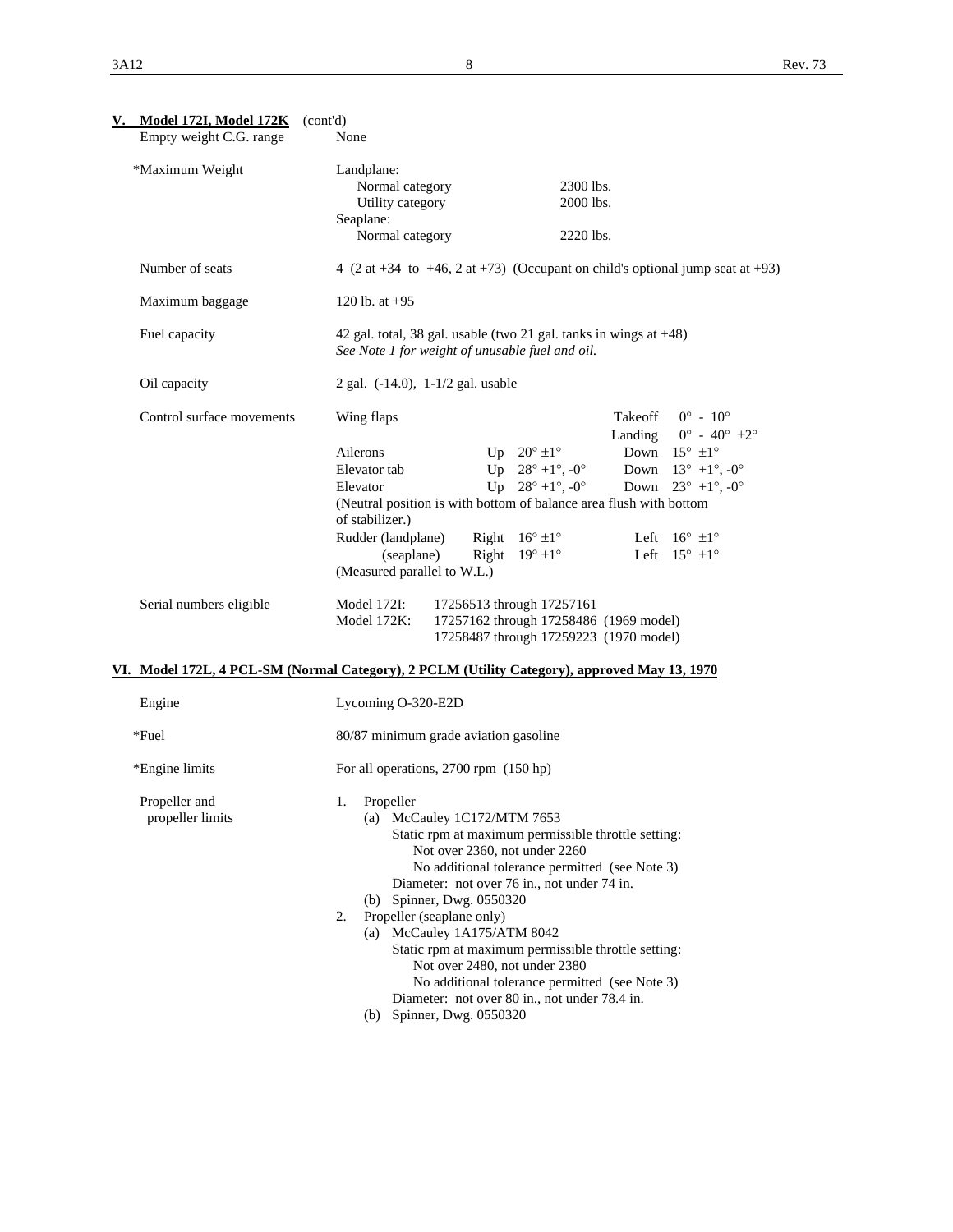|                         | VI. Model 172L, 4 PCL-SM (Normal Category), 2 PCLM (Utility Category) (cont'd) |                                                                                               |
|-------------------------|--------------------------------------------------------------------------------|-----------------------------------------------------------------------------------------------|
|                         | 3.<br>Propeller                                                                |                                                                                               |
|                         | (a) McCauley $1C160/CTM$ 7553                                                  |                                                                                               |
|                         | Not over 2370, not under 2270                                                  | Static rpm at maximum permissible throttle setting:                                           |
|                         |                                                                                | No additional tolerance permitted (see Note 3)                                                |
|                         |                                                                                | Diameter: not over 75 in., not under 74 in.                                                   |
|                         | (b) Spinner, Dwg. 0550320                                                      |                                                                                               |
|                         | Propeller<br>4.                                                                |                                                                                               |
|                         | (a) McCauley $1A160/DTM$ 7553                                                  |                                                                                               |
|                         |                                                                                | Static rpm at maximum permissible throttle setting:                                           |
|                         | Not over 2370, not under 2270                                                  |                                                                                               |
|                         |                                                                                | No additional tolerance permitted (see Note 3)                                                |
|                         |                                                                                | Diameter: not over 75 in., not under 74 in.                                                   |
|                         | (b) Spinner, Dwg. 0550320                                                      |                                                                                               |
|                         | Propeller (Seaplane only)<br>5.                                                |                                                                                               |
|                         | (a) McCauley 1A175/ETM 8042                                                    |                                                                                               |
|                         |                                                                                | Static rpm at maximum permissible throttle setting:                                           |
|                         | Not over 2480, not under 2380                                                  |                                                                                               |
|                         |                                                                                | No additional tolerance permitted (see Note 3)                                                |
|                         |                                                                                | Diameter: not over 80 in., not under 78.4 in.                                                 |
|                         | (b) Spinner, Dwg. 0550321                                                      |                                                                                               |
|                         | Propeller<br>6.                                                                |                                                                                               |
|                         | McCauley 1C160/DTM 7553<br>(a)                                                 |                                                                                               |
|                         |                                                                                | Static rpm at maximum permissible throttle setting:                                           |
|                         | Not over 2370, not under 2270                                                  |                                                                                               |
|                         |                                                                                | No additional tolerance permitted (see Note 3)<br>Diameter: not over 75 in., not under 74 in. |
|                         | (b) Spinner, Dwg. 0550320                                                      |                                                                                               |
|                         |                                                                                |                                                                                               |
| *Airspeed Limits        | Maneuvering                                                                    | $122$ mph $(106$ knots)                                                                       |
| (CAS)                   | Maximum structural cruising                                                    | 140 mph (122 knots)                                                                           |
|                         | Never exceed                                                                   | 174 mph (151 knots)                                                                           |
|                         | Flaps extended                                                                 | 100 mph (87 knots)                                                                            |
|                         |                                                                                |                                                                                               |
| C.G. range              | Landplane                                                                      |                                                                                               |
|                         | Normal category                                                                | $(+38.5)$ to $(+47.3)$ at 2300 lbs.                                                           |
|                         |                                                                                | $(+35.0)$ to $(+47.3)$ at 1950 lbs. or less                                                   |
|                         | Utility category                                                               | $(+35.5)$ to $(+40.5)$ at 2000 lbs.                                                           |
|                         |                                                                                | $(+35.0)$ to $(+40.5)$ at 1950 lbs. or less                                                   |
|                         | Straight line variation between points given.                                  |                                                                                               |
|                         | Seaplane (Edo 89-2000 or 89A2000 floats)                                       |                                                                                               |
|                         | Normal category                                                                | $(+39.8)$ to $(+45.5)$ at 2220 lbs.                                                           |
|                         |                                                                                | $(+36.4)$ to $(+45.5)$ at 1825 lbs. or less                                                   |
|                         | Straight line variation between points given.                                  |                                                                                               |
|                         |                                                                                |                                                                                               |
| Empty weight C.G. range | None                                                                           |                                                                                               |
|                         |                                                                                |                                                                                               |
| *Maximum Weight         | Landplane:                                                                     |                                                                                               |
|                         | Normal category                                                                | 2300 lbs.                                                                                     |
|                         | Utility category                                                               | 2000 lbs.                                                                                     |
|                         | Seaplane:                                                                      |                                                                                               |
|                         | Normal category                                                                | 2220 lbs.                                                                                     |
| Number of seats         |                                                                                | 4 (2 at +34 to +46, 2 at +73) (Occupant on child's optional jump seat at +96)                 |
|                         |                                                                                |                                                                                               |
| Maximum baggage         | 120 lb. at $+95$                                                               |                                                                                               |
|                         |                                                                                |                                                                                               |
| Fuel capacity           |                                                                                | 42 gal. total, 38 gal. usable (two 21 gal. tanks in wings at $+48$ )                          |
|                         | See Note 1 for weight of unusable fuel.                                        |                                                                                               |
|                         |                                                                                |                                                                                               |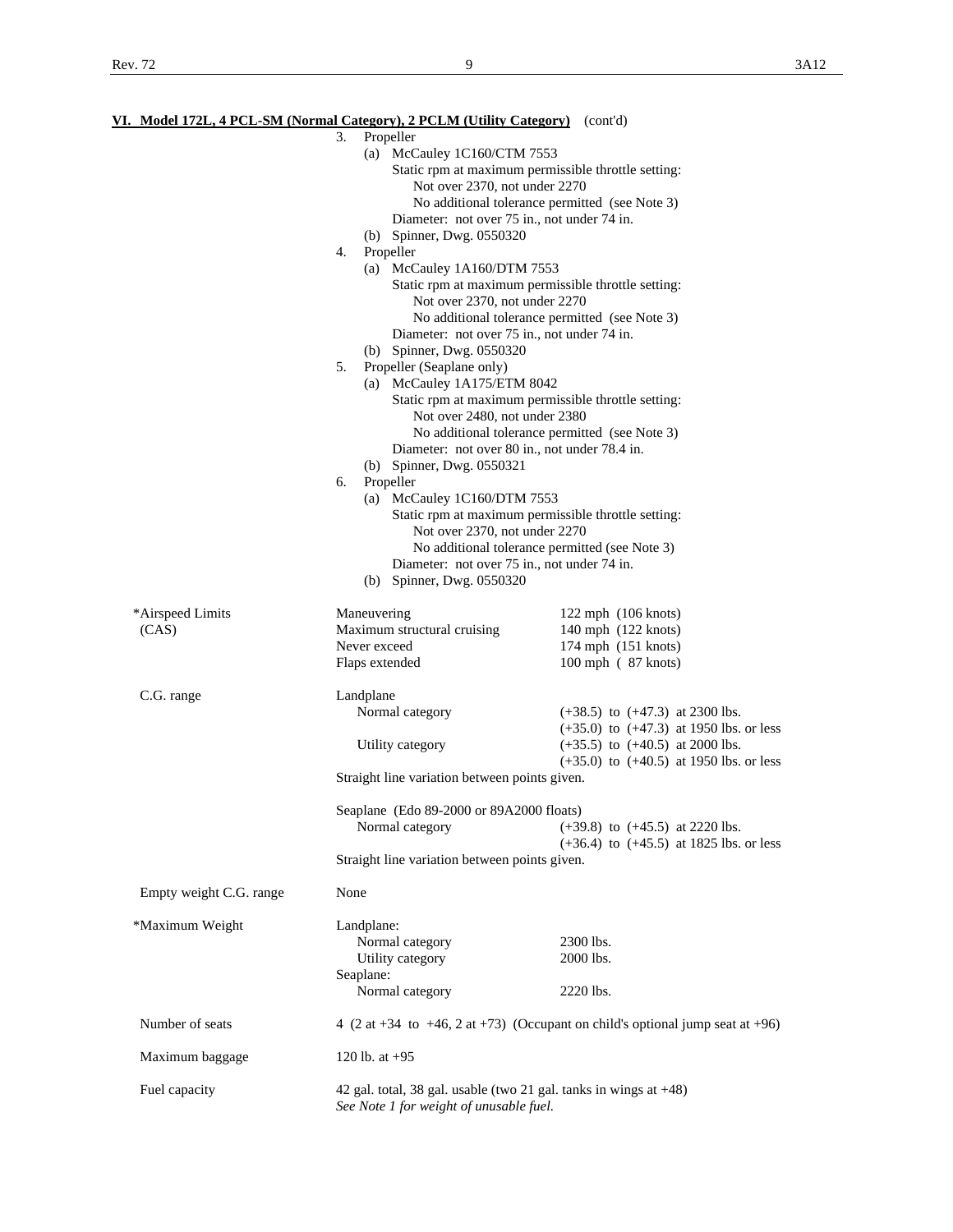# **VI. Model 172L, 4 PCL-SM (Normal Category), 2 PCLM (Utility Category)** (cont'd)

| Oil capacity              | <u>VI. MOdel 172L, 4 PCL-SM (Normal Category), 2 PCLM (Utility Category)</u><br>2 gal. (-14.0), 1-1/2 gal. usable |                                                                                  | (cont a) |                                                                                 |  |
|---------------------------|-------------------------------------------------------------------------------------------------------------------|----------------------------------------------------------------------------------|----------|---------------------------------------------------------------------------------|--|
|                           | See Note 1 for data on undrainable oil.                                                                           |                                                                                  |          |                                                                                 |  |
| Control surface movements | Wing flaps                                                                                                        |                                                                                  | Takeoff  | $0^{\circ} - 10^{\circ}$                                                        |  |
|                           | Ailerons                                                                                                          | Up $20^{\circ}$ ±1°                                                              | Landing  | $0^{\circ}$ - $40^{\circ}$ $\pm 2^{\circ}$<br>Down $15^{\circ}$ $\pm 1^{\circ}$ |  |
|                           | Elevator tab                                                                                                      | Up $28^{\circ} + 1^{\circ}$ , -0°                                                |          | Down $13^{\circ}$ +1°, -0°                                                      |  |
|                           | Elevator                                                                                                          | Up $28^{\circ} + 1^{\circ}$ , $-0^{\circ}$                                       | Down     | $23^{\circ}$ +1°, -0°                                                           |  |
|                           | (Neutral position is with bottom of balance area flush with bottom<br>of stabilizer.)                             |                                                                                  |          |                                                                                 |  |
|                           | Rudder (landplane)                                                                                                | Right $16^{\circ} \pm 1^{\circ}$                                                 |          | Left $16^{\circ}$ $\pm 1^{\circ}$                                               |  |
|                           | (seaplane)<br>(Measured parallel to W.L.)                                                                         | Right $19^{\circ} \pm 1^{\circ}$                                                 |          | Left $15^{\circ}$ $\pm 1^{\circ}$                                               |  |
| Serial numbers eligible   | Model 172L:<br>Model 172L:                                                                                        | 17259224 through 17259903 (1971 model)<br>17259904 through 17260758 (1972 model) |          |                                                                                 |  |
| VII.                      | Model 172M, Skyhawk, 4 PCL-SM (Normal Category), 2 PCLM (Utility Category, approved May 12, 1972                  |                                                                                  |          |                                                                                 |  |
| Engine                    | Lycoming O-320-E2D                                                                                                |                                                                                  |          |                                                                                 |  |
| *Fuel                     | 80/87 minimum grade aviation gasoline                                                                             |                                                                                  |          |                                                                                 |  |
| *Engine limits            | For all operations, 2700 rpm (150 hp)                                                                             |                                                                                  |          |                                                                                 |  |
| Propeller and             | Propeller<br>1.                                                                                                   |                                                                                  |          |                                                                                 |  |
| propeller limits          | (a) McCauley $1C160/CTM$ 7553                                                                                     |                                                                                  |          |                                                                                 |  |
|                           | Static rpm at maximum permissible throttle setting:                                                               |                                                                                  |          |                                                                                 |  |
|                           | Not over 2370, not under 2270                                                                                     |                                                                                  |          |                                                                                 |  |
|                           | No additional tolerance permitted (see Note 3)<br>Diameter: not over 75 in., not under 74 in.                     |                                                                                  |          |                                                                                 |  |
|                           |                                                                                                                   |                                                                                  |          |                                                                                 |  |
|                           | (b) Spinner: Dwg. 0550320<br>Propeller<br>2.                                                                      |                                                                                  |          |                                                                                 |  |
|                           | (a) McCauley 1C160/DTM 7553                                                                                       |                                                                                  |          |                                                                                 |  |
|                           | Static rpm at maximum permissible throttle setting:                                                               |                                                                                  |          |                                                                                 |  |
|                           | Not over 2370, not under 2270                                                                                     |                                                                                  |          |                                                                                 |  |
|                           | No additional tolerance permitted (see Note 3)                                                                    |                                                                                  |          |                                                                                 |  |
|                           | Diameter: not over 75 in., not under 74 in.                                                                       |                                                                                  |          |                                                                                 |  |
|                           | (b) Spinner, Dwg. 0550320                                                                                         |                                                                                  |          |                                                                                 |  |
|                           | Propeller (seaplane only)<br>3.                                                                                   |                                                                                  |          |                                                                                 |  |
|                           | (a) McCauley 1A175/ATM 8042                                                                                       |                                                                                  |          |                                                                                 |  |
|                           | Static rpm at maximum permissible throttle setting:                                                               |                                                                                  |          |                                                                                 |  |
|                           | Not over 2545, not under 2445                                                                                     |                                                                                  |          |                                                                                 |  |
|                           | Diameter: not over 80 in., not under 78.4 in.                                                                     | No additional tolerance permitted (see Note 3)                                   |          |                                                                                 |  |
|                           | (b) Spinner, Dwg. 0550320                                                                                         |                                                                                  |          |                                                                                 |  |
|                           | Propeller (seaplane only)<br>4.                                                                                   |                                                                                  |          |                                                                                 |  |
|                           | (a) McCauley 1A175/ETM 8042                                                                                       |                                                                                  |          |                                                                                 |  |
|                           | Static rpm at maximum permissible throttle setting:                                                               |                                                                                  |          |                                                                                 |  |
|                           | Not over 2545, not under 2445                                                                                     |                                                                                  |          |                                                                                 |  |
|                           | No additional tolerance permitted (see Note 3)                                                                    |                                                                                  |          |                                                                                 |  |
|                           | Diameter: not over 80 in., not under 78.4 in.                                                                     |                                                                                  |          |                                                                                 |  |
|                           | (b) Spinner, Dwg. 0550320                                                                                         |                                                                                  |          |                                                                                 |  |
| *Airspeed Limits          | 17256493, 17260759 through 17265684                                                                               |                                                                                  |          |                                                                                 |  |
| (CAS)                     | Maneuvering<br>Maximum structural cruising                                                                        | $112$ mph $(97$ knots)<br>145 mph (126 knots)                                    |          |                                                                                 |  |
|                           | Never exceed                                                                                                      | 182 mph (158 knots)                                                              |          |                                                                                 |  |
|                           | Flaps extended                                                                                                    | 100 mph (87 knots)                                                               |          |                                                                                 |  |
|                           |                                                                                                                   |                                                                                  |          |                                                                                 |  |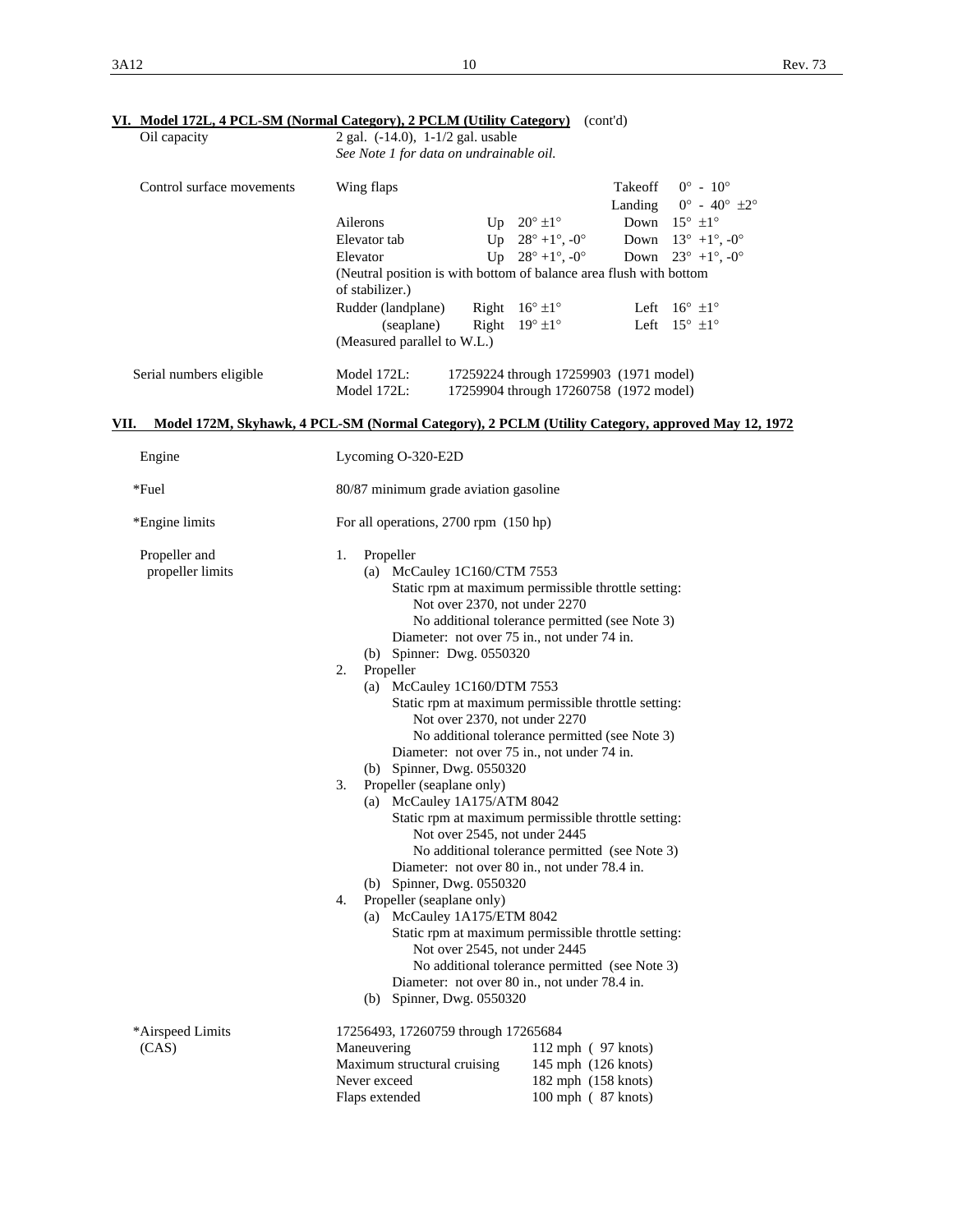| ٠ |  |  |  |
|---|--|--|--|

| VII.                                |                                                                              | Model 172M, Skyhawk, 4 PCL-SM (Normal Category), 2 PCLM (Utility Category) (cont'd) |
|-------------------------------------|------------------------------------------------------------------------------|-------------------------------------------------------------------------------------|
| *Airspeed Limits                    | 17265685 through 17267584                                                    |                                                                                     |
| (CAS)<br>(See Note 4 on use of CAS) | Maneuvering<br>Maximum structural cruising                                   | 97 knots<br>128 knots                                                               |
|                                     | Never exceed                                                                 | 160 knots                                                                           |
|                                     |                                                                              | 85 knots                                                                            |
|                                     | Flaps extended                                                               |                                                                                     |
| C.G. range                          | Landplane:                                                                   |                                                                                     |
|                                     | Normal category                                                              | $(+38.5)$ to $(+47.3)$ at 2300 lbs.                                                 |
|                                     |                                                                              | $(+35.0)$ to $(+47.3)$ at 1950 lbs. or less                                         |
|                                     | Utility category                                                             | $(+35.5)$ to $(+40.5)$ at 2000 lbs.                                                 |
|                                     |                                                                              | $(+35.0)$ to $(+40.5)$ at 1950 lbs. or less                                         |
|                                     | Seaplane: (Edo 89-2000 or 89A2000 floats)                                    |                                                                                     |
|                                     | Normal category                                                              | $(+39.8)$ to $(+45.5)$ at 2220 lbs.                                                 |
|                                     |                                                                              | $(+36.4)$ to $(+45.5)$ at 1825 lbs. or less                                         |
|                                     | Straight line variation between points given.                                |                                                                                     |
| Empty weight C.G. Range             | None                                                                         |                                                                                     |
|                                     |                                                                              |                                                                                     |
| *Maximum weight                     |                                                                              | Normal category: 2300 lb. (landplane); 2220 lb. (seaplane)                          |
|                                     | Utility category:                                                            | 2000 lb. (landplane)                                                                |
| Number of seats                     |                                                                              | 4 (2 at +34 to +46, 2 at +73) (Occupant on child's optional jump seat at +96)       |
| Maximum baggage                     | 120 lb. at $+95$                                                             |                                                                                     |
| Fuel capacity                       | See Note 1 for data on unusable fuel.                                        | 42 gal. total, 38 gal. usable (two 21 gal. tanks in wings at $+48$ )                |
| Oil capacity                        | 2 gal. (-14.0), 1-1/2 gal. usable<br>See Note 1 for data on undrainable oil. |                                                                                     |
| Control surface movements           | Wing flaps<br>Takeoff                                                        | $0^{\circ}$ - $10^{\circ}$<br>(landplane) (seaplane)                                |
|                                     |                                                                              | $0^{\circ}$ - 40° +0°, -2° (landplane)                                              |
|                                     | Landing                                                                      |                                                                                     |
|                                     |                                                                              | $0^{\circ}$ - 30° $\pm 2^{\circ}$ (seaplane)                                        |
|                                     | Ailerons                                                                     | Up $20^\circ \pm 1^\circ$<br>Down $15^{\circ}$ $\pm 1^{\circ}$                      |
|                                     | Elevator tab                                                                 | Up $28^{\circ} + 1^{\circ}$ , $-0^{\circ}$<br>Down $13^{\circ}$ +1°, -0°            |
|                                     | Elevator                                                                     | Up $28^{\circ} + 1^{\circ}$ , $-0^{\circ}$<br>Down $23^{\circ}$ +1°, -0°            |
|                                     | of stabilizer.)                                                              | (Neutral position is with bottom of balance area flush with bottom                  |
|                                     | Rudder (landplane)<br>Right                                                  | $16^\circ \pm 1^\circ$<br>Left $16^{\circ} \pm 1^{\circ}$ (landplane)               |
|                                     | (seaplane)                                                                   | Left $15^{\circ} \pm 1^{\circ}$ (seaplane)<br>Right $19^{\circ} \pm 1^{\circ}$      |
|                                     | (Measured parallel to W.L.)                                                  |                                                                                     |
| Serial numbers eligible             |                                                                              | 17256493, 17260759 through 17261898 (1973 model) (except 17261445 and               |
|                                     | 17261578)                                                                    |                                                                                     |
|                                     | 17261899 through 17263458 (1974 model)                                       |                                                                                     |
|                                     | 17263459 through 17265684 (1975 model)                                       |                                                                                     |
|                                     | 17265685 through 17267584 (1976 model)                                       |                                                                                     |
|                                     |                                                                              |                                                                                     |
|                                     |                                                                              |                                                                                     |

# **VIII. Model 172N, Skyhawk, 4 PCL-SM (Normal Category), 2 PCLM (Utility Category), approved May 17, 1976**

| Engine | Lycoming O-320-H2AD                                                                  |
|--------|--------------------------------------------------------------------------------------|
| *Fuel  | 100/130 minimum grade aviation gasoline<br>(S/N 17261445, 17267585 through 17269309) |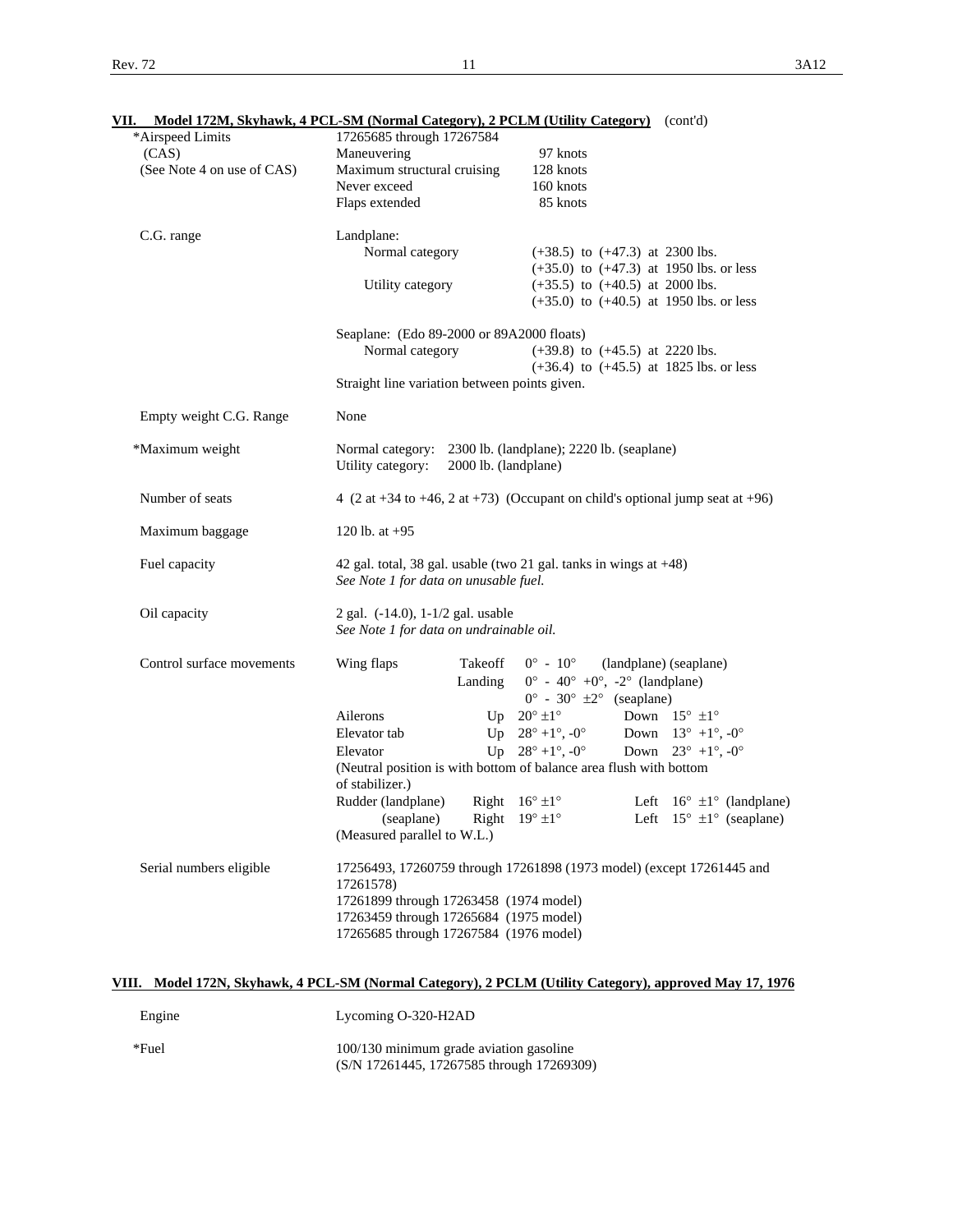| VIII. Model 172N, Skyhawk, 4 PCL-SM (Normal Category), 2 PCLM (Utility Category) (cont'd) |                                                                                                                                                                                                                                                                                                                        |                                                                                                                                                                                                                 |  |  |
|-------------------------------------------------------------------------------------------|------------------------------------------------------------------------------------------------------------------------------------------------------------------------------------------------------------------------------------------------------------------------------------------------------------------------|-----------------------------------------------------------------------------------------------------------------------------------------------------------------------------------------------------------------|--|--|
|                                                                                           | 100LL/100 minimum grade aviation gasoline                                                                                                                                                                                                                                                                              |                                                                                                                                                                                                                 |  |  |
|                                                                                           | (S/N 17261578, 17269310 through 17274009)                                                                                                                                                                                                                                                                              |                                                                                                                                                                                                                 |  |  |
| *Engine limits                                                                            | For all operations, 2700 rpm (160 hp)                                                                                                                                                                                                                                                                                  |                                                                                                                                                                                                                 |  |  |
| Propeller and propeller<br>limits                                                         | Propeller<br>1.<br>(a) McCauley 1C160/DTM 7557<br>Not over 2400, not under 2280<br>No additional tolerance permitted<br>(b) Spinner: Dwg. 0550320<br>Propeller (seaplane only)<br>2.<br>(a) McCauley 1A175/ETM 8042<br>Not over 2570, not under 2470<br>No additional tolerance permitted<br>(b) Spinner: Dwg. 0550320 | Static rpm at maximum permissible throttle setting:<br>Diameter: not over 75 in., not under 74 in.<br>Static rpm at maximum permissible throttle setting:<br>Diameter: not over 80 in., not under 78.5 in.      |  |  |
| *Airspeed limits<br>(CAS)<br>(See Note 4 on use of CAS)                                   | 1977 Model through 1979 Model<br>Maneuvering<br>Maximum structural cruising<br>Never exceed<br>Flaps extended                                                                                                                                                                                                          | 97 knots<br>128 knots<br>160 knots<br>85 knots                                                                                                                                                                  |  |  |
|                                                                                           | 1980 Model<br>Maneuvering<br>Maximum structural cruising<br>Never exceed<br>Flaps extended                                                                                                                                                                                                                             | 97 knots<br>127 knots<br>158 knots<br>85 knots                                                                                                                                                                  |  |  |
| C.G. range                                                                                | Landplane:<br>Normal category<br>Utility category<br>Seaplane: (Edo 89-2000 or 89A2000 floats)<br>Normal category                                                                                                                                                                                                      | $(+38.5)$ to $(+47.3)$ at 2300 lbs.<br>$(+35.0)$ to $(+47.3)$ at 1950 lbs. or less<br>$(+35.5)$ to $(+40.5)$ at 2000 lbs.<br>$(+35.0)$ to $(+40.5)$ at 1950 lbs. or less<br>$(+39.8)$ to $(+45.5)$ at 2220 lbs. |  |  |
|                                                                                           |                                                                                                                                                                                                                                                                                                                        | $(+36.4)$ to $(+45.5)$ at 1825 lbs. or less                                                                                                                                                                     |  |  |
|                                                                                           | Straight line variation between points given.                                                                                                                                                                                                                                                                          |                                                                                                                                                                                                                 |  |  |
| Empty weight C.G. Range                                                                   | None                                                                                                                                                                                                                                                                                                                   |                                                                                                                                                                                                                 |  |  |
| *Maximum weight                                                                           | Normal category:<br>Utility category:<br>2000 lb. (landplane)                                                                                                                                                                                                                                                          | 2300 lb. (landplane); 2220 lb. (seaplane)                                                                                                                                                                       |  |  |
| Number of seats                                                                           | 4 (2 at +34 to +46, 2 at +73) (Occupant on child's optional jump seat at +96)                                                                                                                                                                                                                                          |                                                                                                                                                                                                                 |  |  |
| Maximum baggage                                                                           | 120 lb. at $+95$                                                                                                                                                                                                                                                                                                       |                                                                                                                                                                                                                 |  |  |
| Fuel capacity                                                                             | See Note 1 for data on unusable fuel.                                                                                                                                                                                                                                                                                  | 42 gal. total, 40 gal. usable (two 21.5 gal. tanks in wings at $+48$ )                                                                                                                                          |  |  |
| Oil capacity                                                                              | 1.5 gal. (-14.0), 1.0 gal. usable                                                                                                                                                                                                                                                                                      |                                                                                                                                                                                                                 |  |  |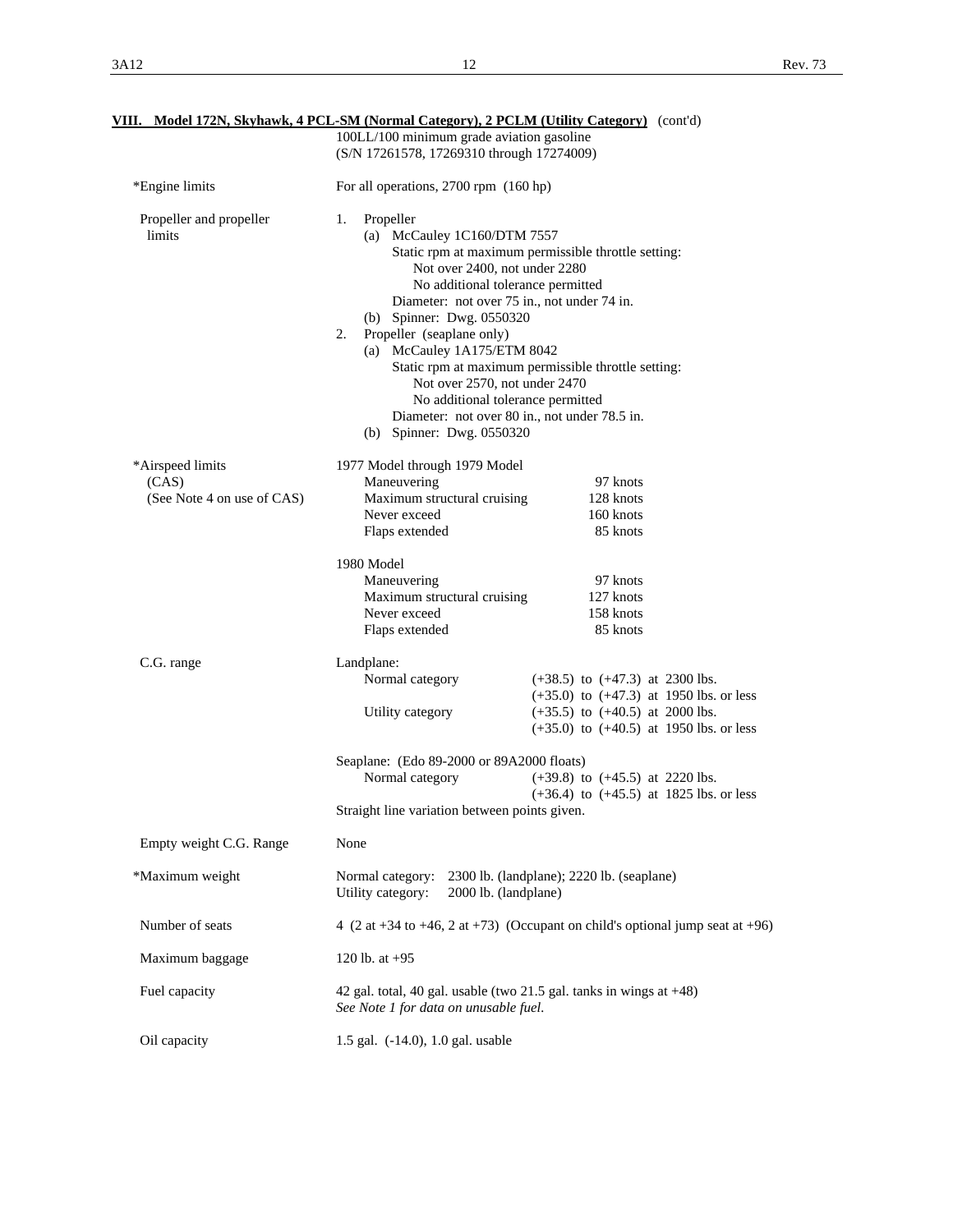| Control surface movements         | Wing flaps<br>Takeoff                                                                                                                          | $0^{\circ}$ - $10^{\circ}$<br>(landplane) (seaplane)                                                  |
|-----------------------------------|------------------------------------------------------------------------------------------------------------------------------------------------|-------------------------------------------------------------------------------------------------------|
|                                   | Landing                                                                                                                                        | $0^{\circ}$ - 40° +0°, -2° (landplane)<br>$0^{\circ}$ - 30° $\pm 2^{\circ}$ (seaplane)                |
|                                   | Ailerons                                                                                                                                       | Down $15^{\circ}$ $\pm 1^{\circ}$<br>Up $20^\circ \pm 1^\circ$                                        |
|                                   | Elevator tab                                                                                                                                   | Up $28^{\circ} + 1^{\circ}$ , $-0^{\circ}$<br>Down $13^{\circ}$ +1°, -0°                              |
|                                   | Elevator                                                                                                                                       | Up $28^{\circ} + 1^{\circ}$ , $-0^{\circ}$<br>Down $23^{\circ}$ +1°, -0°                              |
|                                   |                                                                                                                                                | (Neutral position is with bottom of balance area flush with bottom of stabilizer.)                    |
|                                   | Rudder (landplane)                                                                                                                             | Right $16^{\circ} \pm 1^{\circ}$<br>Left $16^{\circ} \pm 1^{\circ}$ (landplane)                       |
|                                   | (seaplane)                                                                                                                                     | Right $19^{\circ} \pm 1^{\circ}$<br>Left $15^{\circ} \pm 1^{\circ}$ (seaplane)                        |
|                                   | (Measured parallel to W.L.)                                                                                                                    |                                                                                                       |
| Serial numbers eligible           | 17261445, 17267585 through 17269309 (1977 model)<br>17271035 through 17272884 (1979 model)<br>17270050, 17272885 through 17274009 (1980 model) | 17261578, 17269310 through 17271034 (1978 model) (except 17270050)                                    |
|                                   |                                                                                                                                                | IX. Model 172P, Skyhawk, 4 PCL-SM (Normal Category), 2 PCLM (Utility Category), approved May 13, 1980 |
| Engine                            | Lycoming O-320-D2J                                                                                                                             |                                                                                                       |
| *Fuel                             | 100LL/100 minimum grade aviation gasoline                                                                                                      |                                                                                                       |
| *Engine limits                    | For all operations, 2700 rpm (160 hp)                                                                                                          |                                                                                                       |
| Propeller and<br>propeller limits | Propeller<br>1.<br>(a) McCauley 1C160/DTM 7557                                                                                                 |                                                                                                       |
|                                   |                                                                                                                                                | Static rpm at maximum permissible throttle setting:                                                   |
|                                   | Not over 2420, not under 2300                                                                                                                  |                                                                                                       |
|                                   | No additional tolerance permitted                                                                                                              |                                                                                                       |
|                                   | Diameter: not over 75 in., not under 74 in.                                                                                                    |                                                                                                       |
|                                   | (b) Spinner: Dwg. 0550320                                                                                                                      |                                                                                                       |
|                                   | Propeller (floatplane only)<br>2.                                                                                                              |                                                                                                       |
|                                   | (a) McCauley 1A175/ETM 8043                                                                                                                    | Static rpm at maximum permissible throttle setting:                                                   |
|                                   | Not over 2570, not under 2470                                                                                                                  |                                                                                                       |
|                                   | No additional tolerance permitted                                                                                                              |                                                                                                       |
|                                   |                                                                                                                                                | Diameter: not over 80 in., not under 78.5 in.                                                         |
|                                   | (b) Spinner: Dwg. 0550320                                                                                                                      |                                                                                                       |
| *Airspeed limits                  | Maneuvering                                                                                                                                    | 99 knots (landplane)                                                                                  |
| (CAS)                             |                                                                                                                                                | 96 knots (floatplane)                                                                                 |
| (See Note 4 on use of CAS)        | Maximum structural cruising<br>Never exceed                                                                                                    | 127 knots<br>158 knots                                                                                |
|                                   | Flaps extended                                                                                                                                 | 85 knots                                                                                              |
| C.G. range                        | Landplane:                                                                                                                                     |                                                                                                       |
|                                   | Normal category                                                                                                                                | $(+39.5)$ to $(+47.3)$ at 2400 lbs.                                                                   |
|                                   | Utility category                                                                                                                               | $(+35.0)$ to $(+47.3)$ at 1950 lbs. or less<br>$(+36.5)$ to $(+40.5)$ at 2100 lbs.                    |
|                                   |                                                                                                                                                | $(+35.0)$ to $(+40.5)$ at 1950 lbs. or less                                                           |
|                                   | Seaplane: (Edo 89-2000 or 89A2000 floats)                                                                                                      |                                                                                                       |
|                                   | Normal category                                                                                                                                | $(+39.8)$ to $(+45.5)$ at 2220 lbs.                                                                   |
|                                   | Straight line variation between points given.                                                                                                  | $(+36.4)$ to $(+45.5)$ at 1825 lbs. or less                                                           |
| Empty weight C.G. Range           | None                                                                                                                                           |                                                                                                       |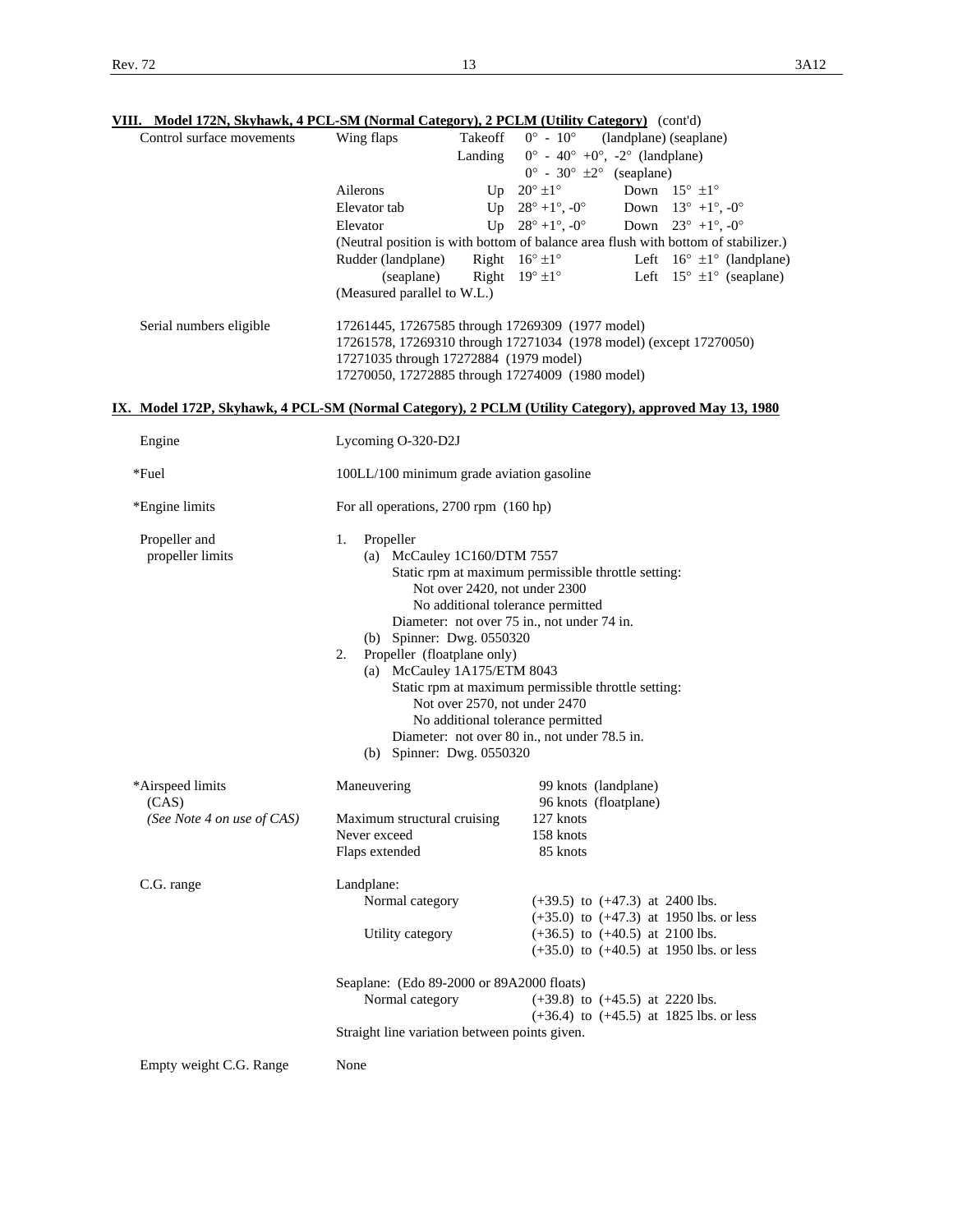| *Maximum weight                   | IX. Model 172P, Skyhawk, 4 PCL-SM (Normal Category), 2 PCLM (Utility Category) (cont'd)<br>Normal category: 2400 lb. (landplane); 2220 lb. (seaplane)                                                                                                                       |
|-----------------------------------|-----------------------------------------------------------------------------------------------------------------------------------------------------------------------------------------------------------------------------------------------------------------------------|
|                                   | Utility category:<br>2100 lb. (landplane)                                                                                                                                                                                                                                   |
| Number of seats                   | 4 (2 at +34 to +46, 2 at +73) (Occupant on child's optional jump seat at +96)                                                                                                                                                                                               |
| Maximum baggage                   | 120 lb. at $+95$                                                                                                                                                                                                                                                            |
| Fuel capacity                     | 42 gal. total, 40 gal. usable (two 21.5 gal. tanks in wings at $+48$ )<br>See Note 1 for data on unusable fuel.                                                                                                                                                             |
| Oil capacity                      | 2 gal. (-13.1), 3.5 gal. usable                                                                                                                                                                                                                                             |
| Control surface movements         | $0^{\circ}$ - $10^{\circ}$<br>Wing flaps<br>Takeoff<br>$0^{\circ}$ - 30° +0°, -2°<br>Landing                                                                                                                                                                                |
|                                   | Down $15^{\circ}$ $\pm 1^{\circ}$<br>Ailerons<br>Up $20^\circ \pm 1^\circ$<br>Elevator tab<br>Up $28^{\circ} + 1^{\circ}$ , $-0^{\circ}$<br>Down $13^{\circ}$ +1°, -0° (floatplane)<br>Up $22^{\circ} + 1^{\circ}$ , $-0^{\circ}$<br>Down $19^{\circ}$ +1°, -0° (landplane) |
|                                   | Up $28^{\circ} + 1^{\circ}$ , $-0^{\circ}$<br>Down $23^{\circ}$ +1°, -0°<br>Elevator                                                                                                                                                                                        |
|                                   | (Neutral position is with bottom of balance area flush with bottom of stabilizer.)<br>Right $16^{\circ} \pm 1^{\circ}$<br>Left $16^{\circ} \pm 1^{\circ}$ (landplane)<br>Rudder (landplane)                                                                                 |
|                                   | Left $15^{\circ} \pm 1^{\circ}$ (seaplane)<br>(seaplane)<br>Right $19^{\circ} \pm 1^{\circ}$                                                                                                                                                                                |
|                                   | (Measured parallel to W.L.)                                                                                                                                                                                                                                                 |
| Serial numbers eligible           | 17274010 through 17275034 (1981 model)<br>17275035 through 17275759 (1982 model)<br>17275760 through 17276079 (1983 model)<br>17276080 through 17276259 (1984 model)<br>17276260 through 17276516 (1985 model)<br>17276517 through 17276654 (1986 model)                    |
| Х.                                | Model 172Q, Cutlass, 4 PCLM (Normal Category), approved October 15, 1982                                                                                                                                                                                                    |
| Engine                            | Lycoming O-360-A4N                                                                                                                                                                                                                                                          |
| *Fuel                             | 100LL/100 minimum grade aviation gasoline                                                                                                                                                                                                                                   |
| *Engine limits                    | For all operations, 2700 rpm (180 hp)                                                                                                                                                                                                                                       |
| Propeller and<br>propeller limits | 1.<br>Propeller<br>(a) McCauley 1A170E/JFA 7658<br>Static rpm at maximum permissible throttle setting:<br>Not over 2450, not under 2350<br>No additional tolerance permitted<br>Diameter: not over 76 in., not under 74.5 in.<br>(b) Spinner: Dwg. 0509077                  |
|                                   |                                                                                                                                                                                                                                                                             |
| *Airspeed limits                  | Maneuvering<br>105 knots<br>127 knots<br>Maximum structural cruising<br>158 knots<br>Never exceed<br>Flaps extended<br>85 knots                                                                                                                                             |
| C.G. range                        | Normal category $(+41.0)$ to $(+47.3)$ at 2550 lbs.<br>$(+35.0)$ to $(+47.3)$ at 1950 lbs. or less<br>Straight line variation between points given.                                                                                                                         |
| Empty weight C.G. range           | None                                                                                                                                                                                                                                                                        |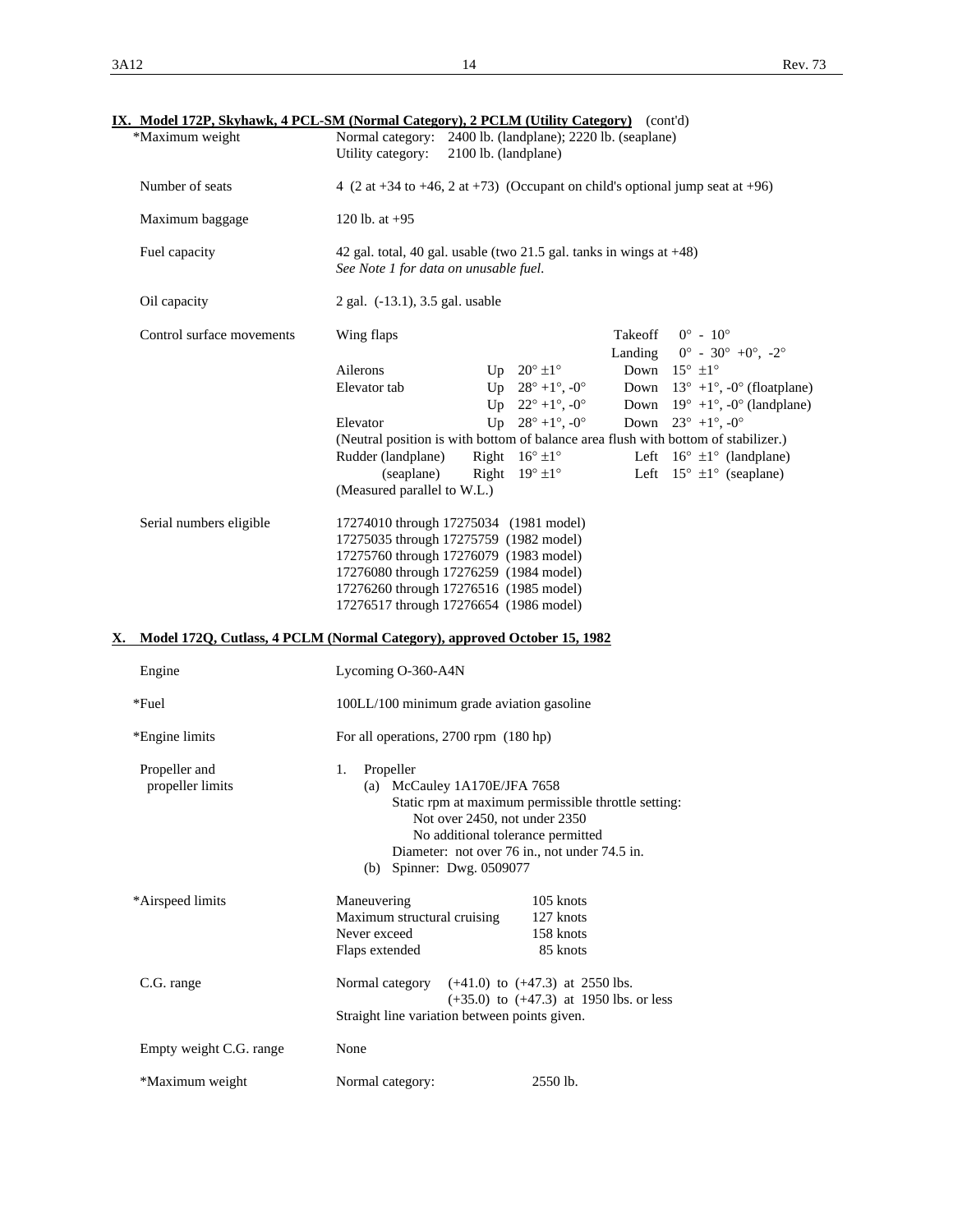| Х.                        | Model 172Q, Cutlass, 4 PCLM (Normal Category) (cont'd)                           |                                                                                                                                                                                                                                                                                                                                                                                                                                                                   |                                                                                                                           |
|---------------------------|----------------------------------------------------------------------------------|-------------------------------------------------------------------------------------------------------------------------------------------------------------------------------------------------------------------------------------------------------------------------------------------------------------------------------------------------------------------------------------------------------------------------------------------------------------------|---------------------------------------------------------------------------------------------------------------------------|
| Number of seats           |                                                                                  | 4 (2 at +34 to +46, 2 at +73) (Occupant on optional child's seat at +96)                                                                                                                                                                                                                                                                                                                                                                                          |                                                                                                                           |
| Maximum baggage           | 120 lbs. at $+95$                                                                |                                                                                                                                                                                                                                                                                                                                                                                                                                                                   |                                                                                                                           |
| Fuel capacity             | See Note 1 for data on unusable fuel.                                            | 54 gal. total, 50 gal. usable (two 27 gal. tanks in wings at +48)                                                                                                                                                                                                                                                                                                                                                                                                 |                                                                                                                           |
| Oil capacity              | 9 qt. at -15.5, 2 qt. unusable                                                   |                                                                                                                                                                                                                                                                                                                                                                                                                                                                   |                                                                                                                           |
| Control surface movements | Wing flaps<br>Ailerons<br>Elevator tab                                           | Takeoff<br>Landing<br>Up $20^{\circ}$ $\pm 1^{\circ}$<br>Up $22^{\circ} + 1^{\circ}$ , $-0^{\circ}$                                                                                                                                                                                                                                                                                                                                                               | $0^{\circ} - 10^{\circ}$<br>$0^{\circ}$ - 30° +0°, -2°<br>Down $15^{\circ}$ $\pm 1^{\circ}$<br>Down $19^{\circ}$ +1°, -0° |
|                           | Elevator<br>Rudder<br>(Measured parallel to W.L.)                                | Up $28^{\circ} + 1^{\circ}$ , $-0^{\circ}$<br>(Neutral position is with bottom of balance area flush with bottom of stabilizer.)<br>Right $16^{\circ} \pm 1^{\circ}$                                                                                                                                                                                                                                                                                              | Down $23^{\circ}$ +1°, -0°<br>Left $16^{\circ}$ $\pm 1^{\circ}$                                                           |
| Serial numbers eligible   | 17275869 through 17276054 (1983 model)<br>17276101 through 17276211 (1984 model) |                                                                                                                                                                                                                                                                                                                                                                                                                                                                   |                                                                                                                           |
|                           | DATA PERTINENT TO ALL MODELS 172 THROUGH 172Q                                    |                                                                                                                                                                                                                                                                                                                                                                                                                                                                   |                                                                                                                           |
| Datum                     | Front face of firewall (28000 through 47746)                                     | Lower front face of firewall (17247747 through 17276654)                                                                                                                                                                                                                                                                                                                                                                                                          |                                                                                                                           |
| Leveling means            | Upper doorsill                                                                   |                                                                                                                                                                                                                                                                                                                                                                                                                                                                   |                                                                                                                           |
| Certification basis       | Models 172 through 172P<br>December 1, 1978.                                     | Part 3 of the Civil Air Regulations effective November 1, 1949, as amended<br>by 3-1 through 3-12. In addition, effective S/N 17271035 and on, FAR 23.1559<br>effective March 1, 1978. FAR 36 dated December 1, 1969, plus Amendments 36-1<br>through 36-5 for Model 172N; FAR 36 dated December 1, 1969, plus<br>Amendments 36-1 through 36-12 for Model 172P through 172Q. In addition,<br>effective S/N 17276260 and on, FAR 23.1545(a), Amendment 23-23 dated |                                                                                                                           |
|                           | <b>Equivalent Safety Items</b>                                                   | 17261445, 17261578, 17265685                                                                                                                                                                                                                                                                                                                                                                                                                                      |                                                                                                                           |
|                           | Airspeed Indicator                                                               | CAR 3.757 (see Note 4 on use of CAS)                                                                                                                                                                                                                                                                                                                                                                                                                              | (17261445, 17261578, 17265685 through 17276259)                                                                           |
|                           | <b>Operating Limitations</b>                                                     | CAR 3.778(a)                                                                                                                                                                                                                                                                                                                                                                                                                                                      |                                                                                                                           |
|                           | <b>Model 172Q</b><br>through $36-12$ .                                           | Part 3 of the Civil Air Regulations dated November 1, 1949, as amended by 3-1<br>through 3-12. In addition, FAR 23.1559 effective March 1, 1978; FAR 25.951(b)(2),<br>effective December 1, 1978. FAR 36 dated December 1, 1969, plus amendments 36-1                                                                                                                                                                                                             | Amendment 23-15 effective October 31, 1974; and FAR 23.1545(a), Amendment 23-23                                           |
|                           | Procedures.                                                                      | Application for Type Certificate dated July 11, 1955. Type Certificate No. 3A12<br>issued November 4, 1955, obtained by the manufacturer under Delegation Option                                                                                                                                                                                                                                                                                                  |                                                                                                                           |
| Production basis          | Federal Aviation Regulations.                                                    | Production Certificate No. 4. Delegation Option Manufacturer No. CE-1 authorized to<br>issue airworthiness certificates under delegation option provisions of Part 21 of the                                                                                                                                                                                                                                                                                      |                                                                                                                           |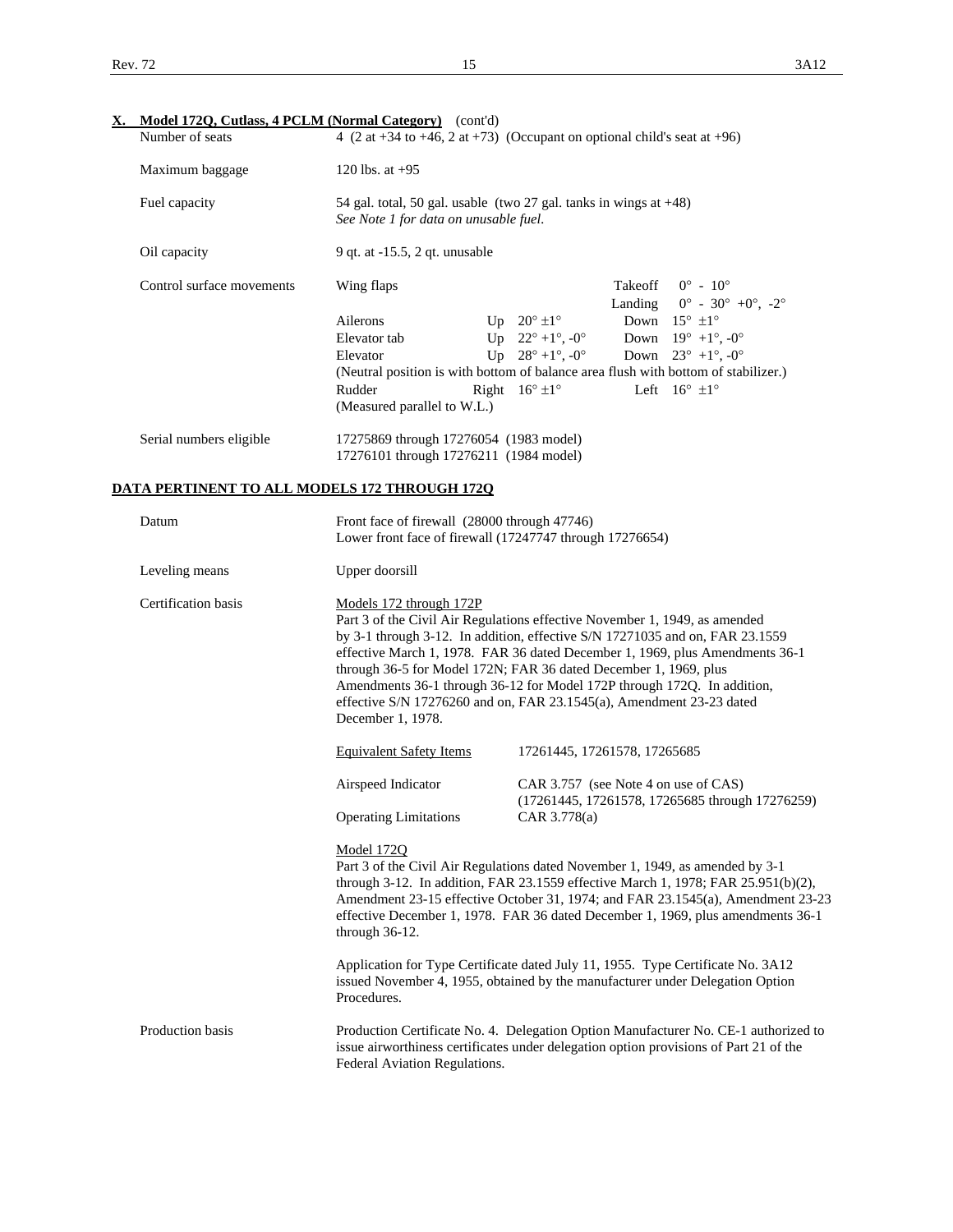| Equipment: | The basic required equipment as prescribed in the applicable airworthiness requirements (see Certification<br>Basis) must be installed in the aircraft for certification. This equipment must include a current Airplane<br>Flight Manual effective S/N 17271035 and on.                                                                                                                                            |
|------------|---------------------------------------------------------------------------------------------------------------------------------------------------------------------------------------------------------------------------------------------------------------------------------------------------------------------------------------------------------------------------------------------------------------------|
|            | Model 172 through 172G: Stall warning indicator, Dwg. 0511062.<br>1.<br>2.<br>Model 172H and on: Stall warning indictor, Dwg. 0523112.                                                                                                                                                                                                                                                                              |
|            | The equipment portion of Aircraft Specification 3A12, Revision 17, or Cessna Publication TS1000-13<br>should be used for equipment references on all aircraft prior to the Model 172E. Refer to applicable<br>equipment list for the Model 172E and subsequent models.                                                                                                                                              |
| NOTE 1:    | Current weight and balance report including list of equipment included in certificated empty weight,<br>and loading instructions when necessary must be provided for each aircraft at the time of original<br>certification.                                                                                                                                                                                        |
|            | Serial Nos. 28000 through 29999, 36000 through 36999 and 46001 through 47746, 17247747                                                                                                                                                                                                                                                                                                                              |
|            | through 17265684<br>The certificated empty weight and corresponding center of gravity location must include unusable<br>fuel of 30 lbs. at $(+46)$ on Models 172 and 172A, or 18 lbs. at $(+46)$ for Models 172B through<br>172H, or 24 lbs. at (+46) for Models 172I through 172M (17265684) and undrainable oil of (0) lb.<br>at -20) for 172 through 172H and (0) lb. at (-14) for 172I through 172M (17265684). |
|            | Serial Nos. 17261578, 17261445, 17265685 through 17274009                                                                                                                                                                                                                                                                                                                                                           |
|            | The certificated empty weight and corresponding center of gravity location must include unusable<br>fuel of 24 lbs. at (+46) through 172M (17267584) or 18 lbs. at (+46) 17267585 and on and full<br>oil of 11.3 lb. at (-14).                                                                                                                                                                                      |
|            | Serial Nos. 17274010 through 17276654: (Model 172P)<br>The certificated empty weight and corresponding center of gravity location must include unusable<br>fuel of 18 lb. at (+46) and full oil of 15 lb. at (-13.1).                                                                                                                                                                                               |
|            | Serial Nos. 17275869 through 17276211; (Model 1720)<br>The certificated empty weight and corresponding center of gravity location must include unusable<br>fuel of 24 lb. at $(+46)$ and full oil of 16.88 lb. at $(-15.5)$ .                                                                                                                                                                                       |
| NOTE 2.    | The following placards must be displayed as indicated:                                                                                                                                                                                                                                                                                                                                                              |
|            | In full view of the pilot:<br>A.<br>(1) Models 172, 172A and 172B<br>"This airplane must be operated in compliance with the operating limitations stated in<br>the form of placards, markings, and manuals.                                                                                                                                                                                                         |
|            | NORMAL CATEGORY                                                                                                                                                                                                                                                                                                                                                                                                     |
|            | Maximum design weight<br>2200 lbs.                                                                                                                                                                                                                                                                                                                                                                                  |
|            | Refer to weight and balance data for loading instructions.                                                                                                                                                                                                                                                                                                                                                          |
|            | Flight maneuvering load factors<br>Flaps up<br>$+3.8$<br>$-1.52$<br>Flaps down<br>$+3.5$                                                                                                                                                                                                                                                                                                                            |
|            | No acrobatic maneuvers including spins approved.                                                                                                                                                                                                                                                                                                                                                                    |
|            | UTILITY CATEGORY                                                                                                                                                                                                                                                                                                                                                                                                    |
|            | 1950 lbs.<br>Maximum design weight                                                                                                                                                                                                                                                                                                                                                                                  |
|            | Baggage compartment and rear seat must not be occupied                                                                                                                                                                                                                                                                                                                                                              |
|            | Flight maneuvering load factors<br>Flaps up<br>$-1.76$<br>$+4.4$<br>$+3.5$<br>Flaps down                                                                                                                                                                                                                                                                                                                            |
|            |                                                                                                                                                                                                                                                                                                                                                                                                                     |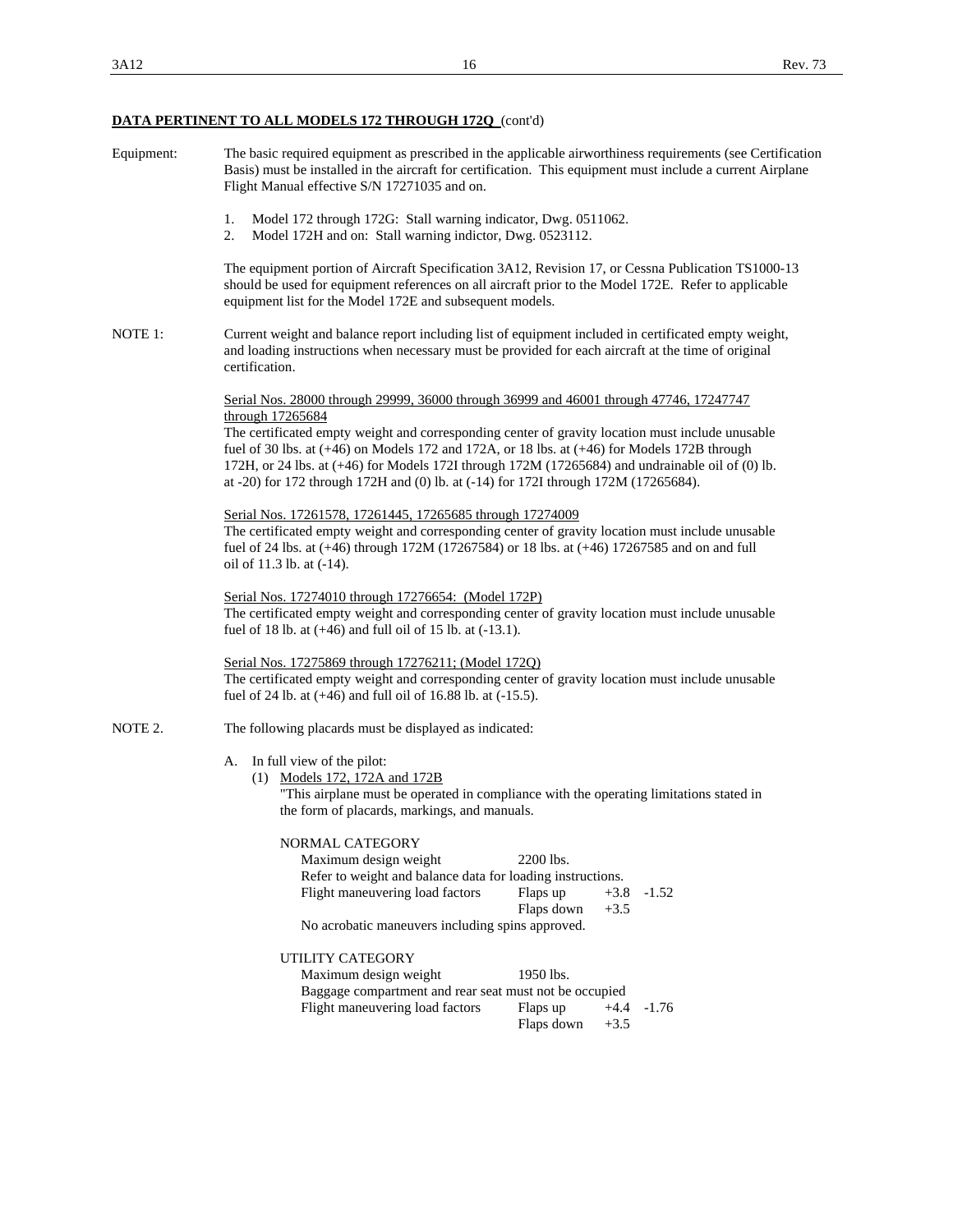| (1) | Models 172, 172A and 172B   | (cont'd)                                                   |
|-----|-----------------------------|------------------------------------------------------------|
|     |                             | No acrobatic maneuvers approved except those listed below. |
|     | Maneuver                    | Entry speed                                                |
|     | Chandelles                  | $115$ mph $(100$ knots)                                    |
|     | Lazy eights                 | $115$ mph $(100$ knots)                                    |
|     | Steep turns                 | $115$ mph $(100$ knots)                                    |
|     | <b>Spins</b>                | Slow deceleration                                          |
|     | Stalls (except whip stalls) | Slow deceleration"                                         |

(2) Model 172C

 "This airplane must be operated in compliance with the operating limitations stated in the form of placards, markings, and manuals.

| NORMAL CATEGORY                                            |            |        |                |
|------------------------------------------------------------|------------|--------|----------------|
| Maximum design weight                                      | 2250 lbs.  |        |                |
| Refer to weight and balance data for loading instructions. |            |        |                |
| Flight maneuvering load factors                            | Flaps up   |        | $+3.8$ $-1.52$ |
|                                                            | Flaps down | $+3.5$ |                |
| No acrobatic maneuvers including spins approved.           |            |        |                |

### UTILITY CATEGORY

| Maximum design weight                                   | $1950$ lbs. |        |                |
|---------------------------------------------------------|-------------|--------|----------------|
| Baggage compartment and rear seat must not be occupied. |             |        |                |
| Flight maneuvering load factors                         | Flaps up    |        | $+4.4$ $-1.76$ |
|                                                         | Flaps down  | $+3.5$ |                |

No acrobatic maneuvers approved except those listed below.

| Maneuver                    | Entry speed             |
|-----------------------------|-------------------------|
| Chandelles                  | $115$ mph $(100$ knots) |
| Lazy eights                 | $115$ mph $(100$ knots) |
| Steep turns                 | $115$ mph $(100$ knots) |
| <b>Spins</b>                | Slow deceleration       |
| Stalls (except whip stalls) | Slow deceleration"      |

# (3) Models 172D, 172E, 172F, 172G, 172H, 172I, and 172K

 "This airplane must be operated in compliance with the operating limitations stated in the form of placards, markings, and manuals.

| NORMAL CATEGORY                                            |            |        |                |
|------------------------------------------------------------|------------|--------|----------------|
| Maximum design weight                                      | 2300 lbs.  |        |                |
| Refer to weight and balance data for loading instructions. |            |        |                |
| Flight maneuvering load factors                            | Flaps up   |        | $+3.8$ $-1.52$ |
|                                                            | Flaps down | $+3.5$ |                |
| No acrobatic maneuvers including spins approved.           |            |        |                |

## UTILITY CATEGORY

| Maximum design weight                                   | 2000 lbs.  |        |                |
|---------------------------------------------------------|------------|--------|----------------|
| Baggage compartment and rear seat must not be occupied. |            |        |                |
| Flight maneuvering load factors                         | Flaps up   |        | $+4.4$ $-1.76$ |
|                                                         | Flaps down | $+3.5$ |                |
| No acrobatic maneuvers except those listed below.       |            |        |                |

|              | Max. Entry speed<br>Maneuver                      |
|--------------|---------------------------------------------------|
| Chandelles   | $122$ mph $(106$ knots)                           |
| Lazy eights  | $122$ mph $(106$ knots)                           |
| Steep turns  | $122$ mph $(106$ knots)                           |
| <b>Spins</b> | Slow deceleration                                 |
|              | Slow deceleration"<br>Stalls (except whip stalls) |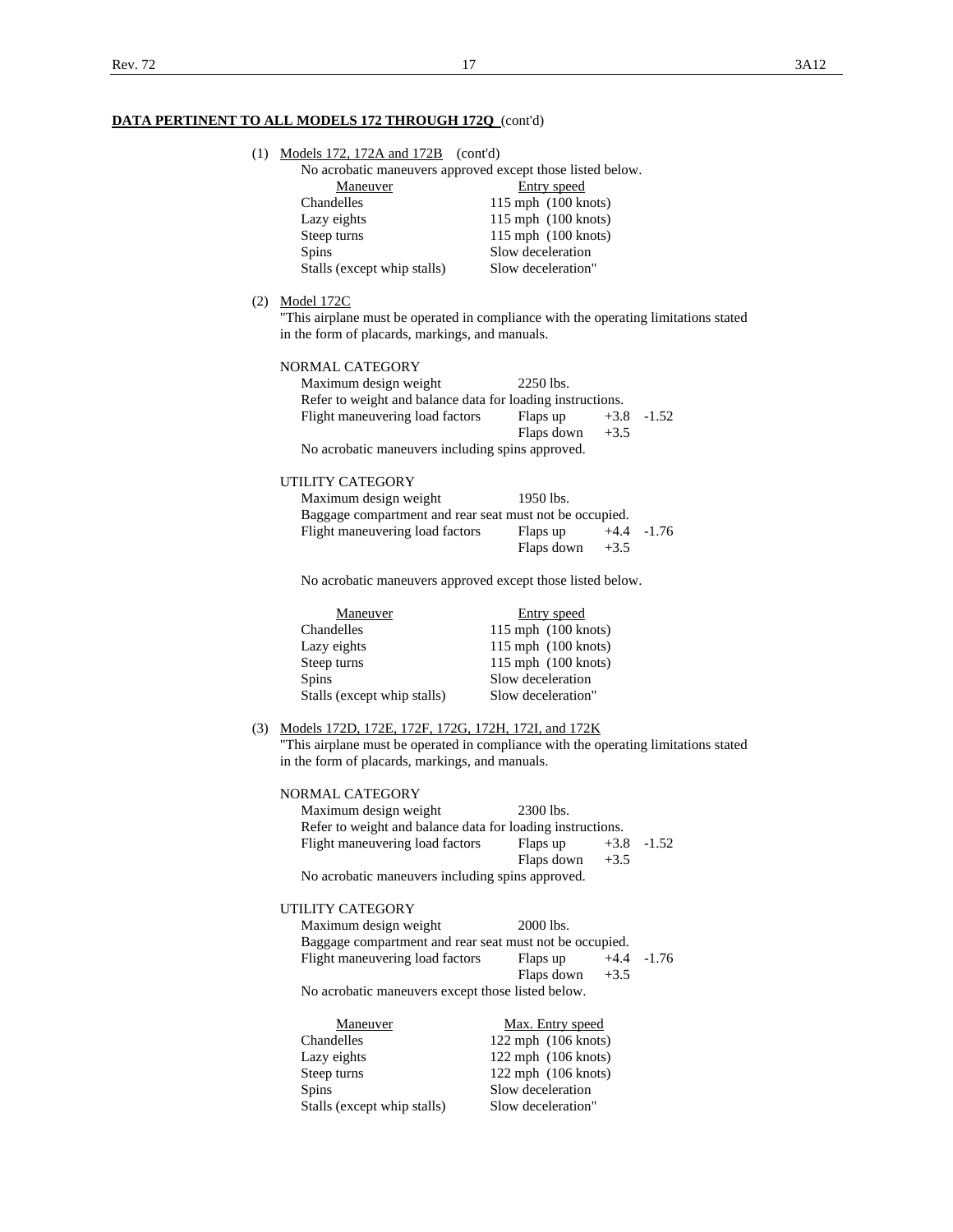### (4) Model 172L (1971 model)

 "This airplane must be operated in compliance with the operating limitations stated in the form of placards, markings, and manuals.

|                         | <b>MAXIMUMS</b>                                           |                         |           |                         |
|-------------------------|-----------------------------------------------------------|-------------------------|-----------|-------------------------|
|                         |                                                           | Normal Category         |           | <b>Utility Category</b> |
| Maneuvering speed (CAS) |                                                           | $122$ mph $(106$ knots) |           | $122$ mph $(106$ knots) |
| Gross weight            | 2300 lbs.                                                 |                         | 2000 lbs. |                         |
| Flight load factor      |                                                           |                         |           |                         |
| Flaps up                | $+3.8$                                                    | $-1.52$                 | $+4.4$    | $-1.76$                 |
| Flaps down              | $+3.5$                                                    |                         | $+3.5$    |                         |
| Normal category         | - No acrobatic maneuvers including spins approved         |                         |           |                         |
| Utility category        | - Baggage compartment and rear seat must not be occupied. |                         |           |                         |

No acrobatic maneuvers approved except those listed below.

| Maneuver                    | Entry speed             |
|-----------------------------|-------------------------|
| Chandelles                  | $122$ mph $(106$ knots) |
| Lazy eights                 | $122$ mph $(106$ knots) |
| Steep turns                 | $122$ mph $(106$ knots) |
| <b>Spins</b>                | Slow deceleration       |
| Stalls (except whip stalls) | Slow deceleration"      |

Spin recovery: opposite rudder - forward elevator - neutralize controls

 Known icing conditions to be avoided. This airplane is certified for the following flight operations as of date of original airworthiness certificate:

### (DAY NIGHT VFR IFR)" (as applicable)

(5) Model 172L (1972 model)

 "This airplane must be operated in compliance with the operating limitations as stated in the form of placards, markings, and manuals:

|                         |                                                   | <b>MAXIMUMS</b>         |  |  |
|-------------------------|---------------------------------------------------|-------------------------|--|--|
|                         | Normal Category                                   | <b>Utility Category</b> |  |  |
| Maneuvering speed (CAS) | $122$ mph $(106$ knots)                           | $122$ mph $(106$ knots) |  |  |
| Gross weight            | 2300 lbs.                                         | 2000 lbs.               |  |  |
| Flight load factor      |                                                   |                         |  |  |
| Flaps up                | $+3.8$<br>$-1.52$                                 | $+4.4$<br>$-1.76$       |  |  |
| Flaps down              | $+3.5$                                            | $+3.5$                  |  |  |
| Normal category         | - No acrobatic maneuvers including spins approved |                         |  |  |

| <b>NOTHER CALCED V</b> | - Two acrobatic maneuvers mendumg spins approved          |
|------------------------|-----------------------------------------------------------|
| Utility category       | - Baggage compartment and rear seat must not be occupied. |

No acrobatic maneuvers approved except those listed below.

| Maneuver                    | Max. Entry speed        |
|-----------------------------|-------------------------|
| Chandelles                  | $122$ mph $(106$ knots) |
| Lazy eights                 | $122$ mph $(106$ knots) |
| Steep turns                 | $122$ mph $(106$ knots) |
| <b>Spins</b>                | Slow deceleration       |
| Stalls (except whip stalls) | Slow deceleration"      |
|                             |                         |

 Spin recovery: opposite rudder - forward elevator - neutralize controls. Intentional spins with flaps extended are prohibited. Known icing conditions to be avoided. This airplane is certified for the following flight operations as of date of original airworthiness certificate:

(DAY NIGHT VFR IFR)" (as applicable)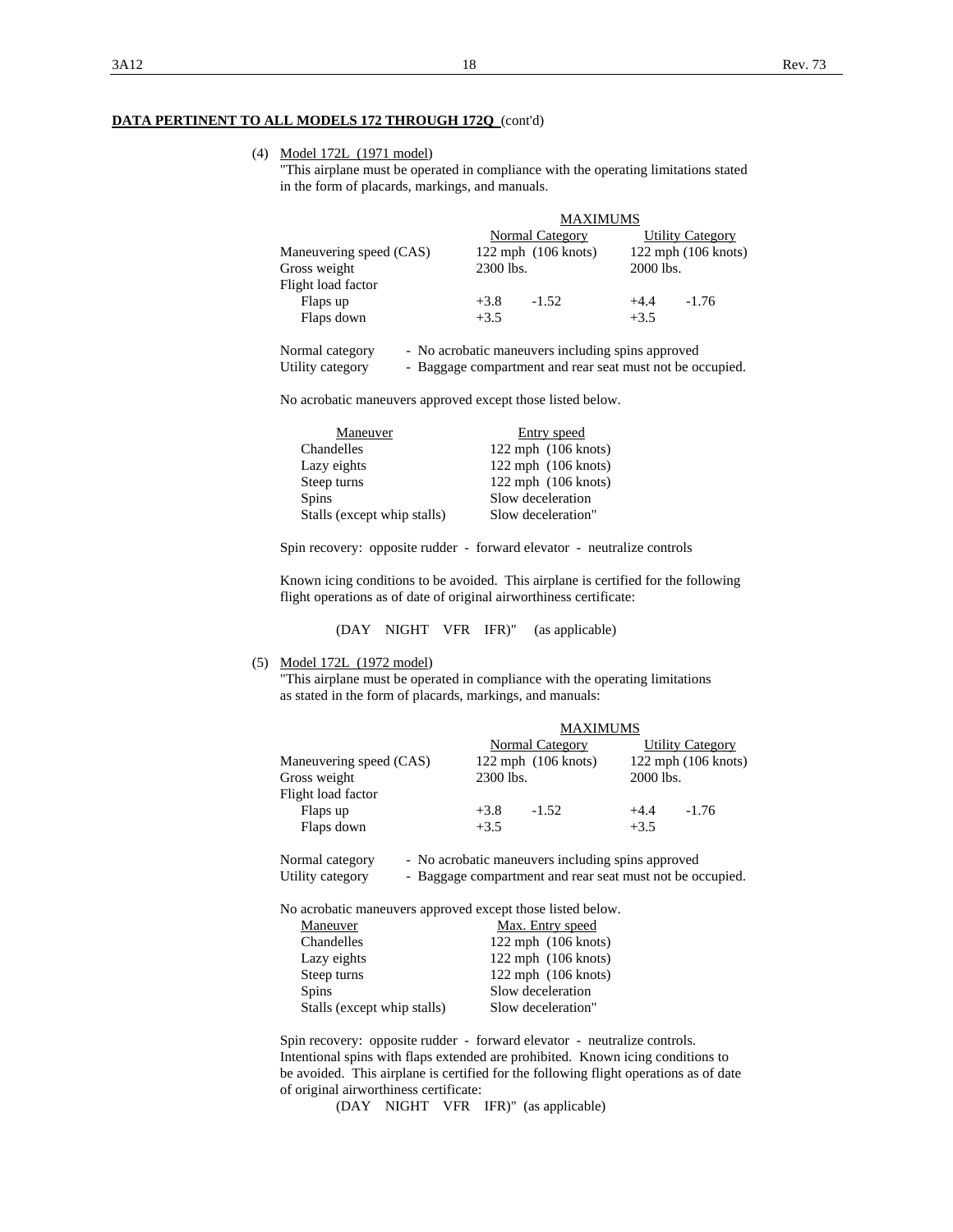(6) Model 172M (Landplane) 17256493, 17260759 through 17265684 except 17261445 and 17261578

 "This airplane must be operated in compliance with the operating limitations as stated in the form of placards, markings, and manuals.

|                         | <b>MAXIMUMS</b> |                        |           |                         |
|-------------------------|-----------------|------------------------|-----------|-------------------------|
|                         |                 | Normal Category        |           | <b>Utility Category</b> |
| Maneuvering speed (CAS) |                 | $112$ mph $(97$ knots) |           | $112$ mph $(97$ knots)  |
| Gross weight            | 2300 lbs.       |                        | 2000 lbs. |                         |
| Flight load factor      |                 |                        |           |                         |
| Flaps up                | $+3.8$          | $-1.52$                | $+4.4$    | $-1.76$                 |
| Flaps down              | $+3.0$          |                        | $+3.0$    |                         |
|                         |                 |                        |           |                         |

| Normal category  | - No acrobatic maneuvers including spins approved         |
|------------------|-----------------------------------------------------------|
| Utility category | - Baggage compartment and rear seat must not be occupied. |

No acrobatic maneuvers approved except those listed below.

|             | Recommended             |                 | Recommended        |
|-------------|-------------------------|-----------------|--------------------|
| Maneuver    | Entry speed             | Maneuver        | <b>Entry Speed</b> |
| Chandelles  | $120$ mph $(104$ knots) | <b>Spins</b>    | Slow deceleration  |
| Lazy eights | $120$ mph $(104$ knots) | Stalls (except) | Slow deceleration  |
| Steep turns | $112$ mph (97 knots)    | whip stalls)    |                    |

Altitude loss in stall recovery -- 180 feet.

Abrupt use of the controls prohibited above 112 mph

 Spin recovery: opposite rudder -- forward elevator -- neutralize controls Intentional spins with flaps extended are prohibited. Flight into known icing conditions prohibited. This airplane is certified for the following flight operations as of date of original airworthiness certificate:

(DAY - NIGHT - VFR - IFR)" (as applicable)

 Model 172M (Floatplane) 17256493, 17260759 through 17265684 except 17261445 and 17261578

 "This airplane must be operated as a normal category airplane in compliance with the operating limitations as stated in the form of placards, markings, and manuals.

|                    | <b>MAXIMUMS</b> |                                    |               |
|--------------------|-----------------|------------------------------------|---------------|
| Maneuvering speed  |                 | 110 mph $(96 \text{ knots})$ (CAS) |               |
| Gross weight       |                 | 2220 lbs.                          |               |
| Flight load factor |                 | Flaps up                           | $+3.8, -1.52$ |
|                    |                 | Flaps down                         | $+3.0$        |

WATER RUDDER: Extend for taxi; retract for takeoff, flight, and landing.

 No acrobatic maneuvers, including spins approved. Altitude loss in a stall recovery - 200 ft. Flight into known icing conditions prohibited. This airplane is certified for the following flight operations as of date of original airworthiness certificate:

(DAY - NIGHT - VFR - IFR)" (as applicable)

 (7) Model 172M and 172N (Landplane) (17261445, 17261578, 17265685 through 17271034 except 17270050)

 "This airplane must be operated in compliance with the operating limitations stated in the form of placards, markings, and manuals.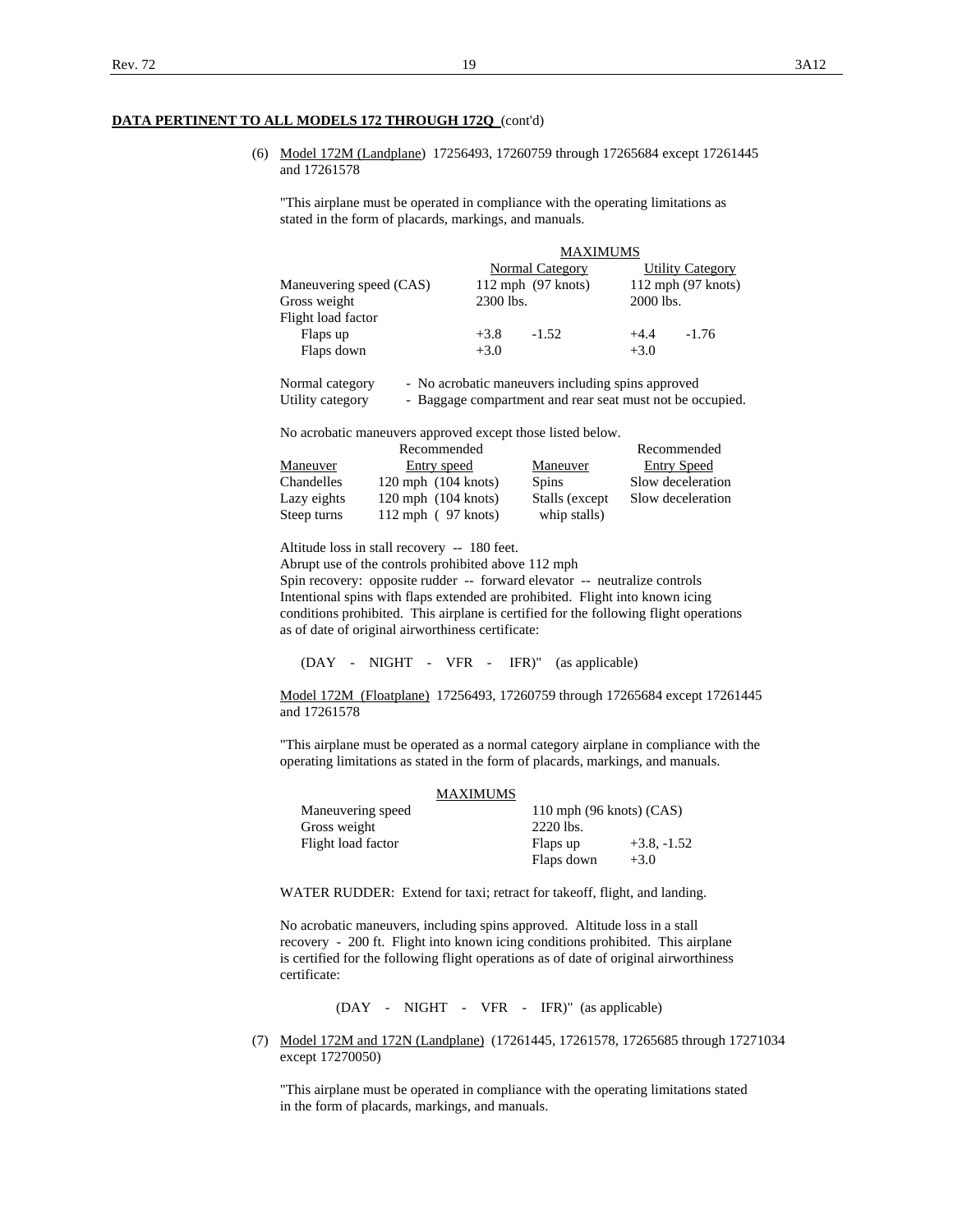|                         |           | <b>MAXIMUMS</b> |           |                         |
|-------------------------|-----------|-----------------|-----------|-------------------------|
|                         |           | Normal Category |           | <b>Utility Category</b> |
| Maneuvering speed (CAS) | 97 knots  |                 | 97 knots  |                         |
| Gross weight            | 2300 lbs. |                 | 2000 lbs. |                         |
| Flight load factor      |           |                 |           |                         |
| Flaps up                | $+3.8$    | $-1.52$         | $+4.4$    | $-1.76$                 |
| Flaps down              | $+3.0$    |                 | $+3.0$    |                         |

 Normal category - No acrobatic maneuvers including spins approved. Utility category - Baggage compartment and rear seat must not be occupied.

| NO ACROBATIC MANEUVERS EXCEPT THOSE LISTED BELOW: |
|---------------------------------------------------|
|---------------------------------------------------|

| Recommended       | Recommended               |                                      |
|-------------------|---------------------------|--------------------------------------|
| Maneuver          | Entry speed               | Entry Speed<br>Maneuver              |
| <b>Chandelles</b> | 105 knots<br><b>Spins</b> | Slow deceleration                    |
| Lazy eights       | 105 knots                 | Slow deceleration<br>Stalls (except) |
| Steep turns       | 95 knots)                 | whip stalls)                         |

 Altitude loss in stall recovery - 180 feet. Abrupt use of the controls prohibited above 97 knots

 Spin recovery: opposite rudder - forward elevator - neutralize controls. Intentional spins with flaps extended are prohibited. Flight into known icing conditions prohibited. This airplane is certified for the following flight operations as of date of original airworthiness certificate.

(DAY - NIGHT - VFR - IFR)" (as applicable)

Model 172M and 172N (Floatplane) (17265685 through 17271034)

FLOATPLANE

 "This airplane must be operated as a normal category airplane in compliance with the operating limitations as stated in the form of placards, markings, and manuals.

|                         | <b>MAXIMUMS</b> |            |               |
|-------------------------|-----------------|------------|---------------|
| Maneuvering speed (CAS) |                 | 96 knots   |               |
| Gross weight            |                 | 2220 lbs.  |               |
| Flight load factor      |                 | Flaps up   | $+3.8, -1.52$ |
|                         |                 | Flaps down | $+3.0$        |

Water Rudder: Extend for taxi; retract for takeoff, flight and landing.

 No acrobatic maneuvers, including spins approved. Altitude loss in a stall recovery - 200 ft. Flight into known icing conditions prohibited. This airplane is certified for the following flight operations as of date of original airworthiness certificate:

(DAY - NIGHT - VFR - IFR)" (as applicable)

 B. Forward of fuel selector valve: (All models through S/N 17265684 except 17261445 and 17261578)

"Both tanks on for takeoff and landing."

C. On the fuel selector valve (at appropriate location)

|       | $(1)$ Model 172 and 172A |             |
|-------|--------------------------|-------------|
| "Both | $\overline{\phantom{a}}$ | 37 gal.     |
| Left  | $\overline{\phantom{a}}$ | $18.5$ gal. |
| Right |                          | $18.5$ gal. |
| Off'' |                          |             |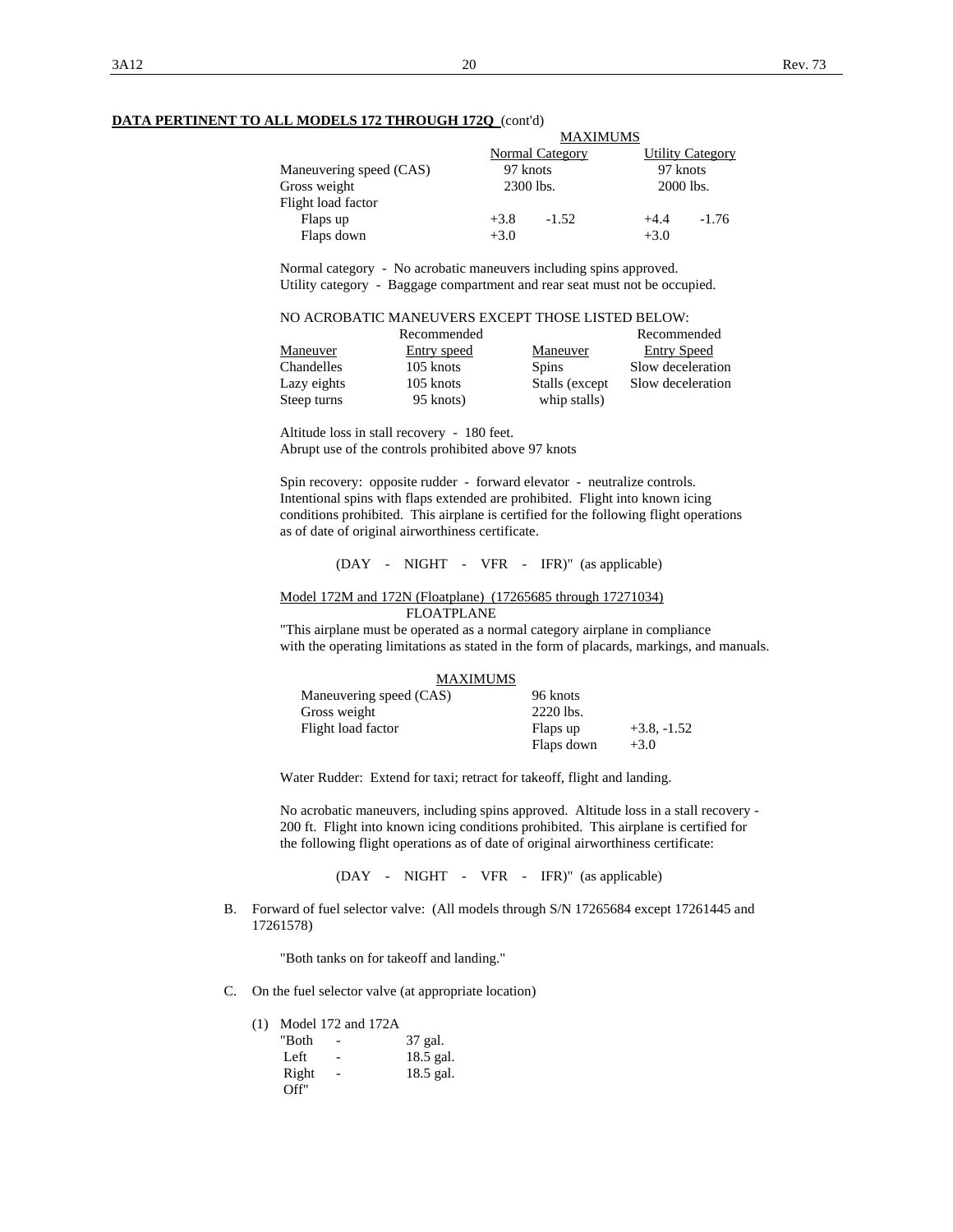|    | <u>DATA PERTINENT TO ALL MODELS 172 THROUGH 1720 (conta)</u>                           |                                                                                                                                        |
|----|----------------------------------------------------------------------------------------|----------------------------------------------------------------------------------------------------------------------------------------|
|    | $(2)$ Model 172B                                                                       |                                                                                                                                        |
|    | "Both<br>$\sim$                                                                        | 39 gal.                                                                                                                                |
|    | Left<br>$\sim 100$                                                                     | 19.5 gal.                                                                                                                              |
|    | Right<br>$\frac{1}{2}$ and $\frac{1}{2}$ and $\frac{1}{2}$                             | 19.5 gal.                                                                                                                              |
|    | Off"                                                                                   |                                                                                                                                        |
|    |                                                                                        |                                                                                                                                        |
|    |                                                                                        | (3) Model 172C, 172D, 172E, 172F, 172G, and 172H                                                                                       |
|    | "Both<br>$\frac{1}{2}$ , $\frac{1}{2}$ , $\frac{1}{2}$ , $\frac{1}{2}$ , $\frac{1}{2}$ | 36 gal.                                                                                                                                |
|    | Left<br>$\sigma_{\rm{max}}$                                                            | 18 gal.                                                                                                                                |
|    | Right -                                                                                | 18 gal.                                                                                                                                |
|    | Off"                                                                                   |                                                                                                                                        |
|    |                                                                                        |                                                                                                                                        |
|    |                                                                                        | (4) Model 172I through 172M (except 17261445 and 17261578)                                                                             |
|    | "Both<br><b>All Contract Contract</b><br>Left -                                        | 38 gal. (all flight attitudes)                                                                                                         |
|    |                                                                                        | 19 gal. (level flight only)                                                                                                            |
|    |                                                                                        | Right - 19 gal. (level flight only)                                                                                                    |
|    | Off"                                                                                   |                                                                                                                                        |
|    |                                                                                        |                                                                                                                                        |
|    | "Both<br>$\Delta \sim 10^{11}$ m $^{-1}$ m $^{-1}$                                     | (5) Model 172N (17261445, 17261578, 17267585 through 17271034, excluding 17270050)<br>40 gal. (all flight altitudes) (Takeoff-landing) |
|    | Left                                                                                   | 20 gal. (level flight only)                                                                                                            |
|    | $\sigma_{\rm{max}}=0.1$                                                                | 20 gal. (level flight only)                                                                                                            |
|    | Right<br>Off"                                                                          |                                                                                                                                        |
|    |                                                                                        |                                                                                                                                        |
| D. | On flap handle, Models 172 through 172E                                                |                                                                                                                                        |
|    | (1) "Flaps - Pull to extend                                                            |                                                                                                                                        |
|    | Takeoff Retract                                                                        | $0^{\circ}$                                                                                                                            |
|    | 1st notch                                                                              | $10^{\circ}$                                                                                                                           |
|    | Landing $0^\circ$ - $40^\circ$                                                         |                                                                                                                                        |
|    | (2) "Avoid slips with flaps down."                                                     |                                                                                                                                        |
|    |                                                                                        |                                                                                                                                        |
| Е. |                                                                                        | Near flap indicator Models 172F (electric flaps) through 17271034, excluding 17270050)                                                 |
|    | "Avoid slips with flaps extended."                                                     |                                                                                                                                        |
|    |                                                                                        |                                                                                                                                        |
| F. | In baggage compartment:                                                                |                                                                                                                                        |
|    | (1) Models 172 through 172B                                                            |                                                                                                                                        |
|    |                                                                                        | "Maximum baggage 120 lb. For additional loading instructions, see weight                                                               |
|    | and balance data."                                                                     |                                                                                                                                        |
|    | (2) Model 172C through 172M (1973 model)                                               |                                                                                                                                        |
|    |                                                                                        | "120 lb. maximum baggage and/or auxiliary seat passenger. For additional loading                                                       |
|    | instructions see weight and balance data."                                             |                                                                                                                                        |
|    |                                                                                        | (3) 17261899 through 17271034, excluding 17270050                                                                                      |
|    |                                                                                        | "120 lb. maximum baggage and/or auxiliary passenger forward of baggage door latch."                                                    |
|    |                                                                                        | "50 lb. maximum baggage aft of baggage door latch maximum 120 lb. combined.                                                            |
|    |                                                                                        | For additional loading instructions see weight and balance data."                                                                      |
|    |                                                                                        |                                                                                                                                        |
|    |                                                                                        | G. Near ammeter (Models 17258487 through 17259903)                                                                                     |
|    |                                                                                        | "Do not turn off alternator in flight except in emergency."                                                                            |
|    |                                                                                        |                                                                                                                                        |
| Н. | Additional placards required in seaplane.                                              |                                                                                                                                        |
|    |                                                                                        | (1) Model 172A through 172I in full view of the pilot.                                                                                 |
|    |                                                                                        | "Operate as normal category airplane except:                                                                                           |
|    |                                                                                        | Maximum weight 2220 lbs.                                                                                                               |
|    |                                                                                        | Maximum altitude loss in stall recovery 120 ft.                                                                                        |
|    |                                                                                        | Flaps - takeoff - 1st notch -10°                                                                                                       |
|    |                                                                                        | Water rudder - pull to extract                                                                                                         |
|    |                                                                                        | Retract - takeoff, flight and landing                                                                                                  |
|    |                                                                                        | Extend - taxi."                                                                                                                        |
|    |                                                                                        |                                                                                                                                        |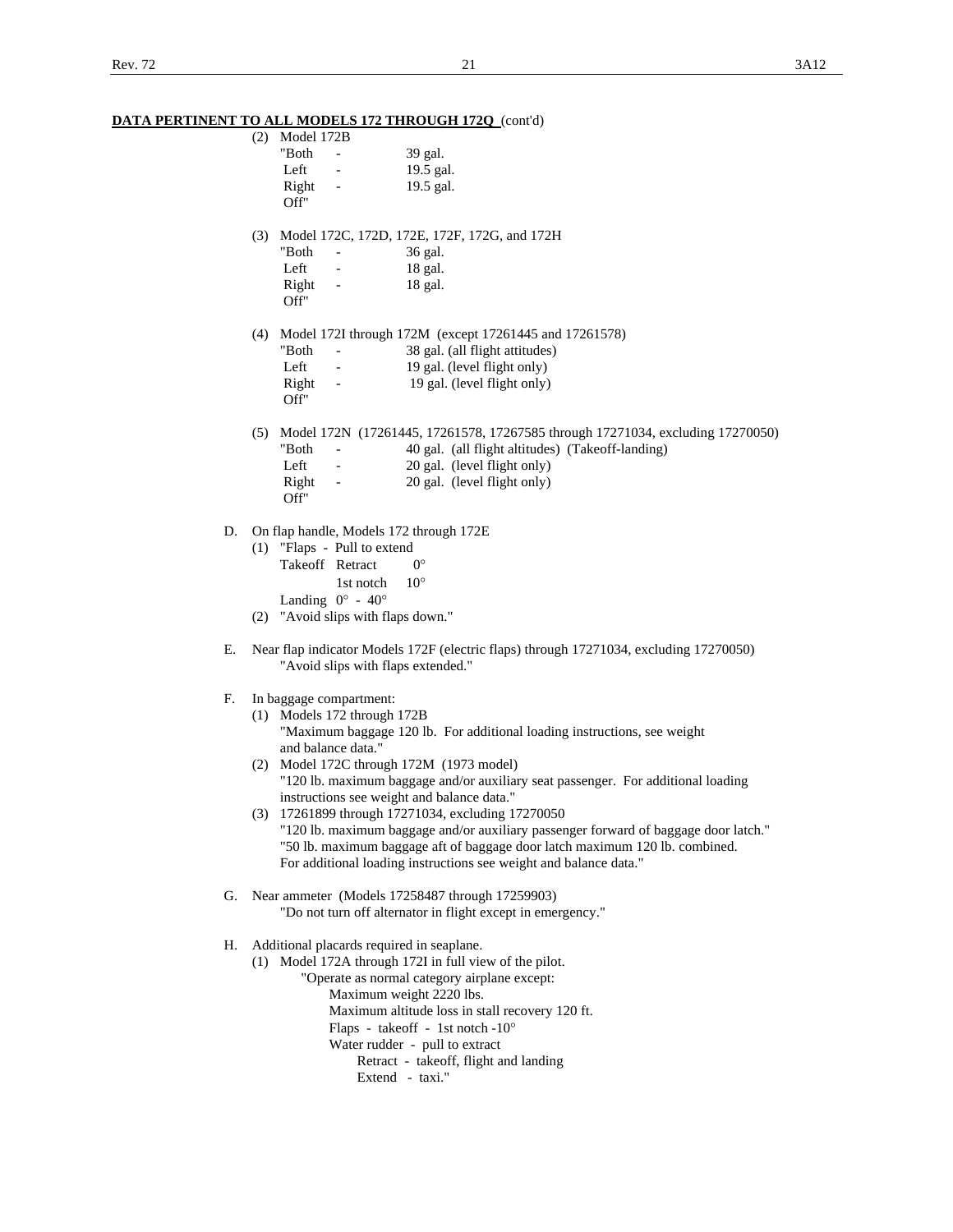H. (2) Model 172K in full view of the pilot: "THIS AIRPLANE MUST BE OPERATED IN COMPLIANCE WITH THE OPERATING LIMITATIONS AS STATED IN THE FORM OF PLACARDS, MARKINGS, AND MANUALS

| NORMAL CATEGORY - FLOATPLANE                               |                   |               |
|------------------------------------------------------------|-------------------|---------------|
| Maximum weight                                             | $2220$ lb.        |               |
| Refer to weight and balance data for loading instructions. |                   |               |
| Flight maneuvering load factors                            | Flaps up          | $+3.8, -1.52$ |
|                                                            | Flaps down $+3.5$ |               |

 No acrobatic maneuvers including spins approved. Maximum altitude loss in stall recovery - 120 ft. Flaps: Takeoff -  $10^{\circ}$  ... Water rudder: Pull to retract ... Retract: Takeoff, flight and landing . . . . Extend: Taxi."

- (3) Model 172F through 17271034, excluding 17270050, in full view of the pilot. "Floatplane Max. Flaps - 30°."
- (4) Model 172L in full view of the pilot:

### "FLOATPLANE THIS AIRPLANE MUST BE OPERATED AS A NORMAL CATEGORY AIRPLANE IN COMPLIANCE WITH THE OPERATING LIMITATIONS AS STATED IN THE FORM OF PLACARDS, MARKINGS, AND MANUALS.

|                             | "MAXIMUMS               |
|-----------------------------|-------------------------|
| Maneuvering speed           | 122 mph CAS (106 knots) |
| Gross weight                | 2220 lbs.               |
| Flight load factor Flaps up | $+3.8, -1.52$           |
| Flaps down                  | $+3.5$                  |

WATER RUDDER: Extend for taxi; retract for takeoff, flight and landing.

FLAPS: 10° for takeoff

 No acrobatic maneuvers, including spins, approved. Altitude loss in stall recovery - 120 ft. Known icing conditions to be avoided. This airplane is certified for the following flight operations as of date of original airworthiness certificate:

DAY NIGHT VFR IFR" (as applicable)

- I. Near tachometer on Models 172I, 172K and 172L (with IC172/MTM propeller):
	- "Avoid continuous operation
	- 1. Above 75 percent power in cruise
	- 2. Above 2500 rpm in full throttle climb."
- J. Near ammeter and adjacent to overvoltage light:
	- (1) Model 172L (1972) through Model 172N (1978) "High Voltage"
- K. Near fuel selector valve on models with serial numbers 28000 through 17258855, except those with Cessna Kit No. SK-172-31B or SK-172-32 installed:

 "SWITCH TO SINGLE TANK OPERATION IMMEDIATELY UPON REACHING CRUISE ALTITUDES ABOVE 5000 FEET."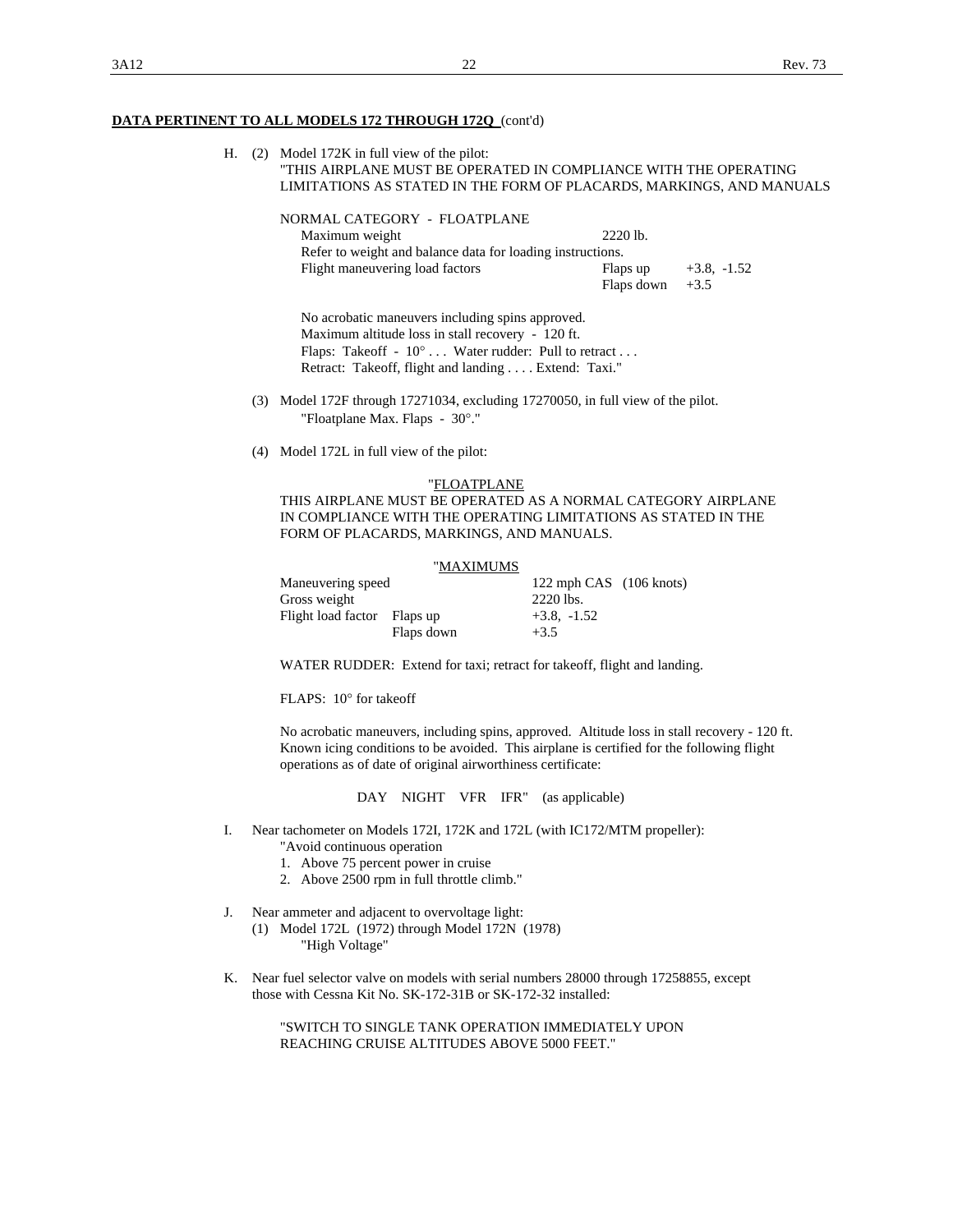|         | <u>DATA PERTINENT TO ALL MODELS 172 THROUGH 1720 (cont'd)</u>                                                           |  |  |  |  |
|---------|-------------------------------------------------------------------------------------------------------------------------|--|--|--|--|
|         | Near fuel tank filler<br>L.                                                                                             |  |  |  |  |
|         | (1) Model 172, 172A and 172B                                                                                            |  |  |  |  |
|         | "FUEL                                                                                                                   |  |  |  |  |
|         | 80/87 min. grade aviation gasoline                                                                                      |  |  |  |  |
|         | Cap. 21 U.S. gal."                                                                                                      |  |  |  |  |
|         | Model 172C, 172D, 172E, 172F, 172G, and 172H<br>(2)                                                                     |  |  |  |  |
|         | "FUEL                                                                                                                   |  |  |  |  |
|         | 80/87 min. grade aviation gasoline                                                                                      |  |  |  |  |
|         | Cap. 19.5 U.S. gal."                                                                                                    |  |  |  |  |
|         | (3) Model 172I through 172M (except 17261445 and 17261578)                                                              |  |  |  |  |
|         | "FUEL                                                                                                                   |  |  |  |  |
|         | 80/87 min. grade aviation gasoline                                                                                      |  |  |  |  |
|         | Cap. 21 US. gal."                                                                                                       |  |  |  |  |
|         | (4) Model 172N (17261445, 17267585 through 17269309)                                                                    |  |  |  |  |
|         | "FUEL                                                                                                                   |  |  |  |  |
|         | 100/130 min. grade aviation gasoline                                                                                    |  |  |  |  |
|         | Cap. 21.5 US. gal."                                                                                                     |  |  |  |  |
|         | (5) Model 172N (17261578, 17269310 through 17271034, excluding 17270050)                                                |  |  |  |  |
|         | "FUEL                                                                                                                   |  |  |  |  |
|         | 100LL/100 min. grade aviation gasoline                                                                                  |  |  |  |  |
|         | Cap. 21.5 US. gal."                                                                                                     |  |  |  |  |
|         |                                                                                                                         |  |  |  |  |
|         | M. Effective 17270050, 17271035 through 17276654                                                                        |  |  |  |  |
|         | All placards required in the Pilot's Operating Handbook and FAA Approved Airplane                                       |  |  |  |  |
|         | Flight Manual must be installed in the appropriate locations.                                                           |  |  |  |  |
|         |                                                                                                                         |  |  |  |  |
| NOTE 3. | Compliance with Service Letter SE74-16 - Carburetor Nozzle Replacement - allows rpm's as                                |  |  |  |  |
|         | follows:                                                                                                                |  |  |  |  |
|         | Landplane: not over 2420, not under 2300<br>Seaplane: not over 2570, not under 2445                                     |  |  |  |  |
|         |                                                                                                                         |  |  |  |  |
| NOTE 4. | The marking of the airspeed indicator in CAS provides an equivalent level of safety to CAR 3.757                        |  |  |  |  |
|         | when approved airspeed calibration data presented in Section V of the Pilot's Operating Handbooks                       |  |  |  |  |
|         | listed below is available to the pilot (TIAS is exactly equal to CAS):                                                  |  |  |  |  |
|         | 172M, Cessna P/N D1057-13<br>(S/N 17265685 through 17267584)                                                            |  |  |  |  |
|         | 172N, Cessna P/N D1082-13<br>(S/N 17261445, 17267585 through 17269309)                                                  |  |  |  |  |
|         | 172N, Cessna P/N D1109-13<br>(S/N 17261578, 17269310 through 17271034 except 17270050)                                  |  |  |  |  |
|         | 172N, Cessna P/N D1138-13PH<br>(S/N 17271035 through 17272884)                                                          |  |  |  |  |
|         | (S/N 17270050, 17272885 through 17274009)<br>172N, Cessna P/N D1172-13PH                                                |  |  |  |  |
|         | (S/N 17274010 through 17275034)<br>172P, Cessna P/N D1192-13PH                                                          |  |  |  |  |
|         | (S/N 17275035 through 17275759)<br>172P, Cessna P/N D1212-13PH                                                          |  |  |  |  |
|         |                                                                                                                         |  |  |  |  |
|         | (S/N 17275760 through 17276079)<br>172P, Cessna P/N D1231-13PH<br>(S/N 17276080 through 17276259)                       |  |  |  |  |
|         | 172P, Cessna P/N D1251-13PH                                                                                             |  |  |  |  |
| NOTE 5. | 14-volt electrical system                                                                                               |  |  |  |  |
|         | (172 series through S/N 17269309, except 17258105 through 17258112 and 17261578)                                        |  |  |  |  |
|         |                                                                                                                         |  |  |  |  |
|         | 28-volt electrical system                                                                                               |  |  |  |  |
|         | (S/N 17258105 through 17258112, 17261578 and 17269310 through 17276654)                                                 |  |  |  |  |
|         |                                                                                                                         |  |  |  |  |
| NOTE 6: | Special Ferry Flight Authorization. Flight Standards District Offices are authorized to issue Special                   |  |  |  |  |
|         | overweight ferry flight authorizations. These airplanes are structurally satisfactory for ferry flight if               |  |  |  |  |
|         | maintained within the following limits: (1) Takeoff weight must not exceed 130% of the maximum weight                   |  |  |  |  |
|         | for Normal Category; and (2) The Never Exceed Airspeed ( $V_{NE}$ ) and Maximum Structural Cruising Speed               |  |  |  |  |
|         | (V <sub>C</sub> ) must be reduced by 30%; and (3) Forward and aft center of gravity limits may not be exceeded; and (4) |  |  |  |  |
|         | Structural load factors of +2.5 g. to -1.0 g. may not be exceeded. Requirements for any additional oil should           |  |  |  |  |
|         | established in accordance with Advisory Circular AC23.1011-1. Increased stall speeds and reduced climb                  |  |  |  |  |
|         | performance should be expected for the increased weights. Flight characteristics and performance at the                 |  |  |  |  |
|         | increased weights have not been evaluated. Flight Permit for operations of overweight aircraft may be found             |  |  |  |  |
|         | in Advisory Circular AC21-4B                                                                                            |  |  |  |  |
|         |                                                                                                                         |  |  |  |  |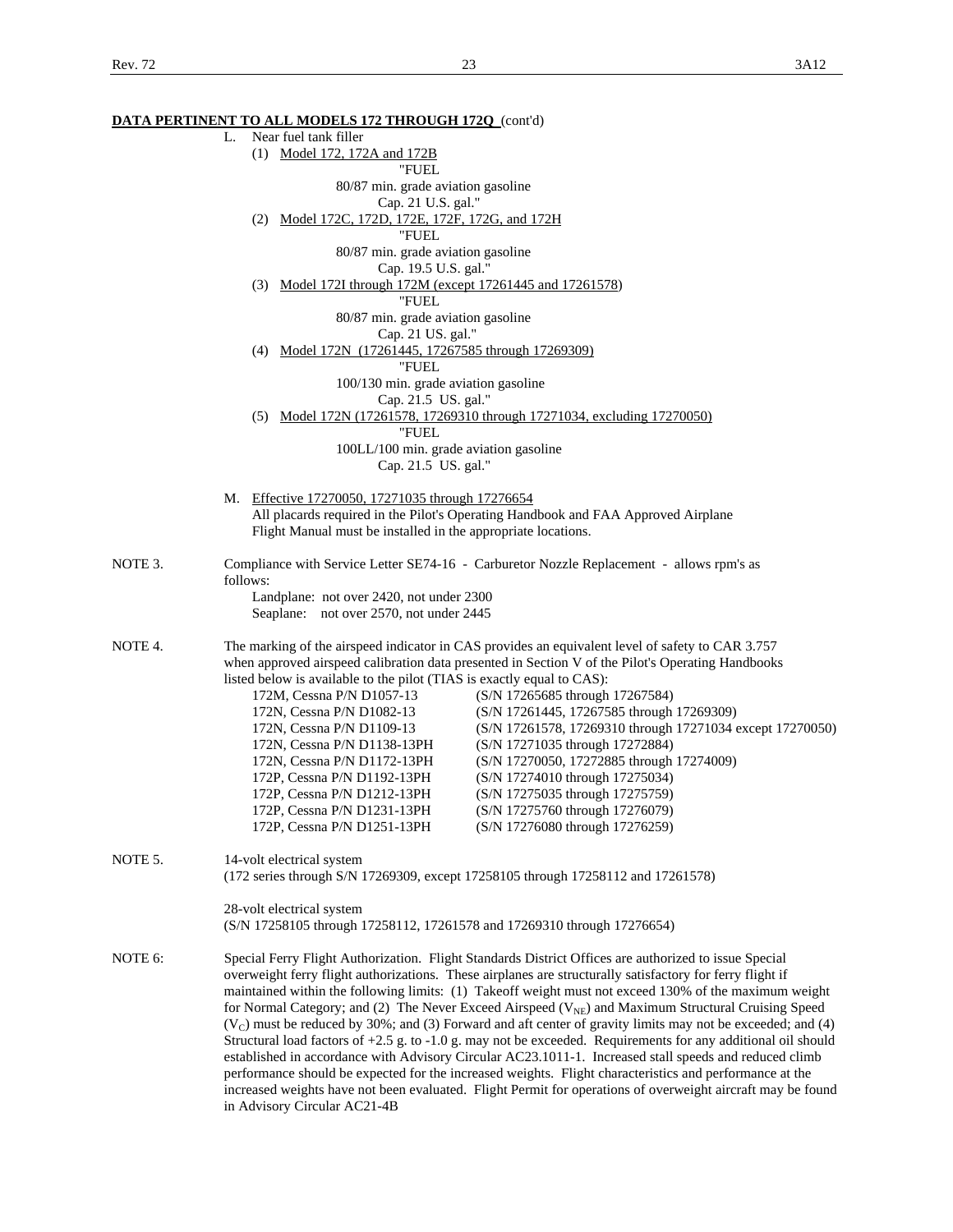In addition to the placards specified above, the prescribed operating limitations indicated by an asterisk (\*) under Sections I through X of this data sheet must also be displayed by permanent markings.

|                      | XI - Model 172R, Skyhawk, 4 PCLM (Normal Category), 2 PCLM (Utility Category), Approved June 21, 1996 |                                                                                                                                                                                                                          |                                                                            |  |
|----------------------|-------------------------------------------------------------------------------------------------------|--------------------------------------------------------------------------------------------------------------------------------------------------------------------------------------------------------------------------|----------------------------------------------------------------------------|--|
| Engine               | Lycoming IO-360-L2A, Rated 160 Horsepower                                                             |                                                                                                                                                                                                                          |                                                                            |  |
|                      | Lycoming IO-360-L2A, Rated 180 Horsepower                                                             | When Modified by Cessna Modification Kit MK172-72-01 (See NOTE 4)                                                                                                                                                        |                                                                            |  |
| Fuel                 | 100/100LL minimum grade aviation gasoline                                                             |                                                                                                                                                                                                                          |                                                                            |  |
| <b>Engine Limits</b> |                                                                                                       | For all operations, 2,400 RPM                                                                                                                                                                                            |                                                                            |  |
|                      | For all operations, 2,700 RPM                                                                         | When Modified by Cessna Modification Kit MK172-72-01 (See NOTE 4)                                                                                                                                                        |                                                                            |  |
| Propeller            | (a) McCauley Model IC235/LFA7570<br>(b) Spinner: Drawing No. 0550236                                  |                                                                                                                                                                                                                          |                                                                            |  |
|                      | (a) McCauley Model 1A170E/JHA7660<br>(b) Spinner: Drawing No. 0550236                                 | When Modified by Cessna Modification Kit MK172-72-01 (See NOTE 4)                                                                                                                                                        |                                                                            |  |
| Propeller limits     |                                                                                                       | Static RPM at full throttle: Not over 2,165; Not Under 2,065<br>No Additional Tolerance Permitted<br>Diameter: Not over 75 inches; not under 74 inches                                                                   |                                                                            |  |
|                      | No Additional Tolerance Permitted<br>Diameter: Not over 76 inches; not under 75 inches                | When Modified by Cessna Modification Kit MK172-72-01 (See NOTE 4)<br>Static RPM at full throttle: Not over 2,400; Not Under 2,300                                                                                        |                                                                            |  |
| Airspeed Limits      | Maneuvering<br>Max Structural Cruising<br>Never Exceed<br>Flaps Extended                              | 99 Knots IAS<br>129 Knots IAS<br>163 Knots IAS<br>85 Knots IAS                                                                                                                                                           | $(97$ Knots CAS)<br>(126 Knots CAS)<br>$(160$ Knots CAS)<br>(84 Knots CAS) |  |
|                      | Maneuvering<br><b>Max Structural Cruising</b><br>Never Exceed<br>Flaps Extended                       | When Modified by Cessna Modification Kit MK172-72-01 (See NOTE 4)<br>105 Knots IAS<br>129 Knots IAS<br>163 Knots IAS<br>85 Knots IAS                                                                                     | (102 Knots CAS)<br>(126 Knots CAS)<br>$(160$ Knots CAS)<br>(84 Knots CAS)  |  |
| C.G. Range           | Normal Category<br>(1) Aft Limits<br><b>Forward Limits</b><br>(2)                                     | 47.3 inches aft of datum at 2,450 pounds or less.<br>Linear variation from 40.0 inches aft of datum at 2,450<br>pounds to 35.0 inches aft of datum at 1,950 pounds; 35.0<br>inches aft of datum at 1,950 pounds or less. |                                                                            |  |
|                      | <b>Utility Category</b><br>(1) Aft Limits<br>(2) Forward Limits                                       | 40.5 inches aft of datum at 2,100 pounds or less.<br>Linear variation from 36.5 inches aft of datum at 2,100<br>pounds to 35.0 inches aft of datum at 1,950 pounds; 35.0<br>inches aft of datum at 1,950 pounds or less. |                                                                            |  |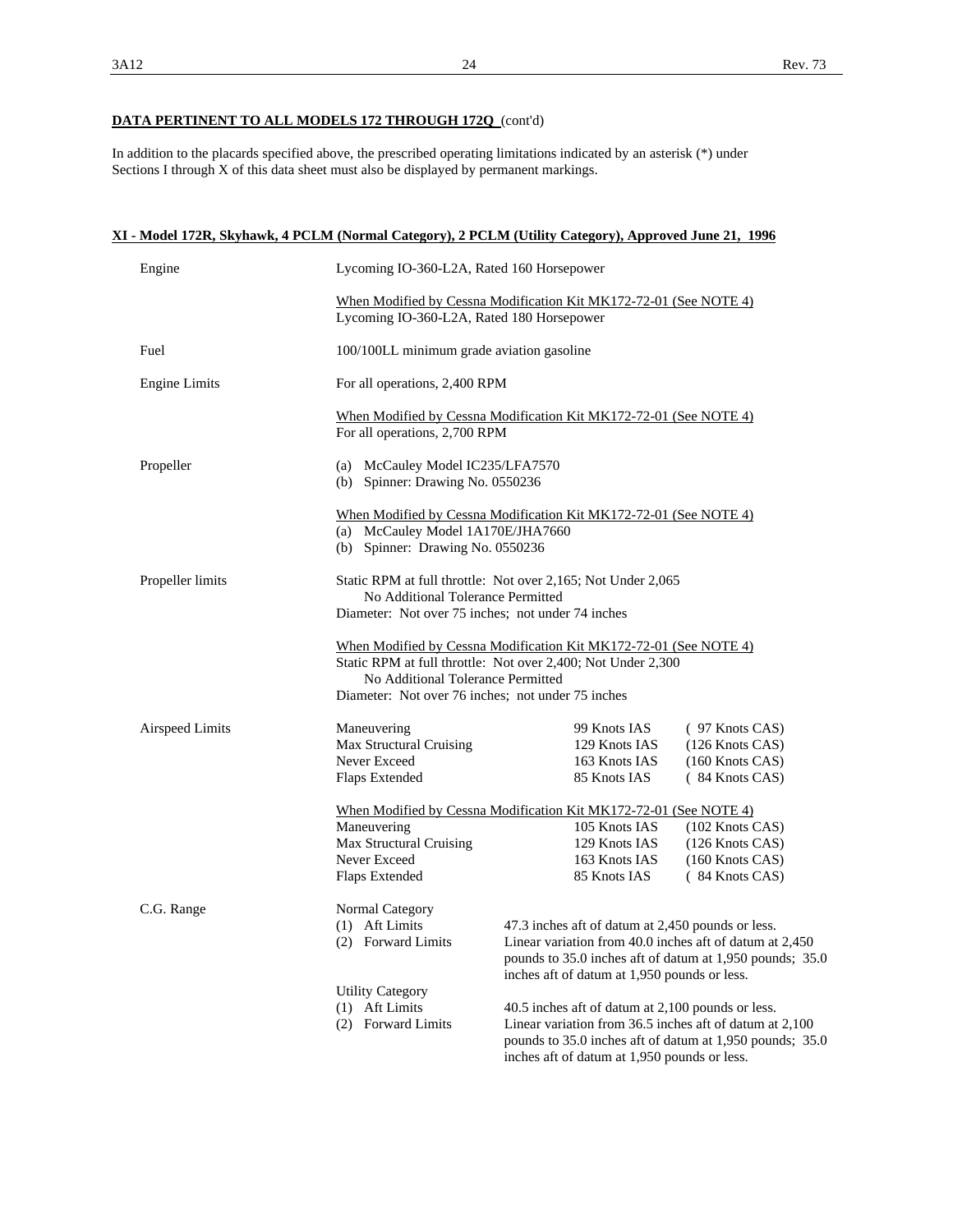**XI - Model 172R** (cont'd)

|                   | C.G. Range                                                         |                                                                   |  | When Modified by Cessna Modification Kit MK172-72-01 (See NOTE 4)                                            |
|-------------------|--------------------------------------------------------------------|-------------------------------------------------------------------|--|--------------------------------------------------------------------------------------------------------------|
|                   |                                                                    | Normal Category                                                   |  |                                                                                                              |
|                   |                                                                    | (1) Aft Limits<br>(2) Forward Limits                              |  | 47.3 inches aft of datum at 2,550 pounds or less.<br>Linear variation from 41.0 inches aft of datum at 2,550 |
|                   |                                                                    |                                                                   |  | pounds to 35.0 inches aft of datum at 1,950 pounds; 35.0                                                     |
|                   |                                                                    |                                                                   |  | inches aft of datum at 1,950 pounds or less.                                                                 |
|                   |                                                                    | <b>Utility Category</b><br>(1) Aft Limits                         |  | 40.5 inches aft of datum at 2,200 pounds or less.                                                            |
|                   |                                                                    | (2) Forward Limits                                                |  | Linear variation from 37.5 inches aft of datum at 2,200                                                      |
|                   |                                                                    |                                                                   |  | pounds to 35.0 inches aft of datum at 1,950 pounds; 35.0                                                     |
|                   |                                                                    |                                                                   |  | inches aft of datum at 1,950 pounds or less.                                                                 |
|                   | Empty Wt. C.G. Range                                               | None                                                              |  |                                                                                                              |
|                   | Reference Datum                                                    | Lower portion of front face of firewall                           |  |                                                                                                              |
|                   | <b>MAC</b>                                                         | 58.8 inches; Leading edge of MAC 25.9 inches aft of datum         |  |                                                                                                              |
|                   | Leveling Means                                                     |                                                                   |  | Left side of Tailcone at 108.0 inches and 142.0 inches aft of datum                                          |
|                   | Maximum Weights                                                    | <b>Normal Category</b>                                            |  |                                                                                                              |
|                   |                                                                    | Maximum Ramp                                                      |  | 2,457 pounds                                                                                                 |
|                   |                                                                    | Maximum Takeoff and Landing                                       |  | $2,450$ pounds                                                                                               |
|                   |                                                                    | <b>Utility Category</b>                                           |  |                                                                                                              |
|                   |                                                                    | Maximum Ramp                                                      |  | $2,207$ pounds                                                                                               |
|                   |                                                                    | Maximum Takeoff and Landing                                       |  | $2,200$ pounds                                                                                               |
|                   |                                                                    | When Modified by Cessna Modification Kit MK172-72-01 (See NOTE 4) |  |                                                                                                              |
|                   |                                                                    | <b>Normal Category</b><br>Maximum Ramp                            |  | 2,558 pounds                                                                                                 |
|                   |                                                                    | Maximum Takeoff and Landing                                       |  | $2,550$ pounds                                                                                               |
|                   |                                                                    |                                                                   |  |                                                                                                              |
|                   |                                                                    | <b>Utility Category</b><br>Maximum Ramp                           |  |                                                                                                              |
|                   |                                                                    | Maximum Takeoff and Landing                                       |  | 2,208 pounds<br>$2,200$ pounds                                                                               |
|                   |                                                                    |                                                                   |  |                                                                                                              |
|                   | No. of Seats                                                       |                                                                   |  | 4 (2 at 34.0 to 46.0 inches aft of datum; 2 at 73.0 inches aft of datum)                                     |
|                   | Maximum Baggage                                                    | 120 pounds at 95.0 inches aft of datum                            |  |                                                                                                              |
|                   |                                                                    |                                                                   |  | When Modified by Cessna Modification Kit MK172-72-01 (See NOTE 4)                                            |
|                   |                                                                    | 120 pounds at 82.0 to 108.0 inches aft of datum                   |  |                                                                                                              |
|                   |                                                                    | 50 pounds at 108.0 to 142.0 inches aft of datum                   |  | (Maximum combined weight capacity for baggage areas is 120 pounds.)                                          |
|                   |                                                                    |                                                                   |  |                                                                                                              |
|                   | Fuel Capacity (Gal.)                                               | 56 gallons total; 53 gallons usable                               |  |                                                                                                              |
|                   |                                                                    | (Two 28 gallon tanks in wings at 48.0 inches aft of datum)        |  |                                                                                                              |
|                   |                                                                    | See NOTE 1 for data on usable fuel.                               |  |                                                                                                              |
|                   | Oil Capacity (Gal.)<br>2.0 gallons at 13.1 inches forward of datum |                                                                   |  |                                                                                                              |
| 3.5 quarts usable |                                                                    |                                                                   |  |                                                                                                              |
|                   |                                                                    |                                                                   |  | When Modified by Cessna Modification Kit MK172-72-01 (See NOTE 4)                                            |
|                   |                                                                    | 2.0 gallons at 13.1 inches forward of datum                       |  |                                                                                                              |
|                   |                                                                    | 3.0 quarts usable                                                 |  |                                                                                                              |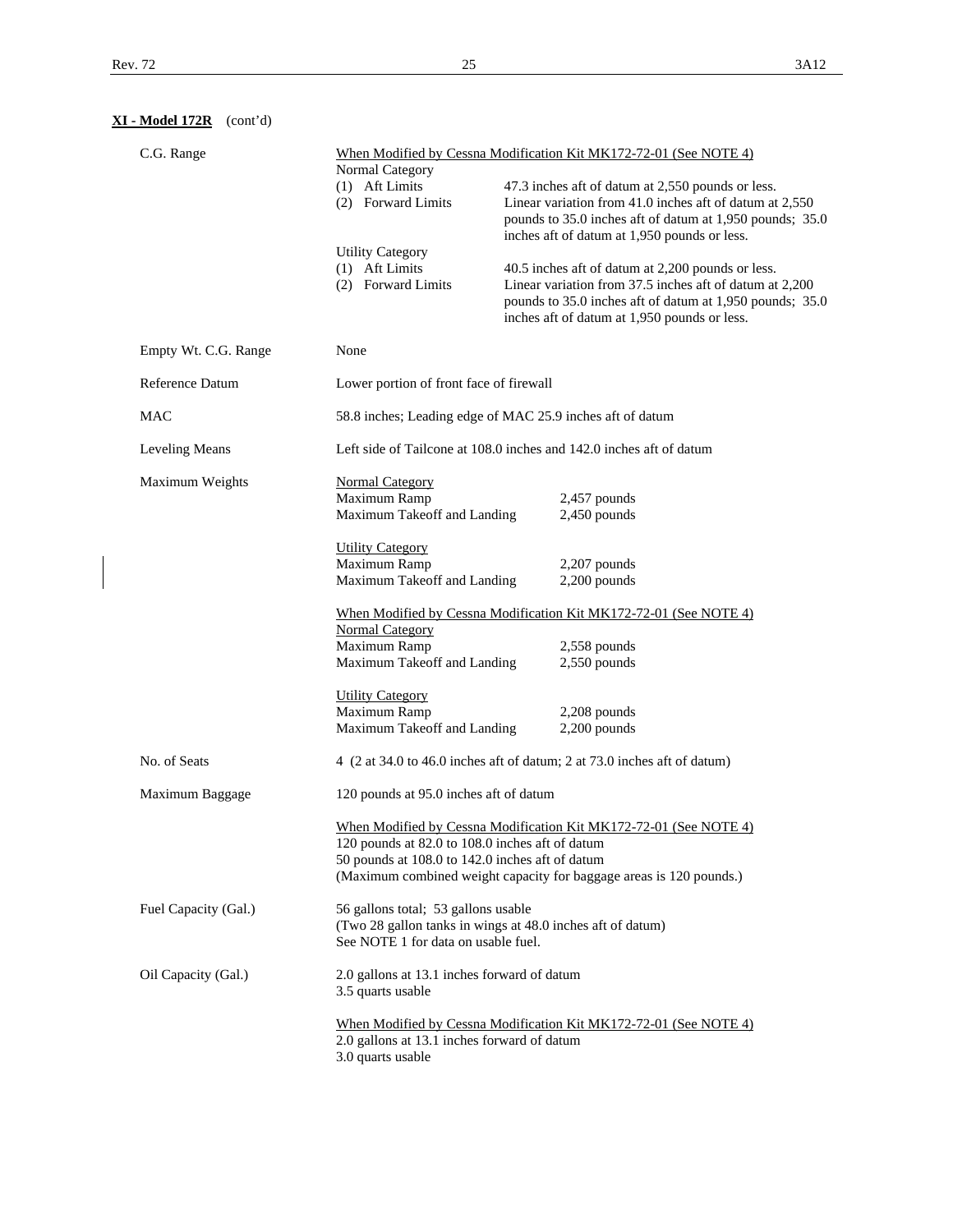# **XI - Model 172R** (cont'd)

| Control surface movements  | Wing flaps   | Takeoff $0^\circ$ - $10^\circ$                                                                                                                                                  |  |
|----------------------------|--------------|---------------------------------------------------------------------------------------------------------------------------------------------------------------------------------|--|
|                            |              | Landing $0^{\circ}$ - 30° + $0^{\circ}/2^{\circ}$                                                                                                                               |  |
|                            | Ailerons     | Up $20^\circ \pm 1^\circ$<br>Down $15^{\circ} \pm 1^{\circ}$                                                                                                                    |  |
|                            | Elevator tab | Up $22^{\circ} + 1^{\circ}/0^{\circ}$<br>Down $19^{\circ} + 1^{\circ}/0^{\circ}$                                                                                                |  |
|                            | Elevator     | Up $28^{\circ} + 1^{\circ}/0^{\circ}$<br>Down $23^{\circ} + 1^{\circ}/0^{\circ}$                                                                                                |  |
|                            |              | (Neutral position is with bottom of balance area flush with bottom of stabilizer)                                                                                               |  |
|                            |              | Rudder (Measured parallel to W.L.): Right $16^{\circ} 10^{\circ} \pm 1^{\circ}$ Left $16^{\circ} 10^{\circ} \pm 1^{\circ}$                                                      |  |
|                            |              | Rudder (Measured perpendicular to Hinge: Right $17^{\circ}$ 44' $\pm$ 1 <sup>o</sup> Left $17^{\circ}$ 44' $\pm$ 1 <sup>o</sup>                                                 |  |
|                            |              |                                                                                                                                                                                 |  |
| <b>Certification Basis</b> |              | Part 23 of the Federal Aviation Regulations effective February 1, 1965, as amended by                                                                                           |  |
|                            |              | 23-1 through 23-6, except as follows:                                                                                                                                           |  |
|                            |              | FAR 23.423; 23.611; 23.619; 23.623; 23.689; 23.775; 23.871; 23.1323; and 23.1563 as                                                                                             |  |
|                            |              | amended by Amendment 23-7. FAR 23.807 and 23.1524 as amended by Amendment                                                                                                       |  |
|                            |              | 23-10. FAR 23.507; 23.771; 23.853(a),(b) and (c); and 23.1365 as amended by                                                                                                     |  |
|                            |              | Amendment 23-14. FAR 23.951 as amended by Amendment 23-15. FAR 23.607;<br>23.675; 23.685; 23.733; 23.787; 23.1309 and 23.1322 as amended by Amendment                           |  |
|                            |              | 23-17. FAR 23.1301 as amended by Amendment 23-20. FAR 23.1353; and 23.1559 as                                                                                                   |  |
|                            |              | amended by Amendment 23-21. FAR 23.603; 23.605; 23.613; 23.1329 and 23.1545 as                                                                                                  |  |
|                            |              | amended by Amendment 23-23. FAR 23.441 and 23.1549 as amended by Amendment                                                                                                      |  |
|                            |              | 23-28. FAR 23.779 and 23.781 as amended by Amendment 23-33. FAR 23.1; 23.51<br>and 23.561 as amended by Amendment 23-34. FAR 23.301; 23.331; 23.351; 23.427;                    |  |
|                            |              | 23.677; 23.701; 23.735; and 23.831 as amended by Amendment 23-42. FAR 23.961;                                                                                                   |  |
|                            |              | 23.1093; 23.1143(g); 23.1147(b); 23.1303; 23.1357; 23.1361 and 23.1385 as amended                                                                                               |  |
|                            |              | by Amendment 23-43. FAR 23.562(a), 23.562(b)2, 23.562(c)1, 23.562(c)2, 23.562(c)3,                                                                                              |  |
|                            |              | and 23.562(c)4 as amended by Amendment 23-44. FAR 23.33; 23.53; 23.305; 23.321;                                                                                                 |  |
|                            |              | 23.485; 23.621; 23.655 and 23.731 as amended by Amendment 23-45.                                                                                                                |  |
|                            |              | FAR 36 dated December 1, 1969, as amended by Amendments 36-1 through 36-21.                                                                                                     |  |
|                            |              | Additions for the Garmin G1000 Integrated Cockpit System (ICS) Only:                                                                                                            |  |
|                            |              | 14 CFR 23.303; 23.307; 23.601; 23.1163(a); 23.1367 and 23.1381 as amended by                                                                                                    |  |
|                            |              | Amendment 23- N/C. 14 CFR 23.1589 as amended by Amendment 23-13. 14 CFR                                                                                                         |  |
|                            |              | 23.771(a) as amended by Amendment 23-14. 14 CFR 23.607 and (Electrical System)                                                                                                  |  |
|                            |              | 23.1309(a)(1)(2), (c) as amended by Amendment 23-17. 14 CFR 23.1301; 23.1327 and<br>23.1547(e) as amended by Amendment 23-20. 14 CFR 23.1501 and 23.1541(a)(1),                 |  |
|                            |              | $(a)(2)$ , $(b)(1)$ , $(b)(2)$ as amended by Amendment 23-21. 14 CFR 23.603 and 23.605 as                                                                                       |  |
|                            |              | amended by Amendment 23-23. 14 CFR 23.1529 as amended by Amendment 23-26. 14                                                                                                    |  |
|                            |              | CFR 23.561(e); 23.1523; 23.1581(a)(2); and 23.1583(a), (c), (d), (f) as amended by                                                                                              |  |
|                            |              | Amendment 23-34. 14 CFR 23.301 as amended by Amendment 23-42. 14 CFR<br>23.1322; 23.1331 and 23.1357(a)(b)(c)(d) as amended by Amendment 23-43. 14 CFR                          |  |
|                            |              | 23.305; 23.773(a)(1), (a)(2); 23.1525and 23.1549 as amended by Amendment 23-45. 14                                                                                              |  |
|                            |              | CFR 23.1303(a)(b)(c)(f); 23.1309(a)(1)(i), (a)(1)(ii), (a)(2), (b)(1), (b)(2)(i), (b)(2)(ii),                                                                                   |  |
|                            |              | $(b)(3),(b)(4)(i), (b)(4)(ii), (b)(4)(iii), (b)(4)(iv), (c)(1), (c)(2)(iii), (c)(3), (d), (e), (f)(1);$                                                                         |  |
|                            |              | 23.1311; 23.1321 (a)(c)(d)(e); 23.1323(a), (b)(1), (b)(2), (c); 23.1329 (g)(h);<br>$23.1351(a)(1)$ , (a)(2)(i), (b)(1)(iii), (b)(2)(3), (c)(4), (d)(1); 23.1353(a)(b)(c)(d)(e); |  |
|                            |              | 23.1359(c); 23.1361; 23.1365(a)(b)(d)(e)(f) and 23.1431(a)(b)(d)(e) as amended by                                                                                               |  |
|                            |              | Amendment 23-49. 14 CFR 23.1325(a), (b)(1), (b)(2)(i), (b)(3), (c)(d)(e); 23.1543(b)(c);                                                                                        |  |
|                            |              | 23.1545(a), (b)(1), (b)(2), (b)(3), (b)(4); 23.1553; 23.1555(a)(b); 23.1563(a) and                                                                                              |  |
|                            |              | 23.1567(a) as amended by Amendment 23-50. 14 CFR 23.777(a)(b); 23.955(a)(2);                                                                                                    |  |
|                            |              | $23.1337(a)(1)$ , (a)(2), (b)(1), (c) as amended by Amendment 23-51. 14 CFR<br>$23.1305(a)(1)$ , (a)(2), (a)(3), (b)(2), (b)(3)(i), (b)(4)(i), (b)(5), (b)(6)(i) as amended by  |  |
|                            |              | Amendment 23-52. 14 CFR $23.901(a)(b)$ as amended by Amendment 23-53.                                                                                                           |  |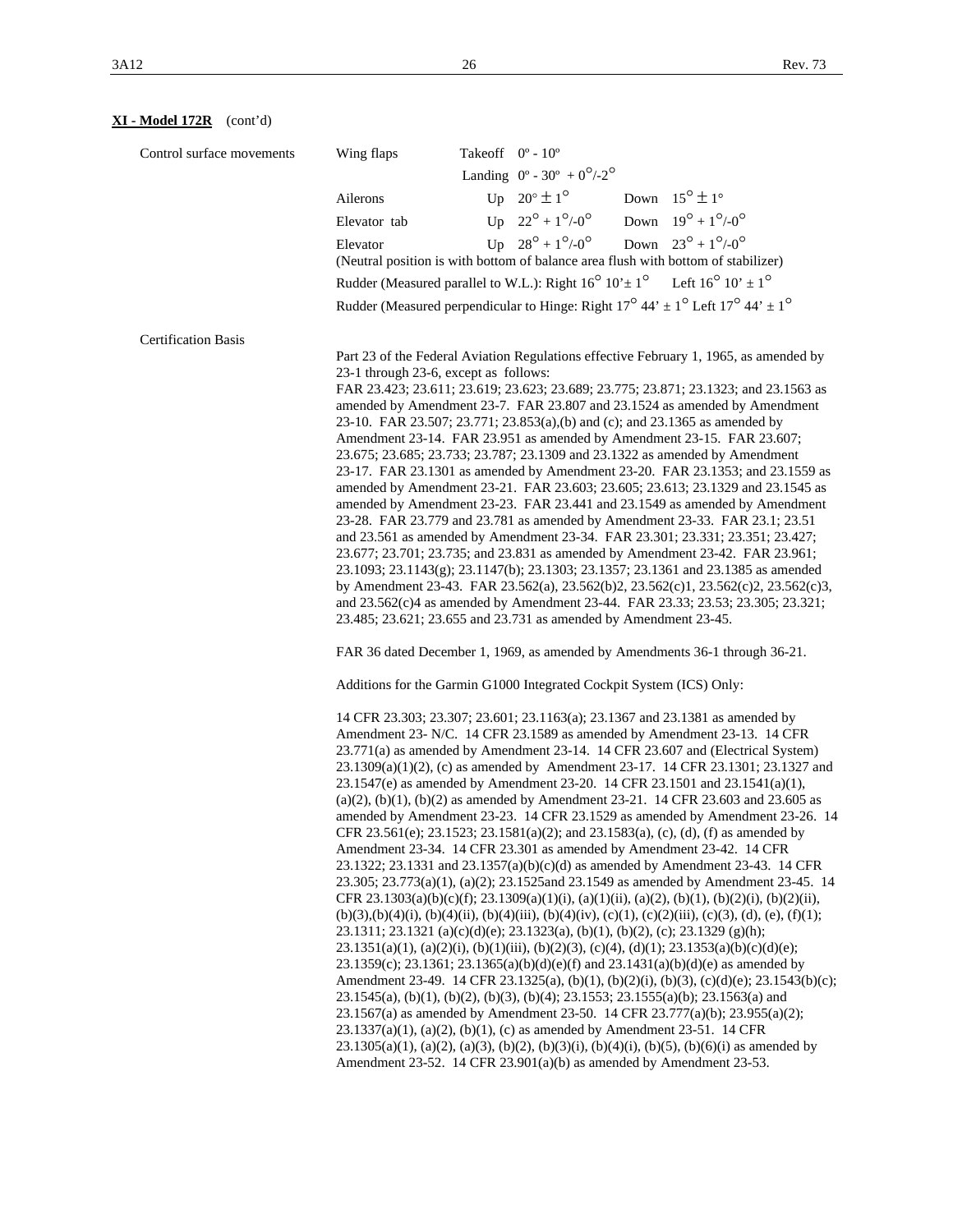### Equivalent Safety Items

| (1) | Induction System Icing Protection | FAR § 23.1093; Refer to FAA letter dated 5/3/96          |
|-----|-----------------------------------|----------------------------------------------------------|
| (2) | Throttle Control                  | FAR § 23.1143(g); Refer to FAA letter dated $3/22/96$    |
| (3) | Mixture Control                   | FAR $\S$ 23.1147(b); Refer to FAA letter dated $3/22/96$ |

 Date of Application for Amended Type Certificate was September 25, 1995. Type Certificate No. 3A12 was amended June 21, 1996.

Serial numbers eligible 17280001 and On

Special Conditions as follows:

No. 23-159-SC, "Special Conditions: Cessna Aircraft Company; Cessna Model 172R Airplane; Installation of Electronic Flight Instrument System and and the Protection of the System From High Intensity Radiated Fields (HIRF)."

### **Data Pertinent to Model 172R:**

### **Production Basis**

Production Certificate No. PC-4 issued March 28, 1997. Applies to airplane serial numbers 17280014, 17280015, 17280017, 17280021 through 17280029, and 17280031 and on. Airplane serial numbers not listed were produced under Type Certificate only. Cessna is authorized to issue airworthiness certificates under the delegation provisions of Delegation Option Authorization No. CE-1 in accordance with Part 21 of the Federal Aviation Regulations.

### **Equipment**

The basic required equipment as prescribed in the applicable airworthiness regulations (see Certification Basis) must be installed in the airplane for certification.

NOTE 1: Weight and Balance:

Serial Nos. 17280001 and On

 The certificated empty weight and corresponding center of gravity location must include unusable fuel of 18 pounds at 46.0 inches aft of datum, and full oil of 15.0 pounds at 13.1 inches forward of datum.

NOTE 2: The airplane must be operated according to the appropriate Pilot's Operating Handbook and FAA Approved Airplane Flight Manual (POH/AFM). POH/AFM part number 172RPHUS00 (or later approved revision) is applicable to Production Model 172R. POH/AFM part number 172R180PH00 (or later approved revision) is applicable to Production Model 172R airplanes when modified by Cessna Modification Kit MK172-72-01. All POH/AFM Supplements approved for part number 172RPHUS00, are also applicable to part number 172R180PH00, unless specifically noted otherwise in the Supplement. All FAA required placards are included in Section 2 of the applicable POH/AFM. Placards may also be found in the Maintenance Manual, part number 172RMM00 (or later revision) , Chapter Eleven (11), "Placards and Markings."

> FAA Approved Airplane Flight Manual (AFM): Part Number 172RPHAUS-00 (or later FAA approved revisions) is applicable to the Model 172R equipped with Garmin G1000 Integrated Cockpit System. The airplane must be operated according to the appropriate AFM. Required placards are included in the AFM.

NOTE 3: Special Ferry Flight Authorization. Flight Standards District Offices are authorized to issue Special overweight ferry flight authorizations. This airplane is structurally satisfactory for ferry flight if maintained within the following limits: (1) Takeoff weight must not exceed 130% of the maximum weight for Normal Category; and (2) The Never Exceed Airspeed ( $V_{NE}$ ) and Maximum Structural Cruising Speed ( $V_C$ ) must be reduced by 30%; and (3) Forward and aft center of gravity limits may not be exceeded; and (4) Structural load factors of +2.5 g. to -1.0 g. may not be exceeded. Requirements for any additional oil should be established in accordance with Advisory Circular AC23.1011-1. Increased stall speeds and reduced climb performance should be expected for the increased weights. Flight characteristics and performance at the increased weights have not been evaluated. Flight Permit for operations of overweight aircraft may be found in Advisory Circular AC21-4B.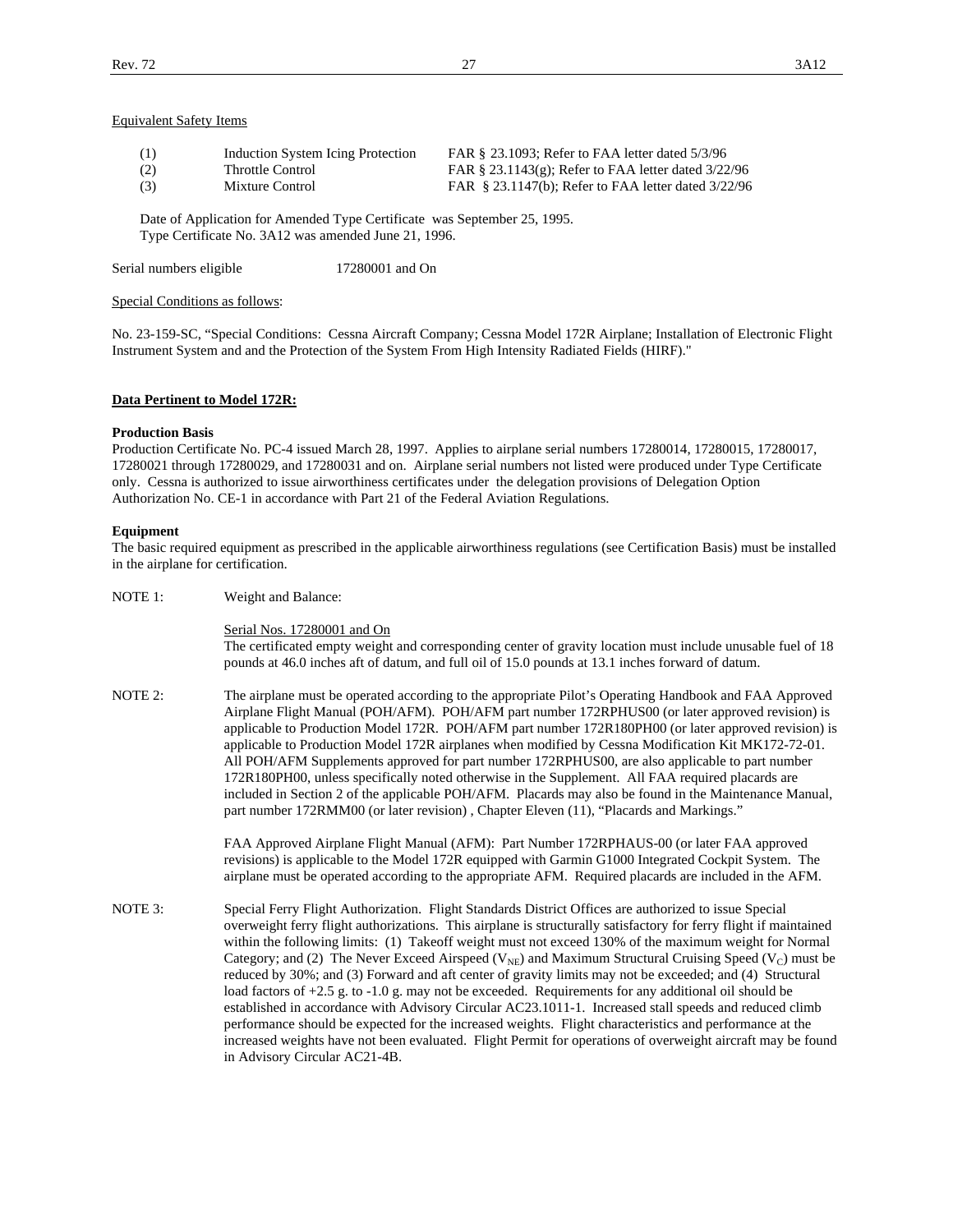| 17280159 | 17280242 | 17280251 | 17280253 | 17280257 |
|----------|----------|----------|----------|----------|
| 17280262 | 17280281 | 17280292 | 17280301 | 17280305 |
| 17280426 | 17280488 | 17280606 | 17280607 | 17280608 |
| 17280609 | 17280610 | 17280613 | 17280614 | 17280616 |
| 17280621 | 17280622 | 17280623 | 17280624 | 17280631 |
| 17280632 | 17280633 | 17280634 | 17280638 | 17280639 |
| 17280640 | 17280646 | 17280648 | 17280652 | 17280659 |
| 17280660 | 17280661 | 17280662 | 17280664 | 17280667 |
| 17280668 | 17280669 | 17280670 | 17280672 | 17280673 |
|          | 17280674 | 17280675 | 17280701 | 17280707 |
|          |          |          |          |          |

# **XII - Model 172S, Skyhawk SP, 4 PCLM (Normal Category), 2 PCLM (Utility Category), Approved May 1, 1998**

| Engine               | Lycoming IO-360-L2A, Rated 180 Horsepower                                                                                        |  |                                                                                                   |                                                                                                                     |
|----------------------|----------------------------------------------------------------------------------------------------------------------------------|--|---------------------------------------------------------------------------------------------------|---------------------------------------------------------------------------------------------------------------------|
| Fuel                 | 100/100LL minimum grade aviation gasoline                                                                                        |  |                                                                                                   |                                                                                                                     |
| <b>Engine Limits</b> | For all operations, 2,700 RPM                                                                                                    |  |                                                                                                   |                                                                                                                     |
| Propeller            | (a) McCauley Model 1A170E/JHA7660<br>(b) Spinner: Drawing No. 0550236                                                            |  |                                                                                                   |                                                                                                                     |
| Propeller limits     | Static RPM at full throttle: Not over 2400; Not Under 2300<br>Diameter: Not over 76 inches; not under 75 inches                  |  |                                                                                                   |                                                                                                                     |
| Airspeed Limits      | Maneuvering<br>Max Structural Cruising<br>Never Exceed<br>Flaps Extended                                                         |  | 105 Knots IAS<br>129 Knots IAS<br>163 Knots IAS<br>85 Knots IAS                                   | $(102$ Knots CAS)<br>(126 Knots CAS)<br>$(160$ Knots CAS)<br>(85 Knots CAS)                                         |
| C.G. Range           | Normal Category<br>(1) Aft Limits<br>(2) Forward Limits                                                                          |  | 47.3 inches aft of datum at 2,550 pounds or less.<br>inches aft of datum at 1,950 pounds or less. | Linear variation from 41.0 inches aft of datum at 2,550<br>pounds to 35.0 inches aft of datum at 1,950 pounds; 35.0 |
|                      | <b>Utility Category</b><br>(1) Aft Limits<br>(2) Forward Limits                                                                  |  | 40.5 inches aft of datum at 2,200 pounds or less.<br>inches aft of datum at 1,950 pounds or less. | Linear variation from 37.5 inches aft of datum at 2,200<br>pounds to 35.0 inches aft of datum at 1,950 pounds; 35.0 |
| Empty Wt. C.G. Range | None                                                                                                                             |  |                                                                                                   |                                                                                                                     |
| Reference Datum      | Lower portion of front face of firewall                                                                                          |  |                                                                                                   |                                                                                                                     |
| <b>MAC</b>           | 58.8 inches; Leading edge of MAC 25.9 inches aft of datum<br>Left side of Tailcone at 108.0 inches and 142.0 inches aft of datum |  |                                                                                                   |                                                                                                                     |
| Leveling Means       |                                                                                                                                  |  |                                                                                                   |                                                                                                                     |
| Maximum Weights      | <b>Normal Category</b><br>Maximum Ramp<br>$2,558$ pounds<br>Maximum Takeoff and Landing<br>$2,550$ pounds                        |  |                                                                                                   |                                                                                                                     |
|                      | <b>Utility Category</b><br>Maximum Ramp<br>Maximum Takeoff and Landing                                                           |  | $2,208$ pounds<br>$2,200$ pounds                                                                  |                                                                                                                     |
| No. of Seats         | 4 (2 at 34.0 to 46.0 inches aft of datum; 2 at 73.0 inches aft of datum)                                                         |  |                                                                                                   |                                                                                                                     |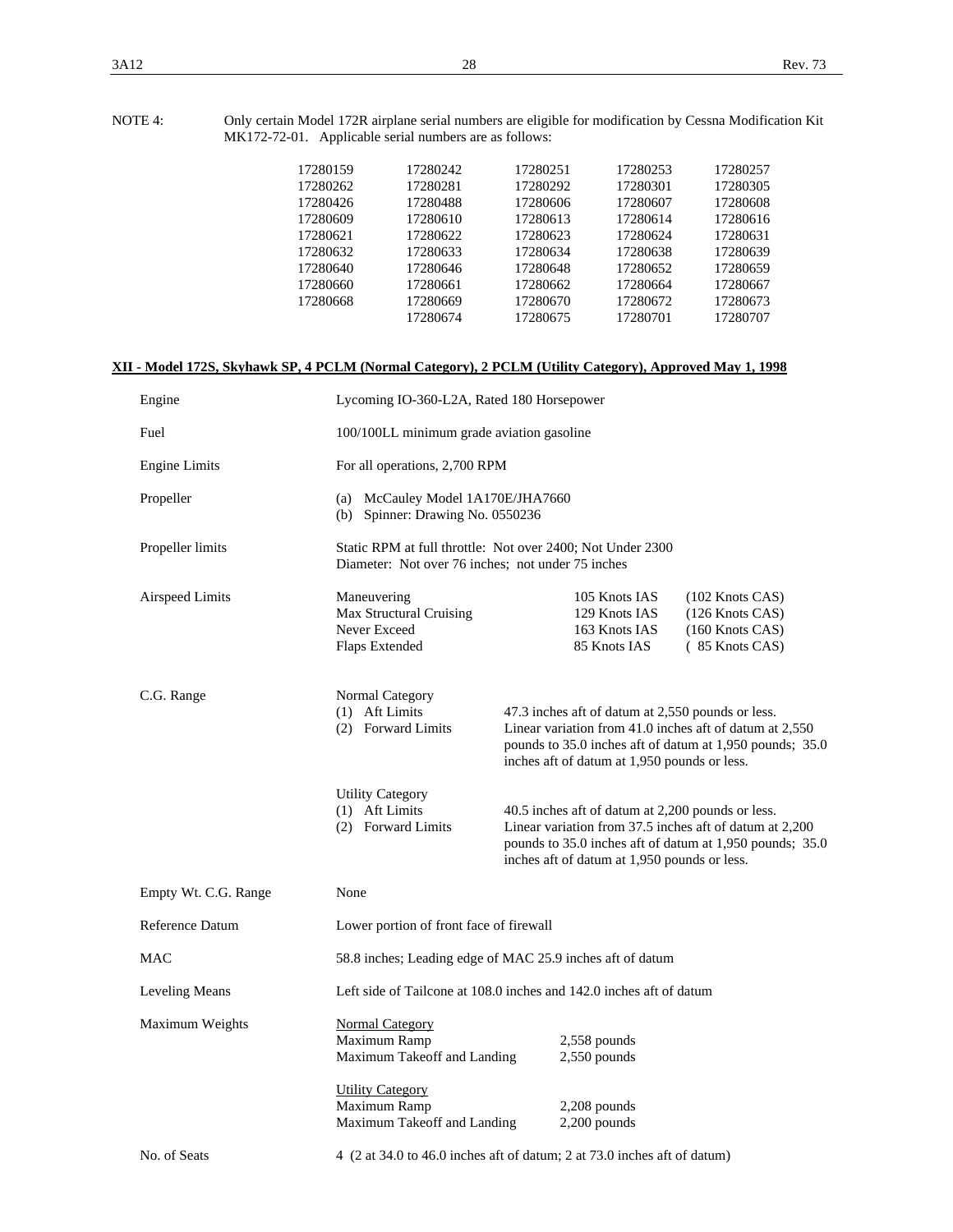**XII - Model 172S** (cont'd)

| Maximum Baggage            | 120 pounds at 82.0 to 108.0 inches aft of datum<br>50 pounds at 108.0 to 142.0 inches aft of datum<br>(Max. combined weight capacity for baggage areas is 120 pounds)                                                                                                                                                                                                                                                                                                                                                                                                                                                                                                                                                                                                                                                                                                                                                                                                                                                                                                                                                                                                                                                                        |  |  |
|----------------------------|----------------------------------------------------------------------------------------------------------------------------------------------------------------------------------------------------------------------------------------------------------------------------------------------------------------------------------------------------------------------------------------------------------------------------------------------------------------------------------------------------------------------------------------------------------------------------------------------------------------------------------------------------------------------------------------------------------------------------------------------------------------------------------------------------------------------------------------------------------------------------------------------------------------------------------------------------------------------------------------------------------------------------------------------------------------------------------------------------------------------------------------------------------------------------------------------------------------------------------------------|--|--|
| Fuel Capacity (Gal.)       | 56 gallons total; 53 gallons usable<br>(Two 28 gallon tanks in wings at 48.0 inches aft of datum)<br>See NOTE 1 for data on usable fuel.                                                                                                                                                                                                                                                                                                                                                                                                                                                                                                                                                                                                                                                                                                                                                                                                                                                                                                                                                                                                                                                                                                     |  |  |
| Oil Capacity (Gal.)        | 8.0 quarts at 13.1 inches forward of datum<br>3.0 quarts usable                                                                                                                                                                                                                                                                                                                                                                                                                                                                                                                                                                                                                                                                                                                                                                                                                                                                                                                                                                                                                                                                                                                                                                              |  |  |
| Control surface movements  | Takeoff $0^\circ$ - $10^\circ$<br>Wing flaps<br>Landing $0^{\circ}$ - 30° + $0^{\circ}/2^{\circ}$                                                                                                                                                                                                                                                                                                                                                                                                                                                                                                                                                                                                                                                                                                                                                                                                                                                                                                                                                                                                                                                                                                                                            |  |  |
|                            | Up $20^\circ \pm 1^\circ$<br>Down $15^{\circ} \pm 1^{\circ}$<br>Ailerons                                                                                                                                                                                                                                                                                                                                                                                                                                                                                                                                                                                                                                                                                                                                                                                                                                                                                                                                                                                                                                                                                                                                                                     |  |  |
|                            | Up $22^{\circ} + 1^{\circ}/0^{\circ}$<br>Down $19^{\circ} + 1^{\circ}/0^{\circ}$<br>Elevator tab                                                                                                                                                                                                                                                                                                                                                                                                                                                                                                                                                                                                                                                                                                                                                                                                                                                                                                                                                                                                                                                                                                                                             |  |  |
|                            | Up $28^{\circ} + 1^{\circ}/0^{\circ}$<br>Down $23^{\circ} + 1^{\circ}/0^{\circ}$<br>Elevator<br>(Neutral position is with bottom of balance area flush with bottom of stabilizer)                                                                                                                                                                                                                                                                                                                                                                                                                                                                                                                                                                                                                                                                                                                                                                                                                                                                                                                                                                                                                                                            |  |  |
|                            | Rudder (Measured parallel to W.L.): Right $16^{\circ} 10^{\circ} \pm 1^{\circ}$ Left $16^{\circ} 10^{\circ} \pm 1^{\circ}$                                                                                                                                                                                                                                                                                                                                                                                                                                                                                                                                                                                                                                                                                                                                                                                                                                                                                                                                                                                                                                                                                                                   |  |  |
|                            | Rudder (Measured perpendicular to Hinge: Right $17^{\circ}$ 44' $\pm$ 1 <sup>o</sup> Left $17^{\circ}$ 44' $\pm$ 1 <sup>o</sup>                                                                                                                                                                                                                                                                                                                                                                                                                                                                                                                                                                                                                                                                                                                                                                                                                                                                                                                                                                                                                                                                                                              |  |  |
| <b>Certification Basis</b> |                                                                                                                                                                                                                                                                                                                                                                                                                                                                                                                                                                                                                                                                                                                                                                                                                                                                                                                                                                                                                                                                                                                                                                                                                                              |  |  |
|                            | Part 23 of the Federal Aviation Regulations effective February 1, 1965, as amended by<br>23-1 through 23-6, except as follows:                                                                                                                                                                                                                                                                                                                                                                                                                                                                                                                                                                                                                                                                                                                                                                                                                                                                                                                                                                                                                                                                                                               |  |  |
|                            | FAR 23.423; 23.611; 23.619; 23.623; 23.689; 23.775; 23.871; 23.1323; and 23.1563 as<br>amended by Amendment 23-7. FAR 23.807 and 23.1524 as amended by Amendment<br>23-10. FAR 23.507; 23.771; 23.853(a),(b) and (c); and 23.1365 as amended by<br>Amendment 23-14. FAR 23.951 as amended by Amendment 23-15. FAR 23.607;<br>23.675; 23.685; 23.733; 23.787; 23.1309 and 23.1322 as amended by Amendment<br>23-17. FAR 23.1301 as amended by Amendment 23-20. FAR 23.1353; and 23.1559 as<br>amended by Amendment 23-21. FAR 23.603; 23.605; 23.613; 23.1329 and 23.1545 as<br>amended by Amendment 23-23. FAR 23.441 and 23.1549 as amended by Amendment<br>23-28. FAR 23.779 and 23.781 as amended by Amendment 23-33. FAR 23.1; 23.51<br>and 23.561 as amended by Amendment 23-34. FAR 23.301; 23.331; 23.351; 23.427;<br>23.677; 23.701; 23.735; and 23.831 as amended by Amendment 23-42. FAR 23.961;<br>23.1093; 23.1143(g); 23.1147(b); 23.1303; 23.1357; 23.1361 and 23.1385 as amended<br>by Amendment 23-43. FAR 23.562(a), 23.562(b)2, 23.562(c)1, 23.562(c)2, 23.562(c)3,<br>and 23.562(c)4 as amended by Amendment 23-44. FAR 23.33; 23.53; 23.305; 23.321;<br>23.485; 23.621; 23.655 and 23.731 as amended by Amendment 23-45. |  |  |
|                            | FAR 36 dated December 1, 1969, as amended by Amendments 36-1 through 36-21.                                                                                                                                                                                                                                                                                                                                                                                                                                                                                                                                                                                                                                                                                                                                                                                                                                                                                                                                                                                                                                                                                                                                                                  |  |  |
|                            | Additions for the Garmin G1000 Integrated Cockpit System (ICS) Only: Additions for<br>the Garmin G1000 Integrated Cockpit System (ICS) Only:                                                                                                                                                                                                                                                                                                                                                                                                                                                                                                                                                                                                                                                                                                                                                                                                                                                                                                                                                                                                                                                                                                 |  |  |
|                            | 14 CFR 23.303; 23.307; 23.601; 23.1163(a); 23.1367 and 23.1381 as amended by<br>Amendment 23- N/C. 14 CFR 23.1589 as amended by Amendment 23-13. 14 CFR<br>23.771(a) as amended by Amendment 23-14. 14 CFR 23.607 and (Electrical System)<br>23.1309(a)(1)(2), (c) as amended by Amendment 23-17. 14 CFR 23.1301; 23.1327 and                                                                                                                                                                                                                                                                                                                                                                                                                                                                                                                                                                                                                                                                                                                                                                                                                                                                                                                |  |  |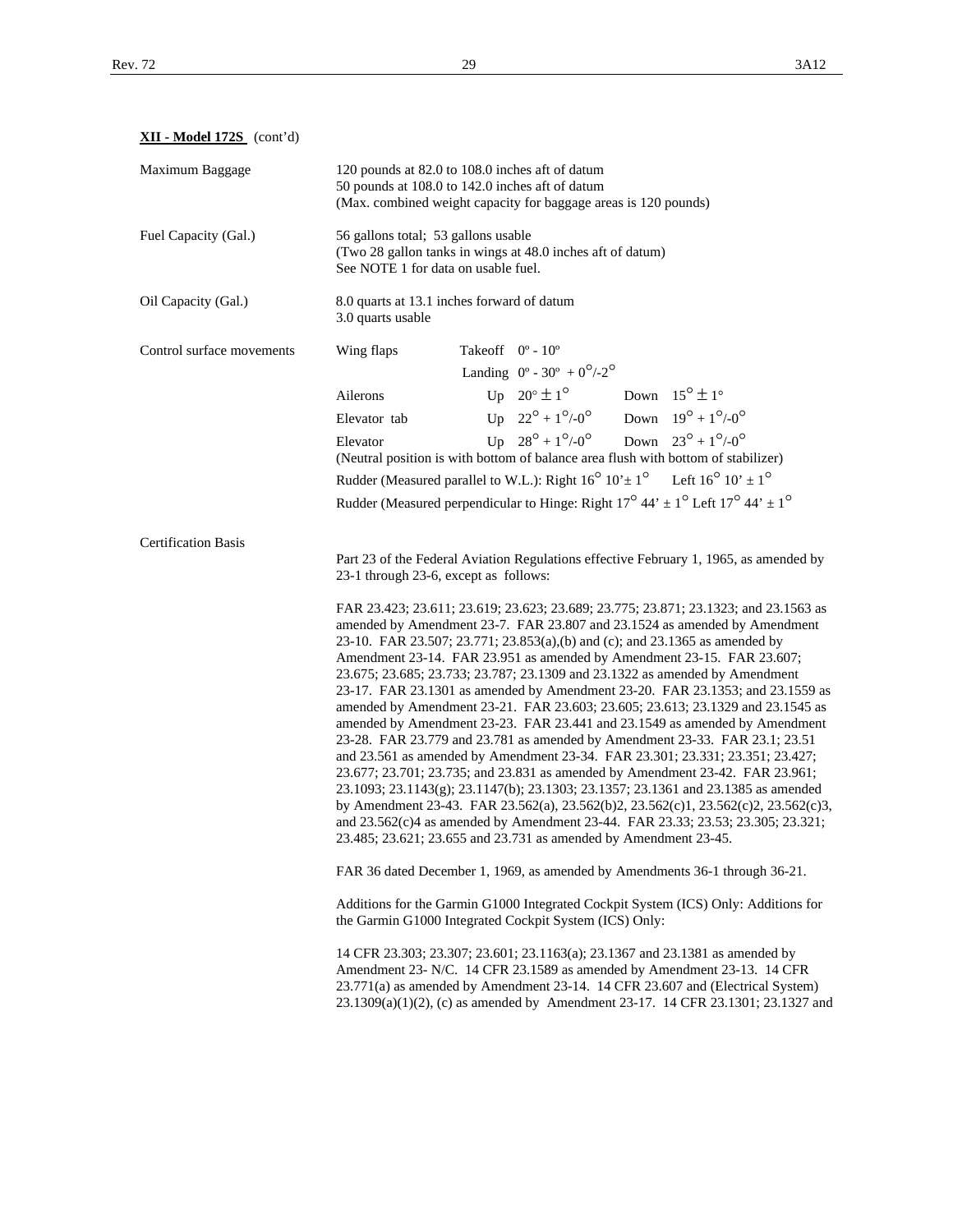23.1547(e) as amended by Amendment 23-20. 14 CFR 23.1501 and 23.1541(a)(1),  $(a)(2)$ ,  $(b)(1)$ ,  $(b)(2)$  as amended by Amendment 23-21. 14 CFR 23.603 and 23.605 as amended by Amendment 23-23. 14 CFR 23.1529 as amended by Amendment 23-26. 14 CFR 23.561(e); 23.1523; 23.1581(a)(2); and 23.1583(a), (c), (d), (f) as amended by Amendment 23-34. 14 CFR 23.301 as amended by Amendment 23-42. 14 CFR 23.1322; 23.1331 and 23.1357(a)(b)(c)(d) as amended by Amendment 23-43. 14 CFR 23.305; 23.773(a)(1), (a)(2); 23.1525 and 23.1549 as amended by Amendment 23-45. 14 CFR 23.1303(a)(b)(c)(f); 23.1309(a)(1)(i), (a)(1)(ii), (a)(2), (b)(1), (b)(2)(i), (b)(2)(ii),  $(b)(3),(b)(4)(i)$ ,  $(b)(4)(ii)$ ,  $(b)(4)(iii)$ ,  $(b)(4)(iv)$ ,  $(c)(1)$ ,  $(c)(2)(iii)$ ,  $(c)(3)$ ,  $(d)$ ,  $(e)$ ,  $(f)(1)$ ; 23.1311; 23.1321 (a)(c)(d)(e); 23.1323(a), (b)(1), (b)(2), (c); 23.1329 (g)(h);  $23.1351(a)(1)$ ,  $(a)(2)(i)$ ,  $(b)(1)(iii)$ ,  $(b)(2)(3)$ ,  $(c)(4)$ ,  $(d)(1)$ ;  $23.1353(a)(b)(c)(d)(e)$ ; 23.1359(c); 23.1361; 23.1365(a)(b)(d)(e)(f) and 23.1431(a)(b)(d)(e) as amended by Amendment 23-49. 14 CFR 23.1325(a), (b)(1), (b)(2)(i), (b)(3), (c)(d)(e); 23.1543(b)(c); 23.1545(a), (b)(1), (b)(2), (b)(3), (b)(4); 23.1553; 23.1555(a)(b); 23.1563(a) and 23.1567(a) as amended by Amendment 23-50. 14 CFR 23.777(a)(b); 23.955(a)(2); 23.1337(a)(1), (a)(2), (b)(1), (c) as amended by Amendment 23-51. 14 CFR 23.1305(a)(1), (a)(2), (a)(3), (b)(2), (b)(3)(i), (b)(4)(i), (b)(5), (b)(6)(i) as amended by Amendment 23-52. 14 CFR 23.901(a)(b) as amended by Amendment 23-53.

### Equivalent Safety Items

| (1) | Induction System Icing Protection | FAR § 23.1093: Refer to FAA letter dated 5/1/98         |
|-----|-----------------------------------|---------------------------------------------------------|
| (2) | Throttle Control                  | FAR $\S$ 23.1143(g); Refer to FAA letter dated 5/1/98   |
| (3) | Mixture Control                   | FAR $\S$ 23.1147(b); Refer to FAA letter dated $5/1/98$ |

 Date of Application for Amended Type Certificate for the 172S was November 13, 1997. Type Certificate No. 3A12 was amended May 1, 1998 for the Model 172S.

Serial numbers eligible 172S8001 and On

Special Conditions as follows:

No. 23-159-SC, "Special Conditions: Cessna Aircraft Company; Cessna Model 172S Airplane; Installation of Electronic Flight Instrument System and the Protection of the System From High Intensity Radiated Fields (HIRF)."

### **Data Pertinent to Model 172S:**

#### **Production Basis**

Production Certificate No. PC-4 issued August 27, 1998. Applies to airplane serial numbers 172S8003 and on. Airplane serial numbers not listed were produced under Type Certificate only. Cessna is authorized to issue airworthiness certificates under the delegation provisions of Delegation Option Authorization No. CE-1 in accordance with Part 21 of the Federal Aviation Regulations.

### **Equipment**

The basic required equipment as prescribed in the applicable airworthiness regulations (see Certification Basis) must be installed in the airplane for certification.

| NOTE 1: | Weight and Balance:                                                                                                                                                                                                                                                                                                                                                                                                                                                           |  |  |
|---------|-------------------------------------------------------------------------------------------------------------------------------------------------------------------------------------------------------------------------------------------------------------------------------------------------------------------------------------------------------------------------------------------------------------------------------------------------------------------------------|--|--|
|         | Serial Nos. 172S8001 and On<br>The certificated empty weight and corresponding center of gravity location must include unusable fuel of 18<br>pounds at 46.0 inches aft of datum, and full oil of 15.0 pounds at 13.1 inches forward of datum.                                                                                                                                                                                                                                |  |  |
| NOTE 2: | Pilot's Operating Handbook and FAA Approved Airplane Flight Manual (POH/AFM): part number<br>172SPHUS00 (or later approved revision) is applicable to the Model 172S. The airplane must be operated<br>according to the appropriate POH/AFM. All FAA required placards are included in Section 2 of the<br>POH/AFM. Placards may also be found in the Maintenance Manual, part number 172RMM02 (or later<br>revision) for the Model 172S, Chapter 11, Placards and Markings." |  |  |